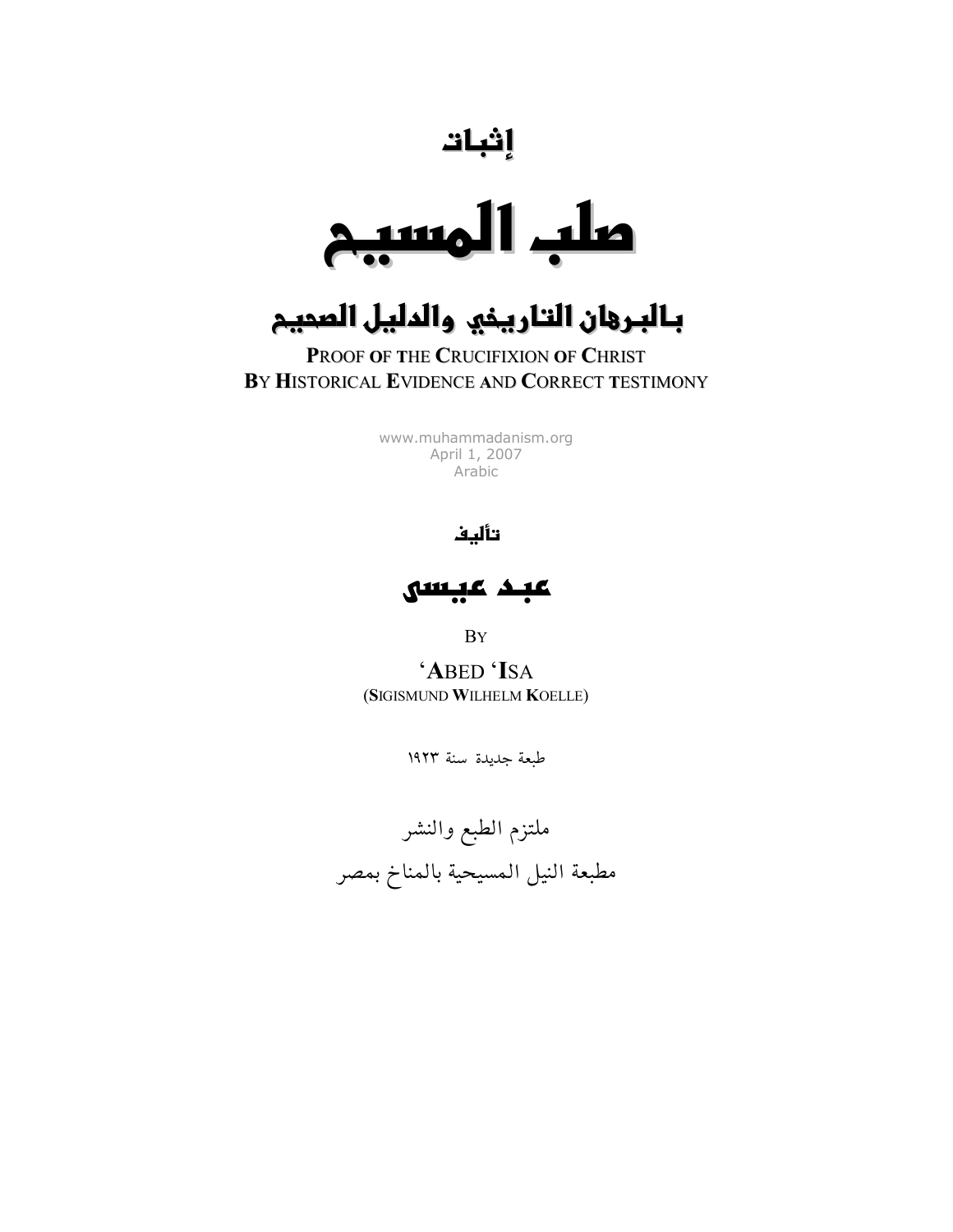## مقدمة المؤلف

أما بعد فإن المسيحيين في العالم قاطبةً يعتقدون كأسلافهم في الأعصر الخالية أن يســـو ع المسيح مات على الصليب لكن المسلمين عموماً ينكرون هذا. ولا شك أن كل محب للحق يرغـــب أن يقف على المقدمات والأسس التي يبنى عليها المسيحيون اعتقادهم والأسباب التي يشيد عليهـــا المسلمون نكرانهم. لذلك قد شرعنا في تأليف هذا الكتيب لفحص هذا الموضوع الـهام بعد استمدادنا لنعمة الله ومساعدته ولنا مزيد الأمل أنه يساعد إخواننا المسلمين كسى ينبـــذوا الشـــكوك ظهريــــأ ويسيروا في صراط الحق المستقيم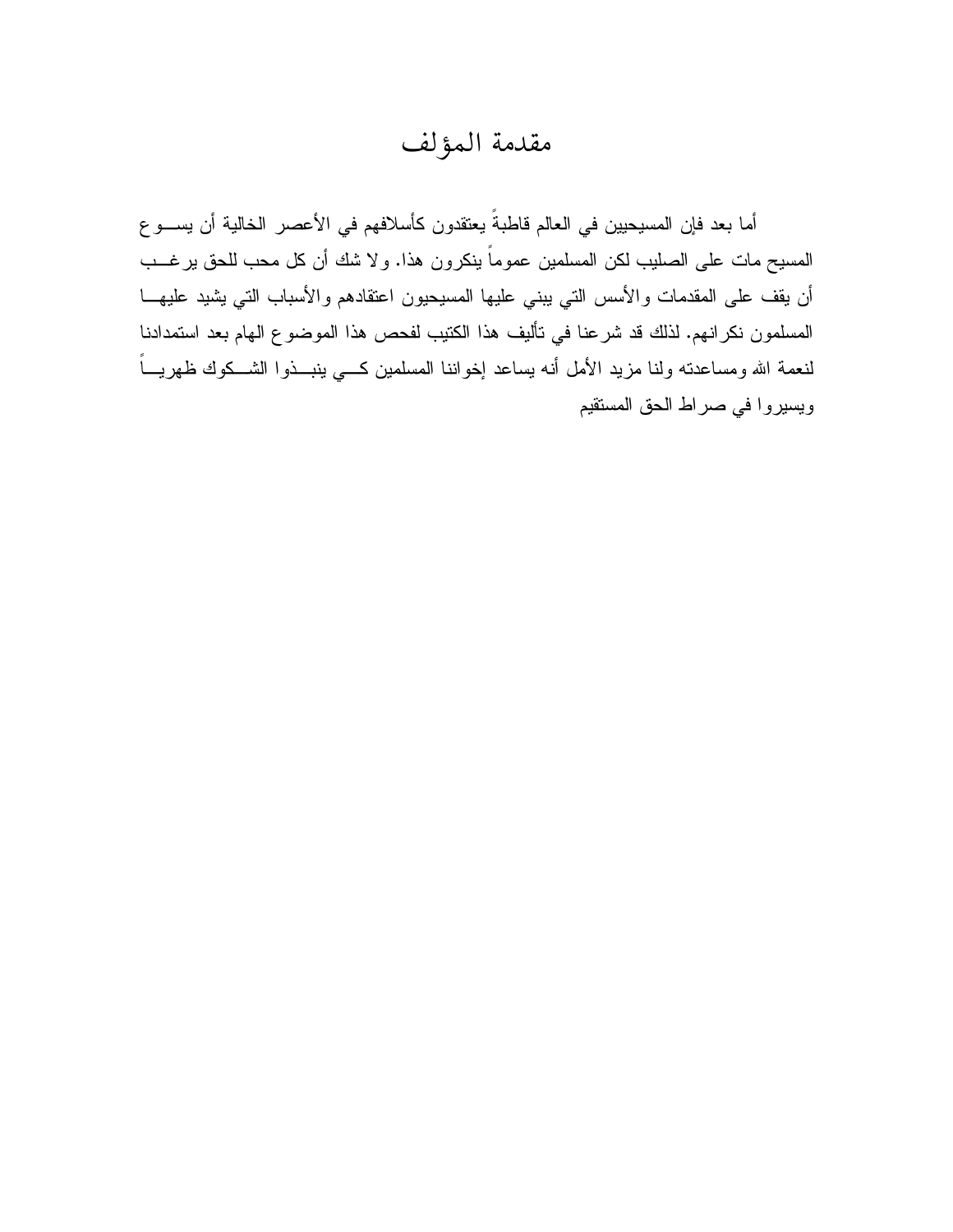## موت المسيح على الصليب

الدين وفي مالحكوَّان

(البراهين على حقيقة موت المسيح على الصليب)

إن حقيقة موت المسيح مشيدة على أساس منين ومثبتة بشهادتي الناريخ والكتاب المقـــدس النَّمين. ولأجل زيادة الإيضاح رأينا من المناسب أن نرتب البراهين على ذلك كما يأتي: ــــ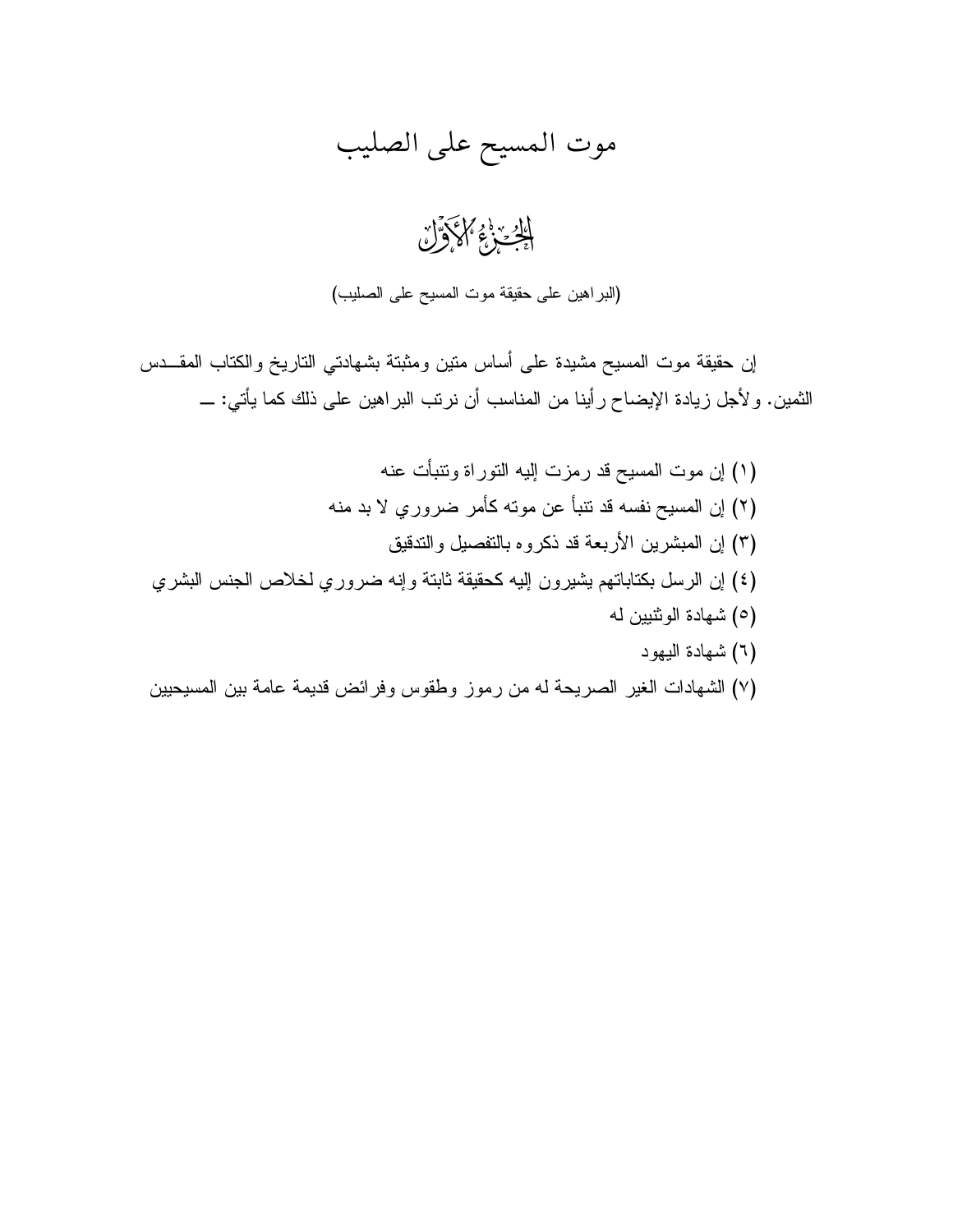# الفَطَيْدُكُمْ كَاذَوَّلْ (إن موت المسيح قد رمزت إليه التوراة ونتبأت عنه)

إن من طالع شريعة موسى بإمعان بلاحظ جيدا أن مغفرة الخطايا لـها علاقة شديدة بالذبائح وسفك الدم ولذا قيل: بدون سفك الدم لا تحصل مغفرة

وبالحقيقة إننا نقدر أن نقول أن تعليم الذبائح له المقام الأول في كل الأديان القديمـــة لــــبس عند الوثنيين فقط بل عند بني إسرائيل أيضاً حتى أن شريعة موسى تصرح بكل إيضاح قائلة « إن نفس الجسد هي في الـــدم فأنا أعطيتكم إياه على المذبح للتكفير عن نفوسكم لأن الدم يكفـــر عـــن  $(11:1Y)$  النفس » (لا

قد أراد الله بممارسة الذبائح أن يعلم الناس أن لا يخضعوا ذواتهم ويقدموا قلوبهم ونفوسهم له فقط بل إن الخطية التي قد سلبت ودنست حقوق الله بطمع وجسارة نعــد مكر هـــة وجريمـــة لا تغتفر أمام الله حتى أن كل خاطئ يقع تحت العقاب بواسطتها. فالكفارة عنها أو المجـــازاة عليهـــا تستدعى بعدل عقاب أو ذبح الخاطئ الأثيم وفي الوقت عينه أن الله رحمة منــــه رتـــب أن يقبـــل عوضاً باراً لا لوم فيه بدلاً عن حياة الخاطئ. ويظهر أيضاً أن الشريعة الموسوية تشــــير الِــــي أن الحيوان المذبوح في المذبح لكونه طبيعياً غير معرض للخطية وغير قابل للقداسة لا يعتبر بذاتـــه عوضاً كافياً عن الخاطئ. وبالنتيجة أنه غير كاف للتكفير والترضية عن الخطية بـــل هـــو رمـــز و إشار ة إلى الكفار ة. ومما يثبت هذا ما قبل في سفر اللاوبين ص ٥: ١١ من أنه إذا كـــان رجـــل فقير لم نتل يده حيواناً جاز له أن يقدم عوضه كمية زهيدة من الدقيق قربان خطية. فلو كانت حياة الحيوان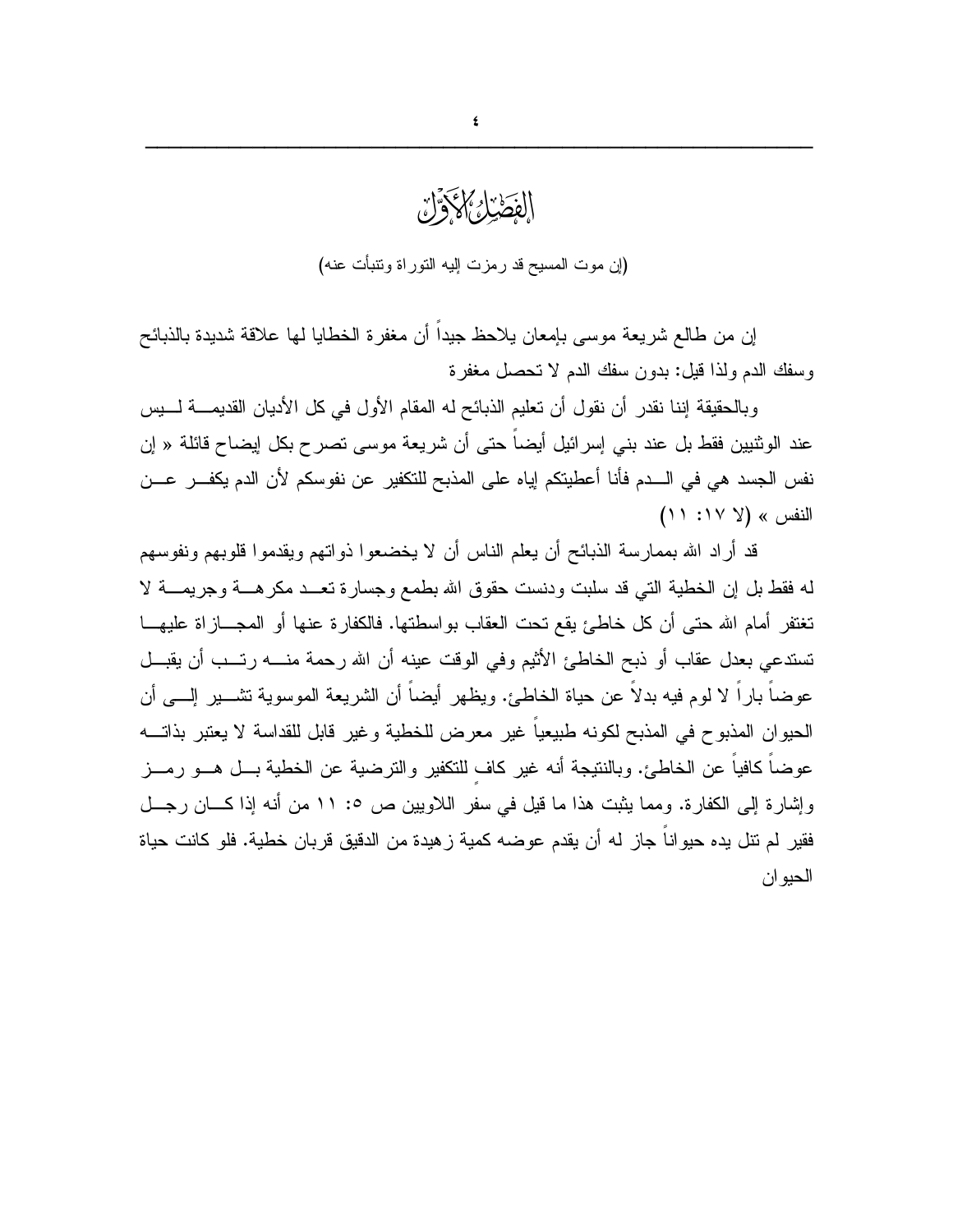الذبيح مساوية حقيقة لحياة الخاطئ والواسطة الفعالة للتكفير عنه ما جاز استبدالها بقليل من الدقيق لذلك إذا كان الحيوان المذبوح رمزا فقط وكتابة إلى.. حمل الله.. الحقيقي والكفارة الفعالة الحقيقية فتقدمة الدقيق هي عوض ملائم

وعلى هذا قد صرح الله في كتابه العزيز أنه لا يبالي كثيراً بالذبائح المادية البســبطة بـــل بالصفات الروحية كالنوبة والإيمان والشكر التي يجب أن نكون الذبائح رمــوزاً لمهــا فـــي الـــذين يقدمون الذبائح بمخاطبة بني إسرائيل بهذه العبارات المؤثرة ـــ: « اسمع يـــا شـــعبـى فـــأتكلم. يـــا إسرائيل فاشهد عليك الله إلهك أنا. لا على ذبائحك أوبخك فإن محرفاتك هي دائماً قدامي. لا آخــذ من بينك ثورًا ولا من حظائرِك أعتدة. لأن لي حيوان الوعر والبهائم على الجبــال الألـــوف قـــد علمت كل طيور الجبال ووحوش البرية عندي. إن جعت فلا أقول لك لأن لي المسكونة وملؤهـــا. هل أكل لحم الثيران أو أشرب دم النيوس. اذبح لله حمداً وأوف العلمي نذورك. وادعنبي فــــي يــــوم الضيق أنقذك فتمجدني ».. (مز 0۰: ٧ ــ ١٥)

لذلك إذا كان الله لا يبالـي بالذبائح المادية المجردة و لا يمكن أن دم ثيران ونيــــوس برفــــع خطايا.. (عب ١٠: ٤) فذبائح الخطية التي عينتها الشريعة الموسوية تعتبر رموزًا ونبــوات عـــن ذلك المخلص الإلهي المقدس يسوع المسيح الذي حسبما نتعلم من الإنجيل قد.. افتـــدنا مـــن لعنــــة الناموس إذ صار لعنة لأجلنا.. (غل ٢: ١٣)

وهذه قد ثبتت فعلاً عندما جاء المسيح إلى العالم إذ قدمه النبي يوحنا المعمدان إلـــي أمــــة اليهود بقوله العجيب. « هوذا حمل الله الذي يرفع خطية العالم » (يو ١: ٢٩) ونقرأ مثل هذا فسي رسالة أفسس 0: ٢ « كما أحبنا المسيح أيضاً وأسلم نفسه لأجلنا قرباناً وذبيحة الله رائحة طيبة ».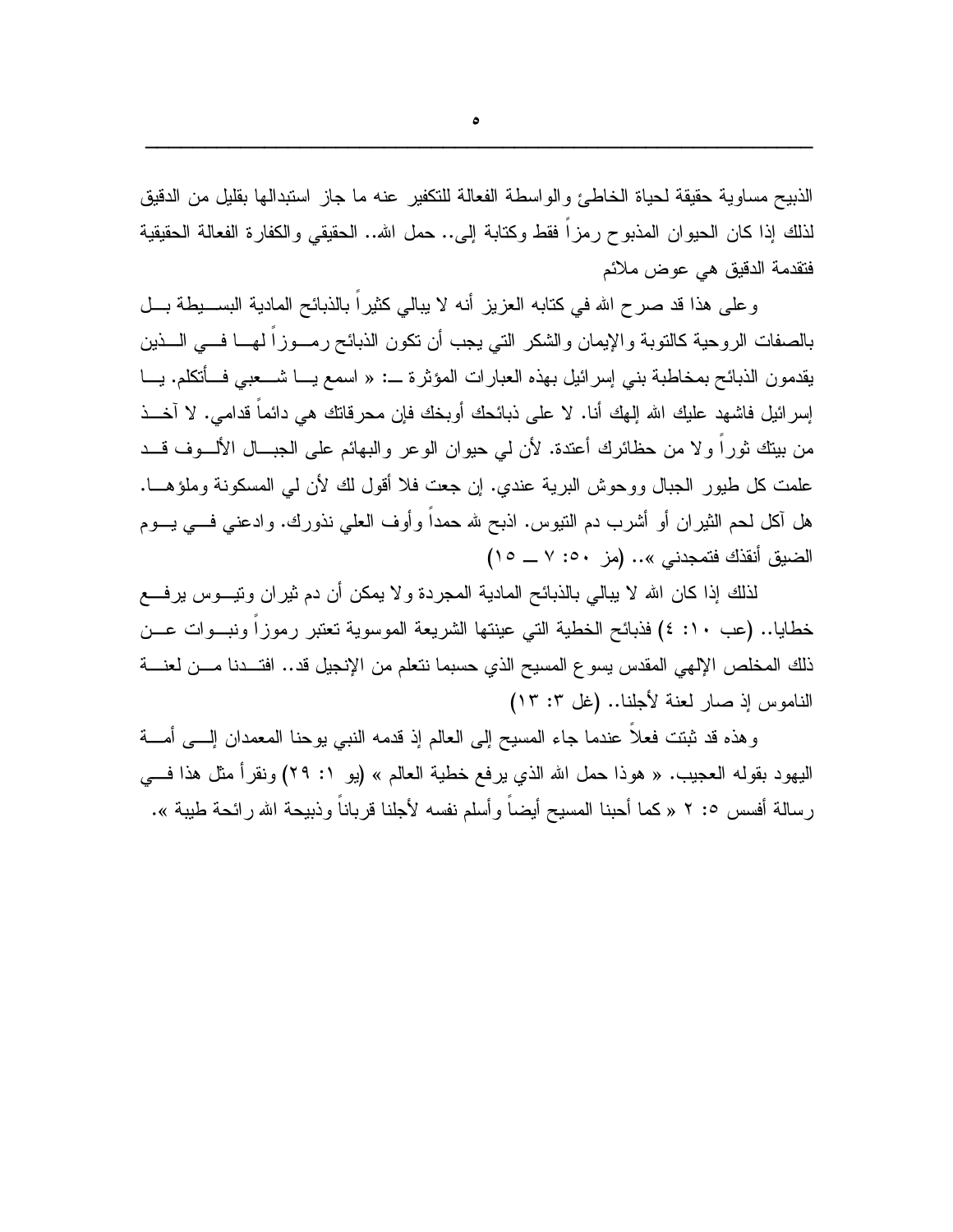$\mathbf{I}$ 

انظر أيضاً مت ٢٦: ٢٨ ورو ٣: ٢٥ وكو ١: ٢٠ وعب ١: ١٢ و٢٢ و١٠: ١٩ وابط  $V:1$  و 19 و (بو 1: ٧

ولم تقصر النوراة في هذا المضمار بل صرحت على رؤوس الأشهاد أن نجاة الإنسان في الاستقبال من الخطية وإبليس ستحمل المخلص الموعود به مشقات وألام جمة حتى الموت الزؤام

إن أول نبوة عن مجيء المخلص موجودة في خطاب الله جل شأنه للشيطان في جنة عدن بقوله: وأضع عداوة ببنك وبين المرأة وبين نسلك ونسلها هو يسحق رأسك وأنت تســحقين عقبـــه  $(10:7: d)$ 

ونرى في ما يلي الإشارات الواضحة إلى ألام المخلص الموعود به ومونه (مز ٢٢: ١٢ \_ ١٤).. أَحَاطَتْ بي ثيرَانٌ كَثيرَةٌ أَقْوِيَاءُ بَاشَانَ اكْتَنَفَتْني. فَغَرُوا عَلَيَّ أَفْسوَاهَهُمْ كَأَسَــد مُفْتَــرس مُزَمْجِرٍ . كَالْمَاء انْسَكَبْتُ انْفَصلَتْ كُلُّ عظَامي صَارَ قَلْبي كَالشَّمْعِ قَدْ ذَابَ في وسَط أَمْعَائي يبسَــتْ مِثْلَ شَقْفَةٍ قُوَّتِي وَلَصِقَ لِسَانِي بِحَنَكِي وَإِلَى تُرَاب الْمَوْت تَضَعُني لأَنَّهُ قَدْ أَحَاطَــتْ بـــى كـــلأبٌ. جَمَاعَةٌ منَ الأَشْرَارِ اكْتَنَفَتْني. ثَقَبُوا يَدَيَّ وَرجْلَيَّ أُحْصىي كُلّ عظَامي وَهُمْ يَنْظُرُونَ وَيَتَفَرَّسُونَ فـــيَّ بَقْسمُونَ نَيْبَابِي بَيْنَهُمْ وَعَلَى لَبَاسِي بَقْتُر عُونَ

(اش ٥٣: ١ \_ ١١).. « مَنْ صَدَّقَ خَبَرَنَا وَلَمَن اسْتُطْنَتْ ذرَاعُ الرَّبِّ. نَبَتَ قُدَّامَهُ كَفَــرْخ وَكَعرْقٍ منْ أَرْضٍ يَابِسَةٌ لاَ صُورَةَ لَهُ وَلاَ جَمَالَ فَنَنْظُرَ إِلَيْهِ وَلاَ مَنْظَرَ فَنَشْتَهيه مُحْتَقَنٌ وَمَخْذُولٌ منَ النَّاس رَجُلُ أَوْجَاعٍ وَمُخْتَبِرُ الْحُزْنِ وَكَمُسَتَّر عَنْهُ وُجُوهُنَا مُحْتَقَرٌ فَلَمْ نَعْتَدَّ به. لَكنَّ أَحْزَاننَـــا حَمَلَهَـــا وَأَوْجَاعَنَا تَحَمَّلَهَا. وَنَحْنُ حَسِبْنَاهُ مُصَاباً مَضْرُوباً مِنَ اللّهِ وَمَذْلُولاً, وَهُوَ مَجْرُوحٌ لأَجْــل مَعَاصـــبِنَا مَسْحُوقٌ لأَجْلِ آثَامنَا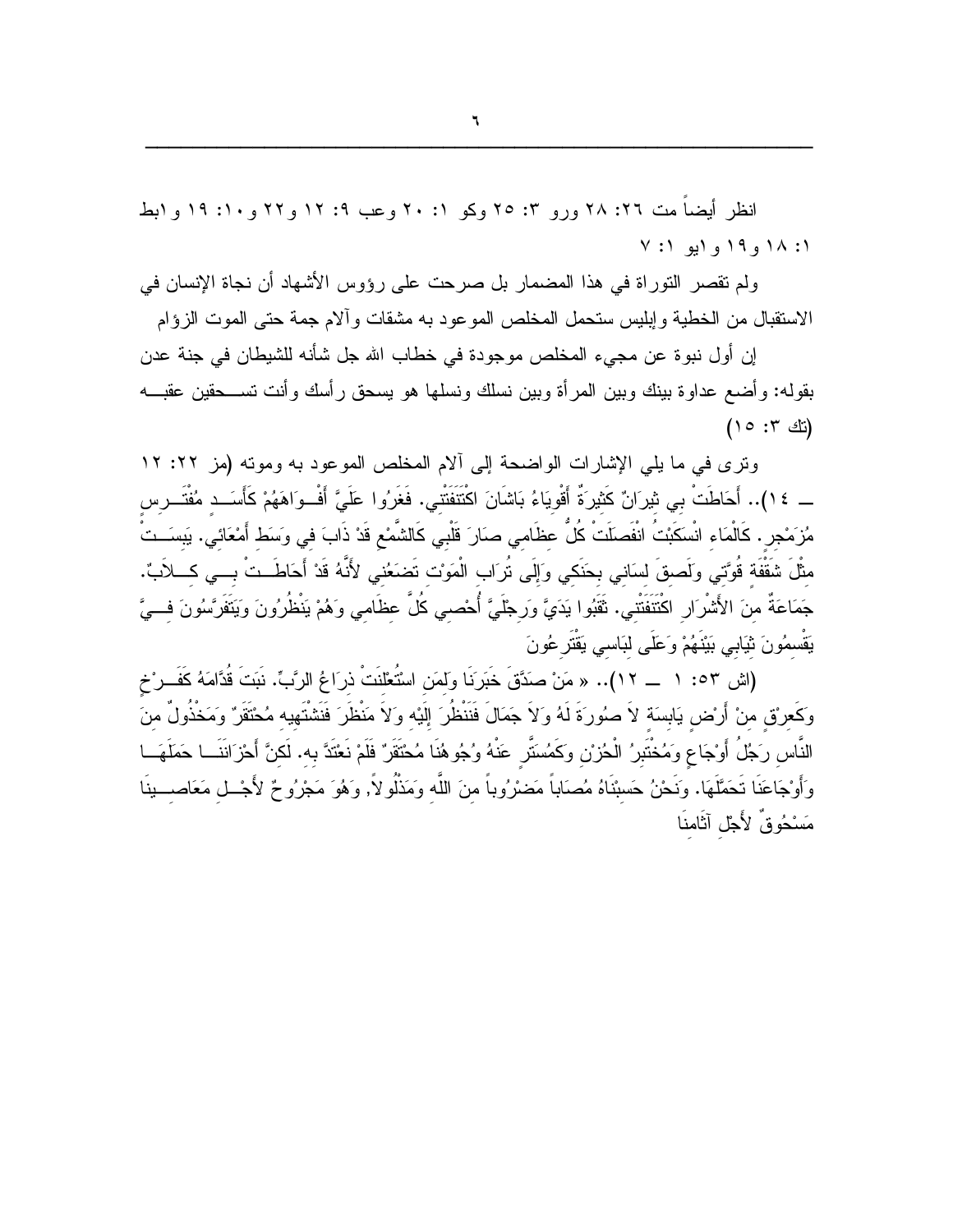تَأْديبُ سَلاَمنَا عَلَيْه وَبِحُبُره شُفينَا. كُلُّنَا كَغَنَم ضلَلْنَا ملْنَا كُلُّ وَاحد إِلَى طَرِيقه وَالرَّبُّ وَضَعَ عَلَيْهِ إِثْمَ جَميعنَا. ظُلُمَ أَمَّا هُوَ فَتَذَلَّلَ ولَمْ يَفْتَحْ فَاهُ كَشَاة تُسَاقُ إِلَى الذَّبْحِ وَكَنَعْجَة صَامتَة أَمَامَ جَازِيِّهَا فَلَمْ يَفْتَحْ فَاهُ منَ الضُّغْطَة وَمنَ الدَّيْنُونَة أُخذَ وَفي جيله مَنْ كَانَ يَظُنُّ أَنَّهُ قُطعَ منْ أَرْض الأَحْيَاء أنَّهُ ضُـــربَ منْ أَجْل ذَنْب شَعْبي وَجُعلَ مَعَ الأَشْرَارِ قَبْرُهُ وَمَعَ غَنيٍّ عنْدَ مَوْته عَلَى أَنَّهُ لَمْ يَعْملْ ظُلْماً ولَمْ يَكُـــنْ في فَمه غشٌ. أَمَّا الرَّبُّ فَسُرَّ بأَنْ يَسْحَقَهُ بِالْحُرْنِ. إنْ جَعَلَ نَفْسَهُ ذَبيحَةَ إِثْم يَرَى نَسْلاً نَطُولُ أَيَّامُــهُ وَمَسَرَّةُ الرَّبِّ بِيَده نَتْجَحُ. منْ نَعَب نَفْسه بَرَى وَيَشْبَعُ وَعَبْدي الْبَارُ بِمَعْرِفَته يُبَرِّرُ كَثيرينَ وَآثَــامُهُمْ هُوَ يَحْمِلُهَا لذَلكَ أَقْسمُ لَهُ بَيْنَ الأَعزّاء وَمَعَ الْعُظَمَاء يَقْسمُ غَنيمَةً منْ أَجْل أَنَّهُ سكَبَ للْمَــوْت نَفْسَــهُ وَأُحْصِيَ مَعَ أَثْمَة وَهُوَ حَمَلَ خَطَيَّةَ كَثَيْرِينَ وَشَفَعَ في الْمُذْنِبِينَ »

فبناءً على نبوات كهذه تكلَّم الرسل في تبشير هم بالإنجيل بعد ذلك عن آلام المسيح وموتـــه وقيامته كأمور كان لا بد من حدوثها إتماماً للمقاصد الإلهية المسطرة سابقاً في الكتاب المقدس كما نرى إذ خاطب بطرس اليهود بقوله: « وأما الله فما سبق وأنبأ به بأفواه جميـــع أنبيائــــه أن يتـــألم المسيح قد تممه هكذا » (أع ٣: ١٨) وما نقرٍ أه في خطاب القديس بطرس للملك اغريباس مصرحاً أنه بكرازته بالإنجيل لم يقل.. « شيئاً غير ما نكلم به الأنبياء وموسى أنه عتيد أن يكون أن يــؤلم المسيح يكن هو أول قيامة الأموات » (أع ٢٦: ٢٢ و ٢٣)

فيظهر جلياً مما نقدم للقارئ المجتهد أنه إذا أنكر موت المسيح ينكر المسيح الموعود بــــه والمنتظر طويلاً ويقطع السلسلة التبي نربط النوراة بالإنجيل وينزع كل طقوس السذبائح (المثبتة شرعا من كتب النبي موسى والموجودة من أيام القدم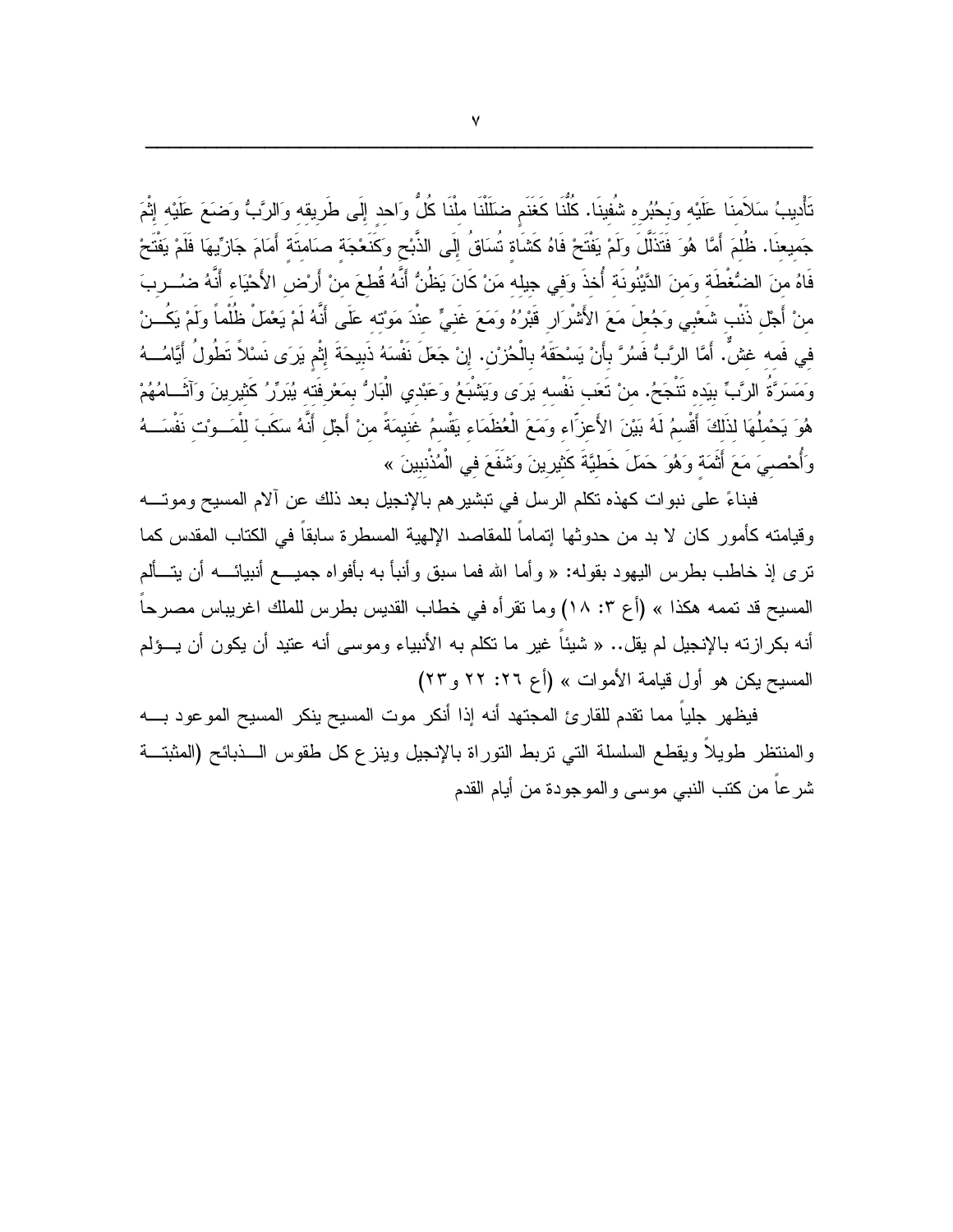بين أكثر الأمم) وأهميتها العظمى وماهيتها الحقيقية بجعله إياها عرضاً بدون جوهر ورمزاً بـــدون مرموز إليه ونبوة بدون إنمام لمها

ولكن إذا كان المسيح مات كفار ة عن خطايا الجنس البشر ى فسالتور اة والإنجيسل بتفقـــان كسؤال وجواب عليه ونحل معميات الذبائح الوثنية على أحسن منوال

الفَطَيْلُ التَّآتَى

(إن المسيح نفسه قد نتبأ عن مونه كأمر ضروري لا بدّ منه)

كثيراً ما تكلَّم السيد المسيح عن موته المزمع أن يكون مدة خدمته العامــــة علــــى الأرض ومع أنه تكلَّم عمومياً عن موته في البداءة وفي أحوال مختلفة بطريقة مجازية قد أشار إليه أيضــــاً بكل صراحة ووضوح خصوصاً عند نهاية مدة خدمته حينما صار إيمان تلاميذه بأنه هو المســـيح الشخص الإلهي ذاكراً كل شيء بالنفصيل عن مونه على الصليب

نري في ما يلي الشهادات الهامة الدالة علي موت المسيح فقط (يوحنـــا ٢: ١٩) « أجـــاب يسوع وقال لهم (لليهود) انقضوا هذا الهيكل وفي ثلاثة أيام أقيمه » فالرسول يوحنا قد فســـر هـــذا بقوله في عدد ١: « وأما هو فكان يقول عن هيكل جسده »

(يوحنا ٣: ١٤ و١٥) قال يسوع لنيقوديموس الفريسي عندما خاطبه « وكما رفع موســـي الحية في البرية هكذا ينبغي أن يرفع ابن الإنسان لكي لا يهلك كل من يؤمن به بل تكون له الحياة الأبدية »

(يوحنا ٦: ٥١) قال يسوع لليهود « والخبز الذي أنا أعطى هو جسدي الذي أبذله من أجل حياة العالم »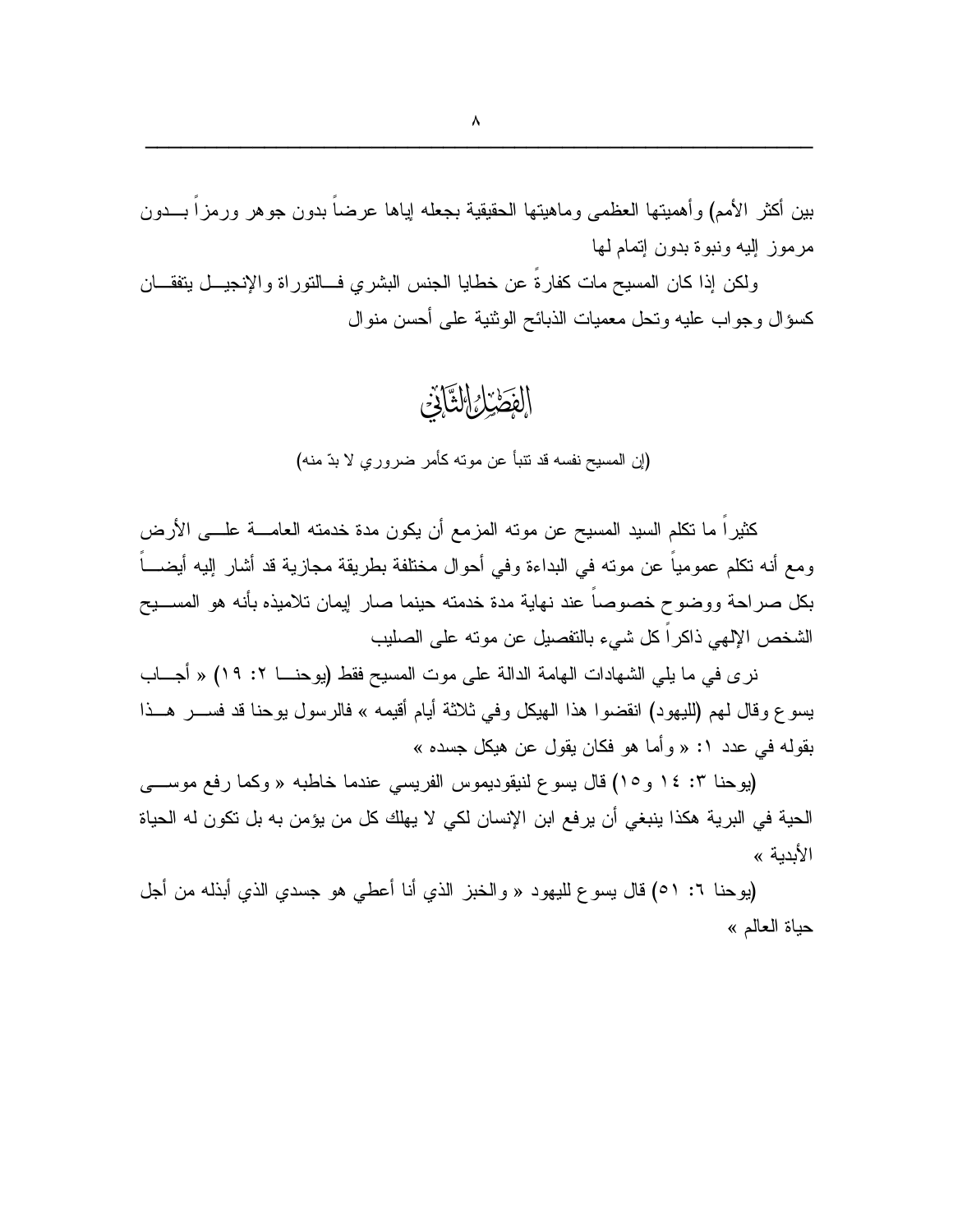(يوحنا ١٠: ١٤ و١٥ و١٧ و ١٨) « أما أنا فإني الراعبي الصـــالح وأعــرف خاصــتي وخاصتي تعرفني كما أن الآب يعرفني وأنا أعرف الآب وأنا أضع نفسي عن الخـــراف... لهـــذا يحبني الآب لأني أضع نفسي لآخذها أيضاً ليس أحد يأخذها مني بل أضعها أنا مـــن ذاتـــي لـــي سلطان أن أضعها ولي سلطان أن آخذها أيضاً. هذه الوصية قبلتها من أبي »

وأما وقت مونَّه وأحواله فمعينة بكل إيضاح في إنجيل متى ١٦ و١٧ عندما شرع المســـبح يتكلَّم علانية وصريحاً عما كان ضرورياً أن يقاسيه من الآلام الشديدة والموت الرائع. إن الكتـــاب يخبرنا أنه عندما اعترف سمعان بطرس بإيمانه بالمخلص علانية بقوله « أنت هو المســـيح ابـــن الحيي » أجابه بسوع قائلاً « طوبي لك يا سمعانُ ابنَ يونا إن لحماً ودماً لم يعلن لك لكن أبي الذي في السموات » ونقرأ بعد هذا على الفور ما يأتي:

(متى ١٦: ٢١) « من ذلك الوقت ابتدأ يسوع يظهر لتلاميذه أنه ينبغه أن يـــذهب إلــــى أورشليم ويتألم كثيراً من الشيوخ ورؤساء الكهنة والكتبة ويقتل وفي اليوم الثالث يقوم »

(متى ١٧: ٢٢ و٢٣) ونقرأ بعد إيراد قصة تجلَّى سيدنا يسوع المسيح أمـــام ثلاثـــة مـــن تلاميذه ما يأتي « وفيما هم يترددون في الجليل قال لهم يسوع ابن الإنسان سوف يسلم إلى أيــدي الناس فيقتلونه وفي اليوم الثالث يقوم فحزنوا جداً »

(متى ٢٠: ١٧ ــ ١٩) « وفيما كان يسوع صاعداً إلى أورشليم أخذ الاثنى عشر نلميــذاً علمي انفراد في الطريق وقال لمهم: ها نحن صاعدون إلى أورشليم وابن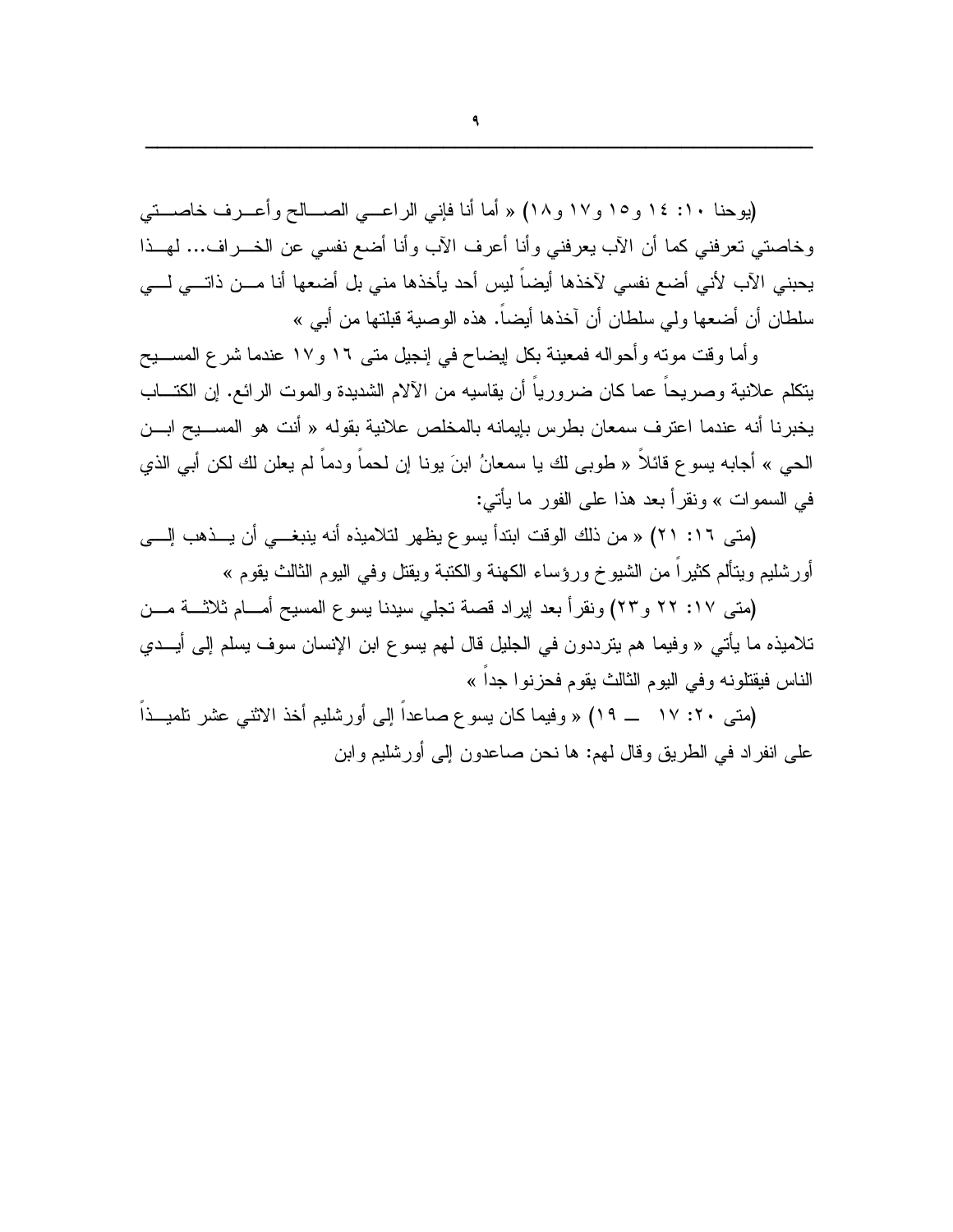الإنسان يسلم إلىي رؤساء الكهنة والكتبة فيحكمون عليه بالموت ويسلمونه إلىي الأمم لكي يهزأوا به ويجلدوه ويصلبوه وفي اليوم الثالث بقوم »

(متى ٢٦: ٢ و ٢) « ولما أكمل يسوع هذه الأقوال كلها قال لتلاميذه تعلمـون أنــــه بعــد بومين يكون الفصح وابن الإنسان يسلم ليصلب »

(متى ٢٦: ٣٠ - ٤٢) إن المسيح في المساء الذي قبل موته خرج مع تلاميذه إلى بستان جنسيماني وهناك « خرّ على وجهه وكان يصلّي قائلاً يا أبناه إن أمكن فلنعبر عني هــذا الكـــأس ولكن ليس كما أريد أنا بل كما نريد أنت. فمضبي أيضاً ثانيةً وصلبي قائلاً يا أبتاه إن لم يمكـــن أن تعبر عني هذه الكأس إلا أن أشربها فلتكن مشيئتك »

(لو قا ١٨: ٤ \_\_ ١١) ونقر أ بعد هذه الصلاة بقليل حينما أُرِّسلَ القواد والجند لكي يمســكو ا يسوع وكانوا بقرب البستان أن.. يسوع وهو عالم بكل ما يأتي عليه قـــال لهـــم مـــن نطلبـــون؟.. وعندما استل سمعان بطرس سيفه ليدافع عن نفسه وعن معلمه. قال له يسوع « اجعل سيفك في الغمد. الْكَأْسُ التي أعطاني الآب ألا أشر بـها؟ »

فمما نقدم نتعلم بوضوح لا يقبل الغلط أن سيدنا يسوع المسيح عرف سلفاً أن موتـــاً أليمـــاً كان ينتظره وأن طبيعته البشرية كانت نشمئز من احتقار مفرط كهذا وألام لا نطاق ومع ذلك أسلم نفسه طوعاً لعلمه أن هذه هي مشيئة أبيه السموي وبكل خضوع شرب الكأس المر كما قدمتها يـــد الأب

وترينا هذه الفقرات أيضاً أن الموت المزمع أن يحتمله ليس لفائدته الخصوصية بل لفائـــدة الآخر بن حتى أن موته على تلك الخشبة الملعونة الذي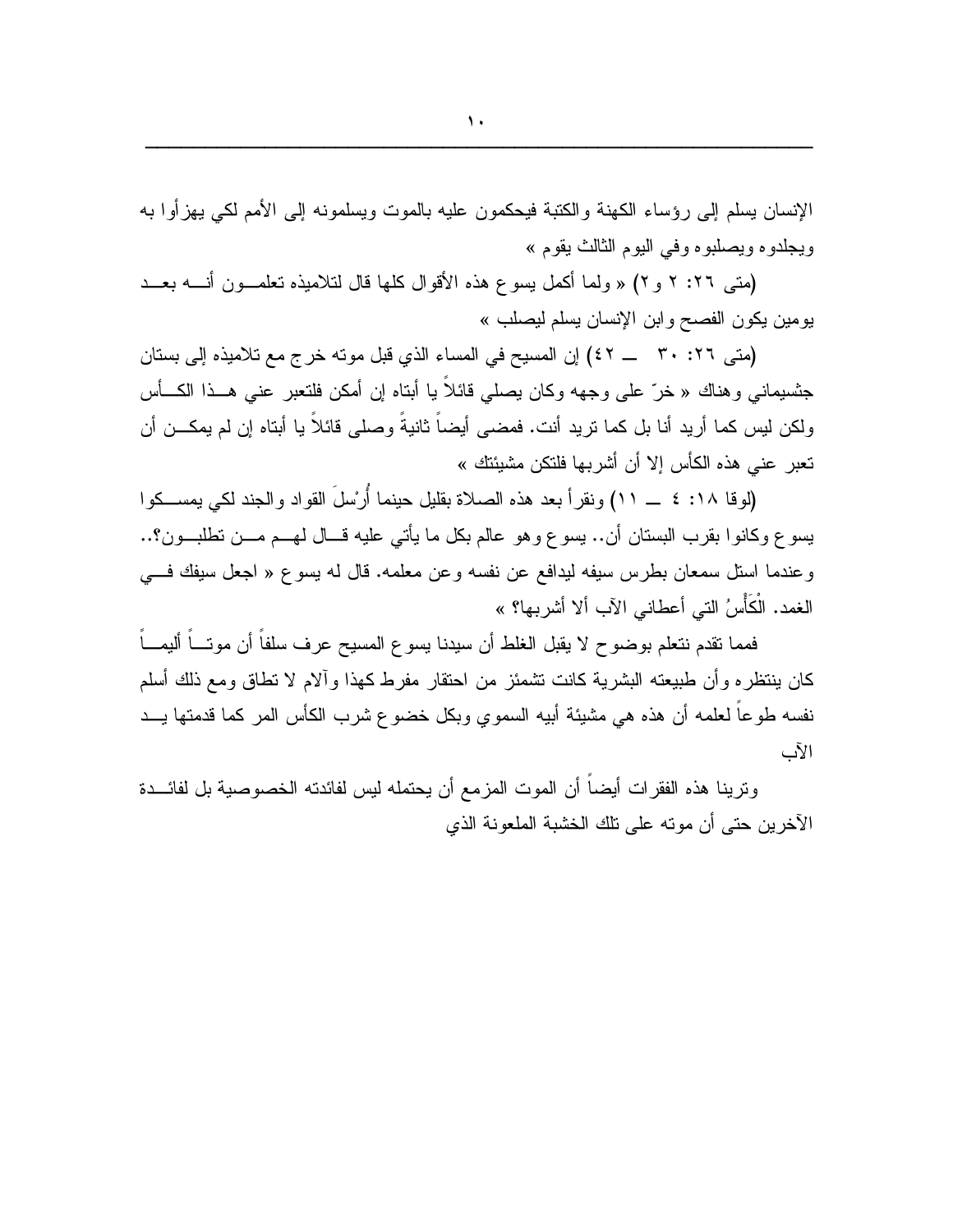قاده إليها بغض أعدائه اليهود كان بتدبير رحمة الله العظيمة لاستدر ار البركسة العظمـــي للجـــنس البشري كخطية إخوة بوسف في بيعهم أخاهم عبدا ونحويلها إلىي واسطة حفظت أســــرتهم وســـكان كل الأرض من الهلاك جو عاً

الفَصْرُ التَّالِّيْ

(إن صلب المسيح ودفنه وقيامته من الأموات مثبتة بدون شك ومدونة بالتدقيق في كل من البشائر الأربع)

(أ) ﴿ إِلَّـفَاءِ الْقَبْضِ عَلَـى الْمَسْيَحِ وَالْـحَكَمِ عَلَيْهِ بِالْمَوْتَ ﴾

وللوقت فيما هو يتكلَّم أقبل يهوذا واحد من الاثنبي عشر ومعه جمع كثير بسيوف وعصبي من عند رؤساء الكهنة والكتبة والشيوخ. وكان مسلمه قد أعطاهم علامةً قائلاً الذي أقبله هو هــو . أمسكوه وامضوا به بحرص. فجاء للوقت ونقدم إليه قائلاً يا سيدي يا سيدي. فالقوا أيـــديهم عليـــه و أمسكوه فمضوا بيسوع إلى رئيس الكهنة فاجتمع معه جميع رؤساء الكهنسة والشسيوخ والكتبــة. وللوقت في الصباح نشاور رؤساء الكهنة والشيوخ والكتبة والمجمع كله فأوثقوا يسوع ومضوا بـــه وأسلموه إلى بيلاطس. فبيلاطس إذ كان يريد أن يعمل للجميع ما يرضيهم أطلـــق لمهـــم بار ابــــاس وأسلم يسوع بعد ما جلده ليصلب. فمضبى به العسكر إلى داخل الدار التي هي دار الولاية وجمعوا كل الكتيبة. وبعد ما استهزأوا به نزعوا عنه الأرجوان وألبسوه ثيابه ثم خرجوا به ليصلبوه

(مر ٤٢: ٤٣ \_ ٥٣ و ١٥: ١ و ١٥ و ١٦ و ٢٠. انظر أبضاً مت ٢٦: ٤٧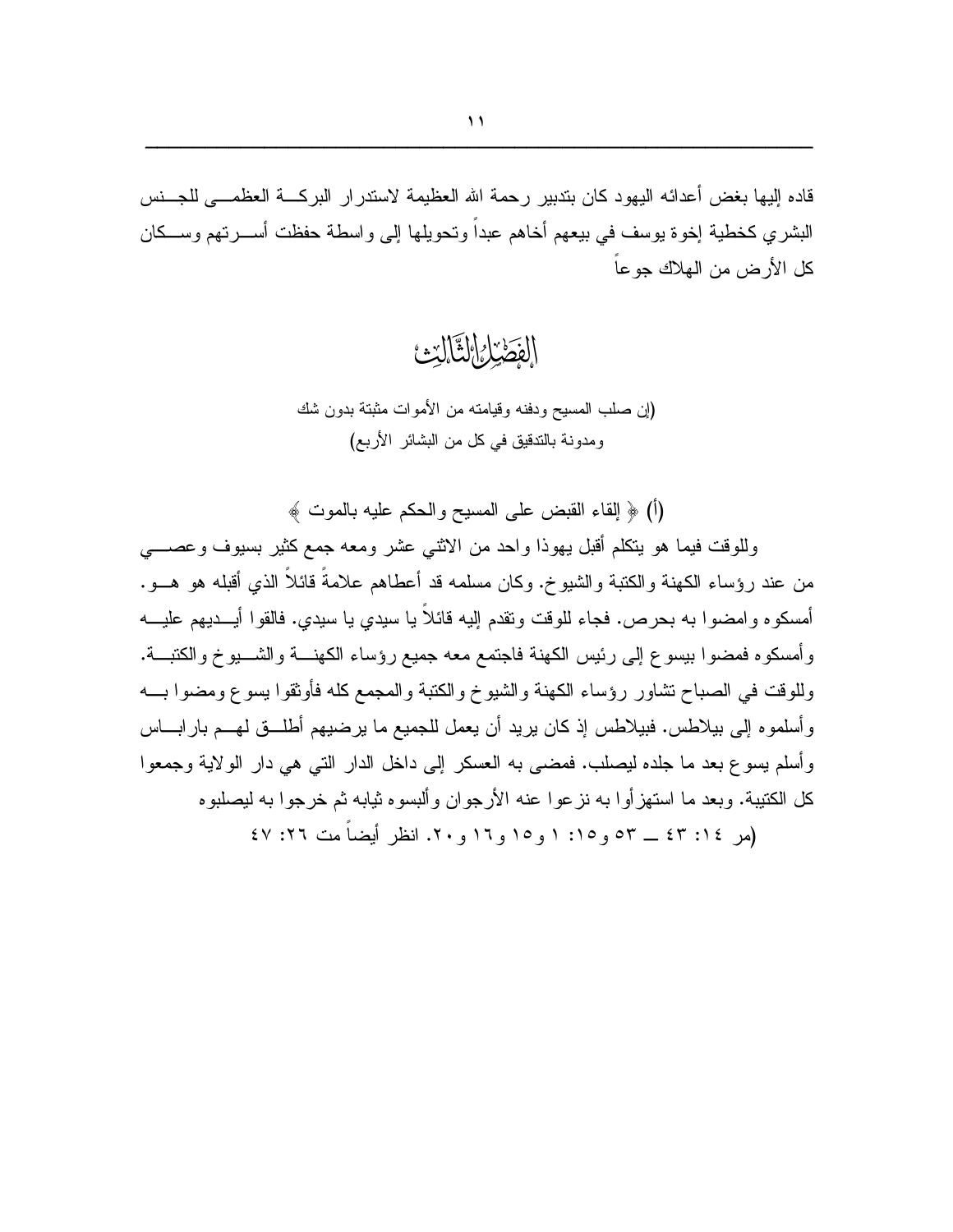و ٥٥ و ٥٧ و ٢٧: ١ و ٢ و ٢٢ \_ ٢٨ و ٣١ ولسو ٢٢: ٤٧ و ٤٨ و ٥٢ \_ ٤٥ و ٢٦ \_ ٧١ و ٢٣: ۱ و ۲ و ۱۲ \_ ۱۲ و ۱۸ و ۲۰ \_ ۲۶ ویو ۱۸: ۳ \_ ۵ و ۱۲ و ۲۶ و ۲۸ و ۱۹: ۱ \_ ۳ و ۱  $(17, 17, \lambda$ 

(ب) ﴿ صَلَبَ الْمَسْيَحِ وَمُوتَهُ ﴾

وجاءُوا به إلى موضع جلجنَّة الذي تفسيره موضع جمجمة. وكان عنوان علنه مكتوبا ملك اليهود. وصلبوا معه لصيْن واحداً عن يمينه والآخر عن يساره. فتم الكتاب القائل وَأُحْصـــيَ مَـــعَ أَثْمَة. ولما كانت الساعة السادسة كانت ظلمة على الأرض كلها إلى الساعة الناسعة. فصرخ يسوع بصوت عظيم وأسلم الروح وانشق حجاب الهيكل إلى اثنين من فوق إلى أسفل. ولمســا رأى فائـــد المئة الواقف مقابله أنه صرخ هكذا وأسلم الروح قال حقاً كان هذا الإنسان ابن الله

(مر ١٥: ٢٢ و٢٦ \_ ٢٨ و٣٣ و٣٧ \_ ٣٩ ومت ٢٧: ٣٣ \_ ٣٧ و٤٥ و٤٦ و٥٠  $(7 \vee 9 \vee 9 \vee 6 \vee 6) \vee (7 \vee 6) \vee (7 \vee 6) \vee (7 \vee 6) \vee (7 \vee 6) \vee (7 \vee 6) \vee (7 \vee 6) \vee (7 \vee 6) \vee (7 \vee 6) \vee (7 \vee 6) \vee (7 \vee 6) \vee (7 \vee 6) \vee (7 \vee 6) \vee (7 \vee 6) \vee (7 \vee 6) \vee (7 \vee 6) \vee (7 \vee 6) \vee (7 \vee 6) \vee (7 \vee 6$ 

ولما كان المساء إذ كان الاستعداد أي ما قبل السبت جاء بوسف الذي من الر امــــة مشــــير شريف وكان هو أيضاً منتظر اً ملكوت الله فتجاسر ۖ ودخل إلى بيلاطس وطلب جسد يسوع فتعجـــب بيلاطس أنه مات كذا سر يعاً فدعا قائد المئة وسأله هل له ز مان قد مات. ولما عر ف من قائد المئة وهب الجسد ليوسف فاشترى كناناً فأنزله. وكفنه بالكتان ووضعه في قبر كان منحوتاً في صخرة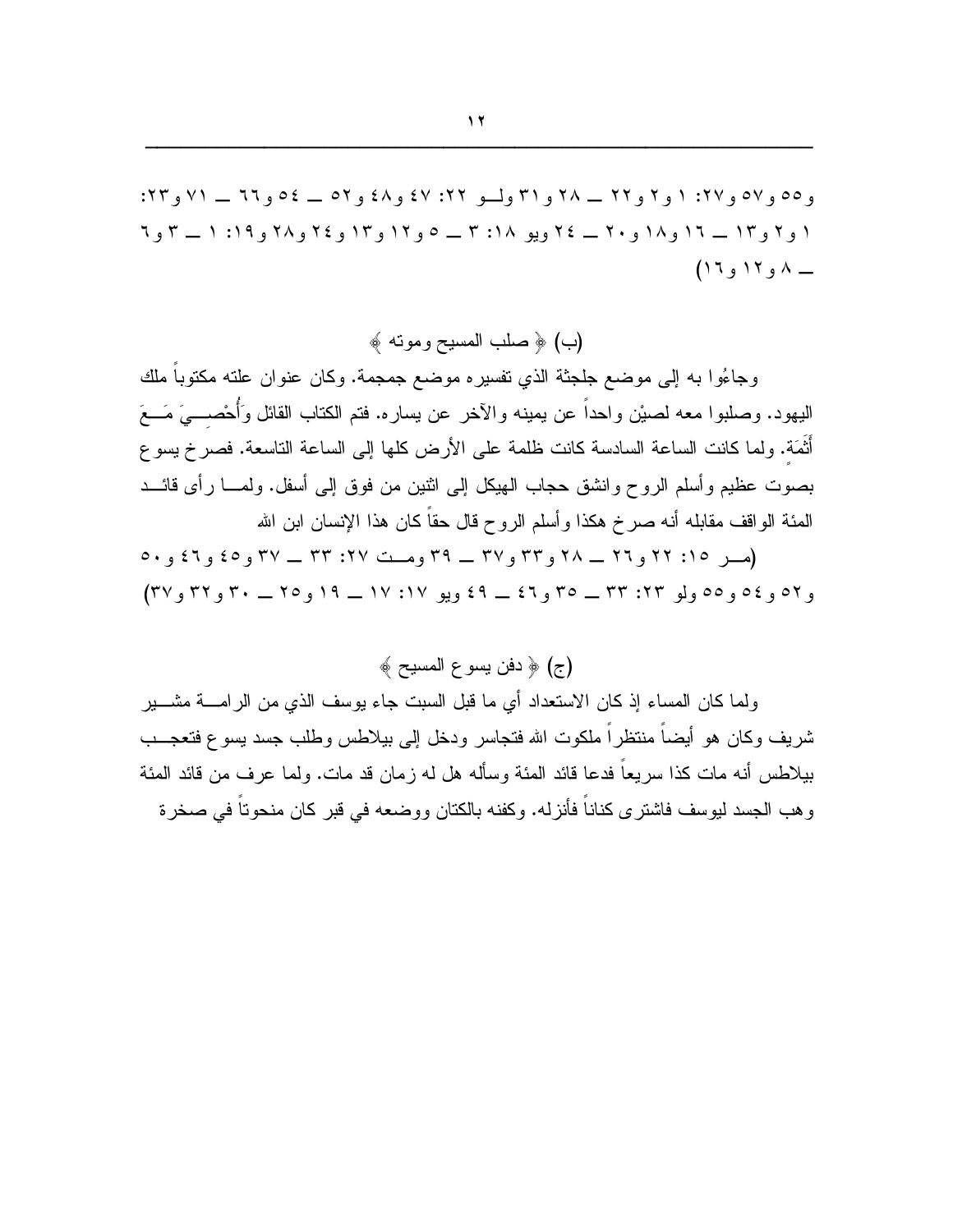ودحرج حجرٍ! على باب القبر . وكانت مريم المجدلية ومريم أم يوسى نتظر إن أين وضع » (مــر ١٥: ٤٢ \_ ٤٧) انظر أبضاً متبي ٢٧: ٥٧ \_ ٦٦ ولو ٢٣: ٥٠ \_ ٥٣ و ٥٥ وبسو ٦٩: ٣٨ \_  $55$ 

(د) ﴿ قيامة يسوع المسيح من الأموات ﴾

وبعد ما مضبي السبت اشترت مريع المجدلية ومريع أم يعقوب وســـالومـة حنوطــــاً ليــــأتين ويدهنه. ولما دخلن القبر رأين شاباً جالساً عن اليمين لابساً حلة بيضاء فأندهشـــن فقـــال لمهـــن لا نتدهشن أنتنّ نطلبن بسوع الناصري المصلوب قد قام ليس هو ههنا هوذا الموضع الذي وضـــعوه فيه. وبعد ما قام باكراً في أول الأسبوع ظهر أولاً لمريم المجدلية التي كان قد أخرج منها ســبعة شباطين. وبعد ذلك ظهر بهيئة أخرى لاثنين منهم وهما بمشيان منطلقين إلى البرية. أخيراً ظهـــر للأحد عشر وهم منكئون ووبخ عدم ايمانهم وقساوة قلوبهم لأنهم لم يصدقوا الذين نظروه قد قسام. وقال لمهم اذهبوا إلى العالم اجمع واكرزوا بالإنجيل للخليقة كلها من أمن واعتمد خلص ومــن لــم يؤمن يدن

(مر ١: ١ و٥ و٦ و٩ و١٢ و١٤ ــ ١٦) وانظر أيضاً (مت ٢٨: ١ ــ ٦ و٩ و ٢١ ــ ٢٥ ولو ٢٤: ١٢ و ١٢ و ٢٥ و ٣٠ \_ ٣٤ و ٣٦ \_ ٤٧ ويسو ٢٠: ١١ \_ ١١ و ١٩ \_ ٢١ و ٢٦  $(19 -$ 

(تنبيه) نرجو من القارئ أن يراجع جميع الشهادات المذكورة بالأرقام في هذا الفصل فــي الإنجبل الشر بف

إننا نوجه أنظار القارئ إلى أمرين مهميْن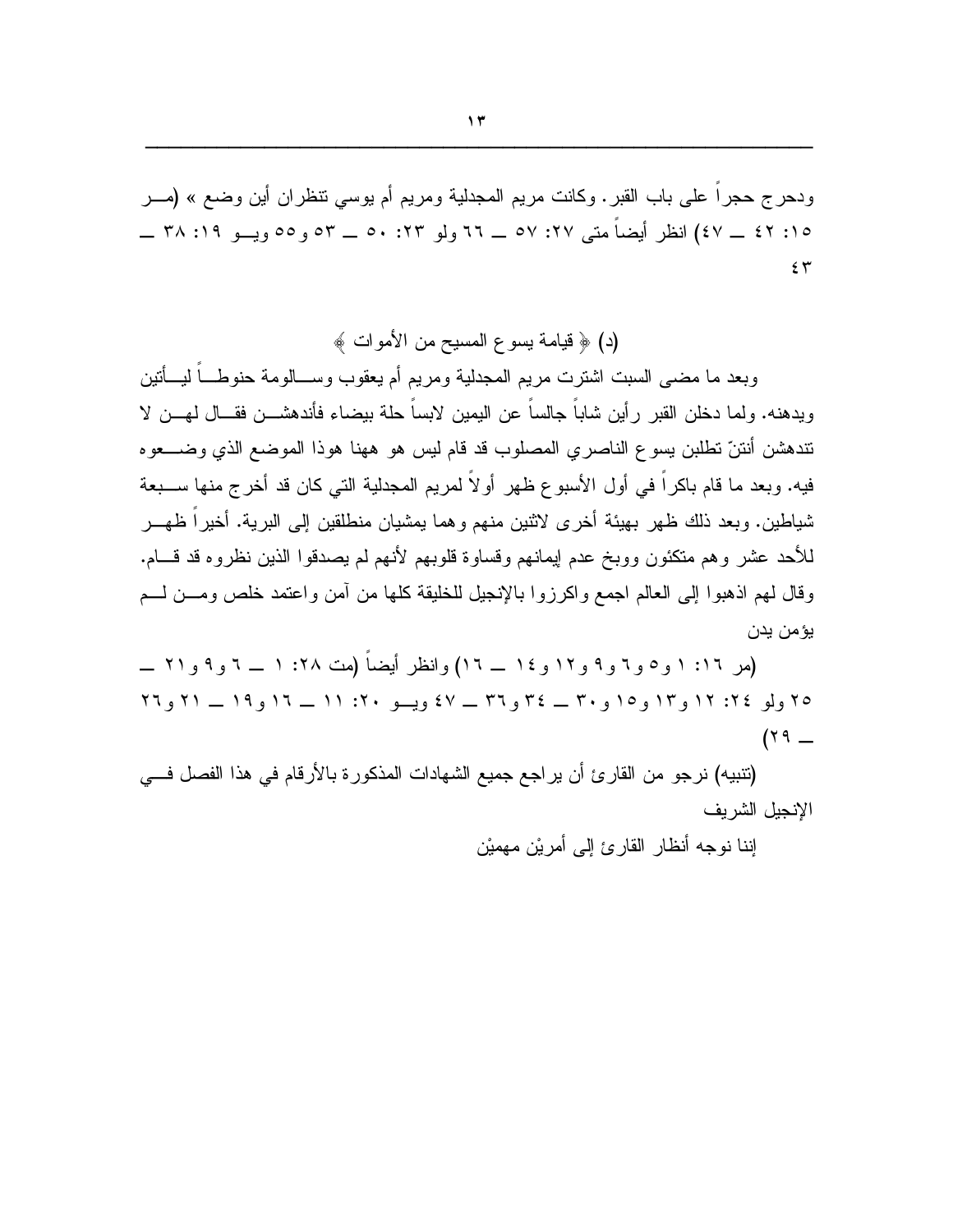(الأول) إن الإنجيليين قد علقوا أهمية عظمى على موت المسيح وقيامته لأنسك تسرى أن مرفس ويوحنا لم يذكروا ولادته ومتى ويوحنا لا يذكران صعوده لكنهم أفراداً قد ذكــروا أحــوال مونه بالتفصيل وأوردوا البراهين الدامغة على قيامته والشواهد العديدة التبي نبين أن عـــدداً لــــيس بقليل من الناس قد شاهدو ه عياناً و تكلمو ا معه فماً لفم في مدة الأربعين يوماً بعد قيامته

(الثَّاني) إن ما أَثبته الإنجيليون الأربعة يناقض ظن إخواننا المسلمين من أن رجـــلاً شَـــبه 

(١) إن قواد اليهود اعتنوا اعتناءً خصوصياً لتجنب الوقوع في هذا الغلط إذ طلب وا مـــن الخائن يهوذا الذي كان يعرف سيده معرفة نامة أن يدلهم على المسيح المطلـــوب بعلامــــة انفقـــوا عليها وهو أن الشخص الذي يقبله يكون هو المسيح وهذا حصل كما نصِّ الكتاب والتاريخ

(٢) إن المسيح حُوكم في رائعة النهار في جلسات متعددة على التهم الكثيرة التي وجههــا إليه المشتكون عليه من اليهود الذين حثتهم عداوتهم إليه أن يتأكدوا أنه هـــو الشـــخص المطلـــوب حقيقة ومعرفتهم التامة بشخصه مكنتهم من ذلك أيضاً

(٣) إن اثنين من تلاميذه تبعاه إلى دار الحكم وكذلك بعضاً من أعز أصدقائه وأمه لازموه وكانوا بقرب الصليب حتى أسلم الروح. أما قُدَرَ هؤلاء جميعهم على أن يعرفوا أن المصلوب هـــو غير المسيح (إذا كان ما يز عمه إخواننا المسلمون صحيحاً)؟ ولو كان عنـــدهم أدنــــى ريـــب فــــى شخص المسيح وقتئذ لكانت أحزانهم قد تبددت وقلوبهم قد تعزَّت وباتوا قريري العيون مجبـــوري الخو اطر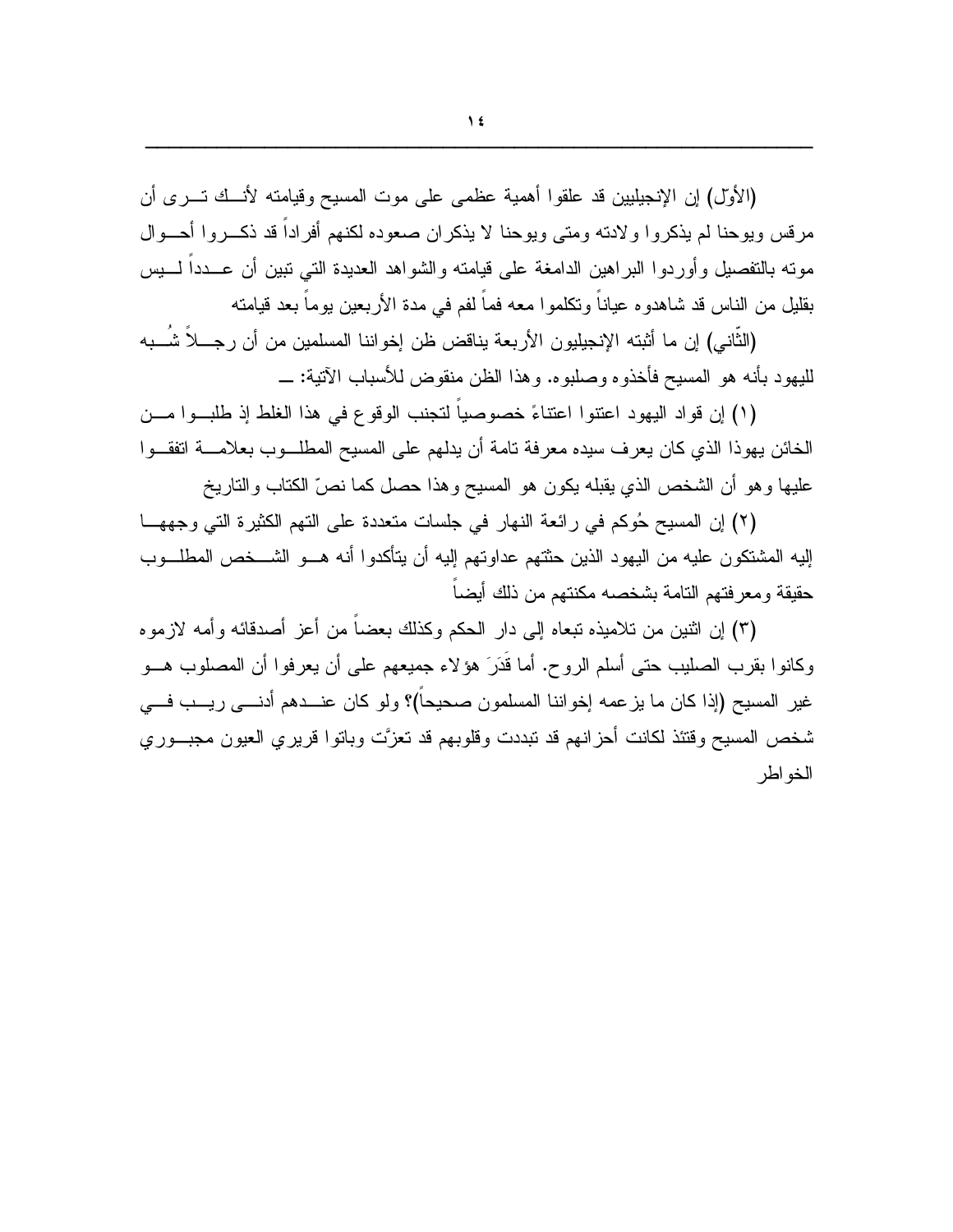بخلاف ما رأيناه منهم كما هو مسطور

(٤) إن الظواهر الطبيعية الغير الاعتيادية التي حصلت عند الصلب تعتبر حجسة قاطعة وبر هاناً كافياً على أن الشخص المصلوب هو يسوع نفسه لا سواه

(٥) إن الذين أنزلوا جسد المسيح عن الصليب ليسوا أعداءَه الذين لا يعرفونــــه بـــل هـــم أصدقاؤه الذين كانو ا يعرفونه حق المعرفة وكان لهم فرصة ملائمة أن يعرفو ا أن المصلوب هــو غير المسيح لو كان الأمر صحيحاً

(٦) إن المسيح بعد قيامته قد لقيه عدد كبير من الناس الذين كان لهــم صـــداقة عظيمـــة ومودة جسيمة له قبل مونه بالمصلوب في أوقات متفرقة



(إن الرسل بكناباتهم بشيرون إلى موت المسيح وفيامته كثير اً كحقيقة وأنه ضروري لخلاص البشر )

إننا قد رأينا من الملائم أن نورد (أولاً) الآيات الدالة على موت المسيح وقيامتــــه (وثانيــــاً) الآيات الدالة على علاقة هذا الأمر في خلاص الإنسان لكي يكون للقارئ إلمام كــاف فــي هــذا الموضوع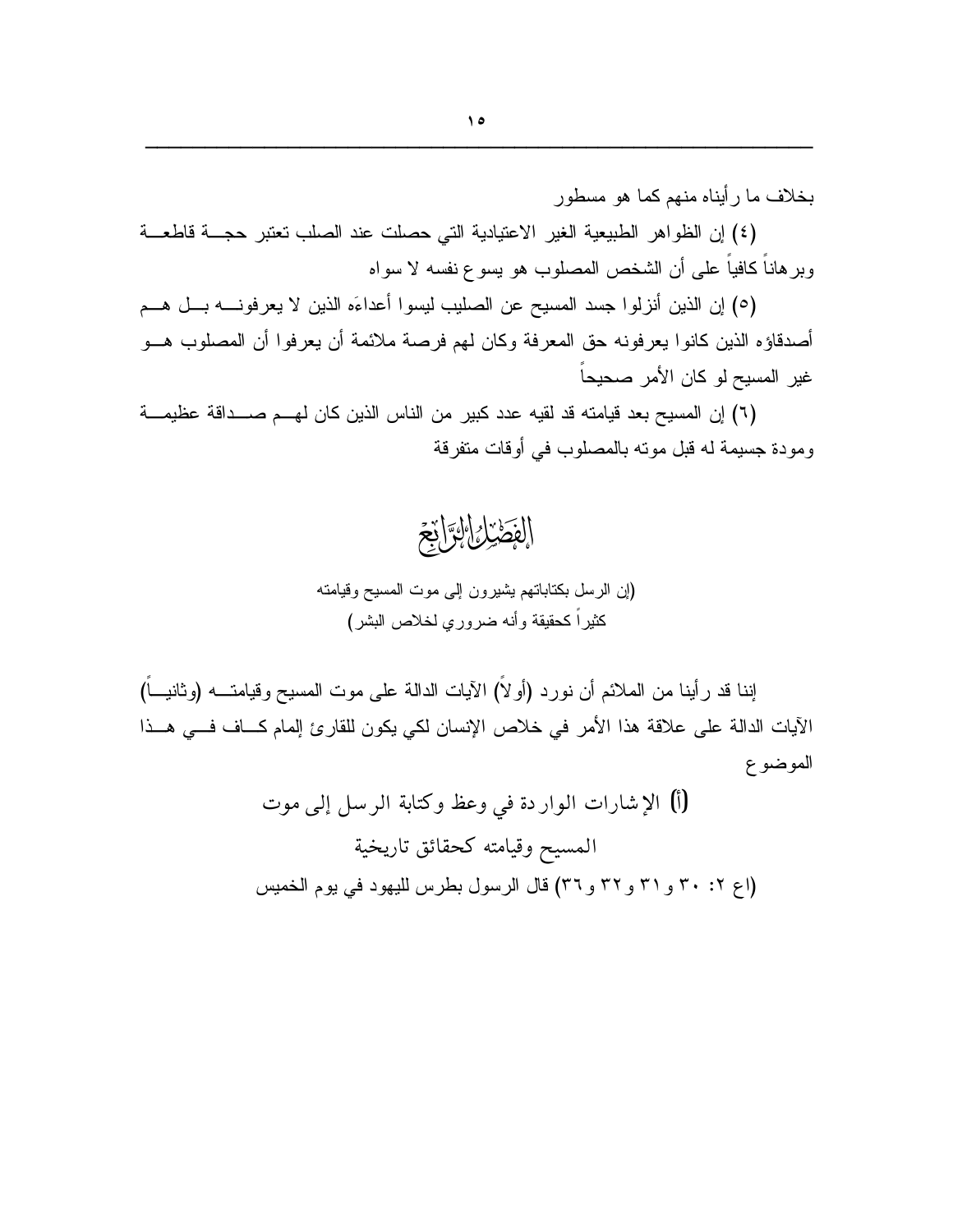هكذا: « فإذ كان (داود) نبياً و علم أن الله حلف له بقسم أنه من ثمر ة صلبه يقـــيم المســـيح حســـب الجسد ليجلس على كرسيه سبق فرأى ونكلم عن قيامة المسيح أنه لم نترك نفسه في الهاويــــة ولا أرى جسده فساداً فيسوع هذا أقامه الله ونحن جميعاً شهود لذلك. فليعلم يقيناً جميع بيت إسرائيل أن الله جعل يسوع هذا الذي صلبتموه أنتم رباً ومسيحاً »

وإسحق ويعقوب اله أبائنا مجد فتاه يسوع الذي أسلمتموه أنتم وأنكرتموه أمام وجه بيلاطس وهسو حاكم بإطلاقه ولكن أنتم أنكرتم القدوس البار وطلبتم أن يوهب لكم رجل فاتسل ورئسيس الحيساة قتلتموه الذي أقامه الله من الأموات ونحن شهود لذلك »

(أع ٤: ١٠) وشَّهد بطرس عندما فحصه مجلس من أقطـــاب اليهود ورئيس الكهنة قـــائلاً « فليكن معلوماً عند جميعكم وجميع شعب إسرائيل أنه باسم يســـوع المســـيح الناصــــري الـــذي صلبتموه أنتم الذى أقامه الله من الأموات بذاك وقف هذا أمامكم صحيحاً »

(أع ١٣: ٢٨ \_\_ ٣١) وقال القديس بولس لليهود في إنطاكية بيسيدية « ومع أنهم (يهود أورشليم) لم يجدوا علة واحدة للموت طلبوا من بيلاطس أن يقتل ولما تمموا كل مـــا كتـــب عنــــه أنزلوه عن الخشبة ووضعوه في قبر ولكن الله أقامه من الأموات. وظهر أياماً كثيرة للذين صعدوا معه من الجليل إلى أور شليم الذين هم شهود عند الشعب » (اكو ١: ١٣) « أَلَعَلٌ بُولُسَ صُلْبَ لأَجْلَكُمْ »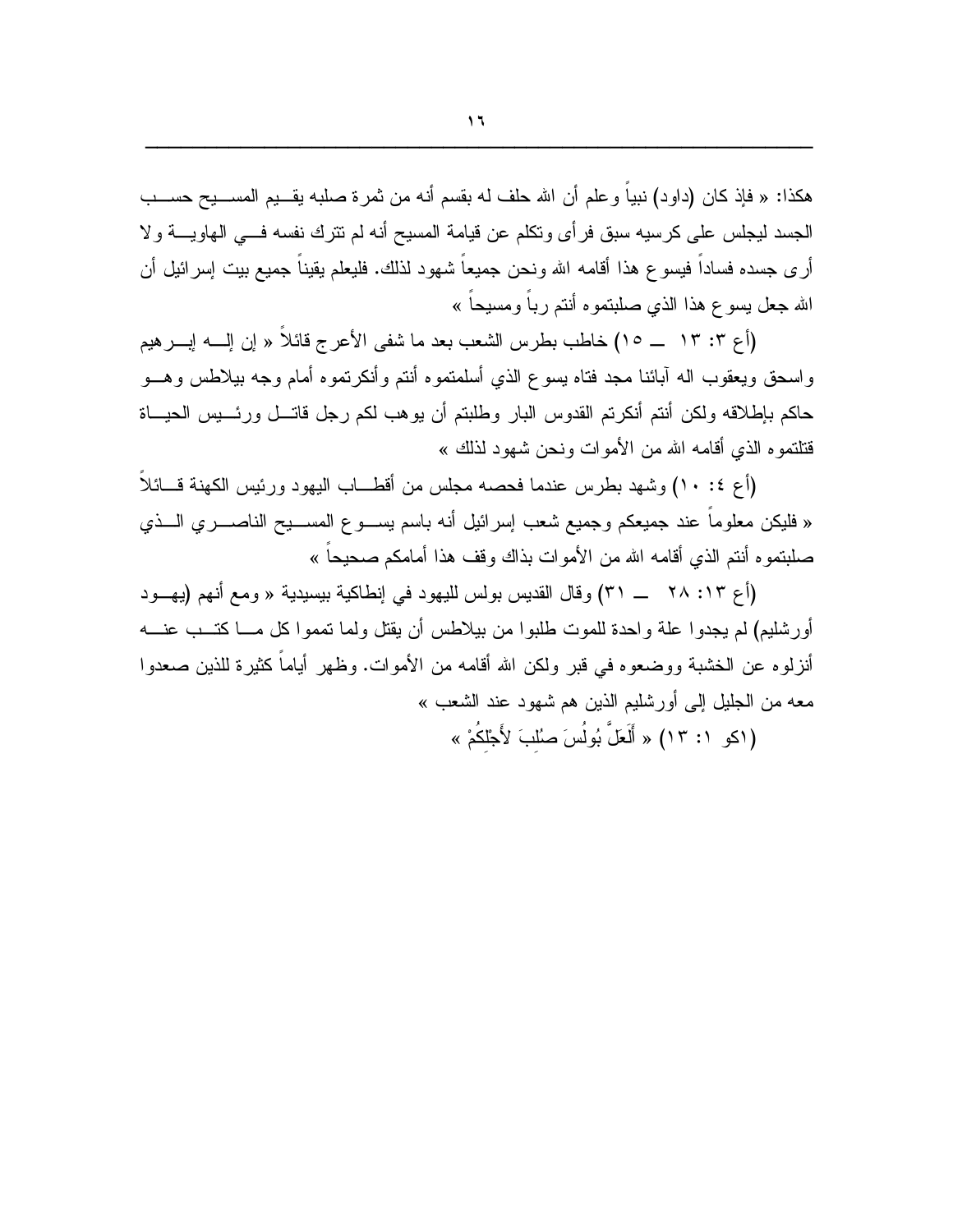إلى أن يجيء »

(٢كو ١٠: ١٠ ــ ١٤) « حاملين في الجسد كل حين إماتة الرب يسوع لكي تظهـــر حيـــاة يسو ع أيضاً في جسدنا. لأننا نحن الأحياء نسلم دائماً للموت من أجل يسو ع لكي تظهر حياة يسو ع أيضـاً في جسدنا المـائت إذاً المـوت يـعمل فينا ولكن الـحياة فيكم... عالمـين أن الذي أقام الرب يسو ع سيقيمنا نحن بيسوع ويحضرنا معكم »

(٢كو ١٣: ٤) « لأنه وإن كان قد صلب من ضعف لكنه حي بقوة الله »

(غل ١: ١) « بولس رسول لا من الناس ولا بإنسان بل بيسوع المسيح والله الأب اللَّفي أقامه من الأمو ات »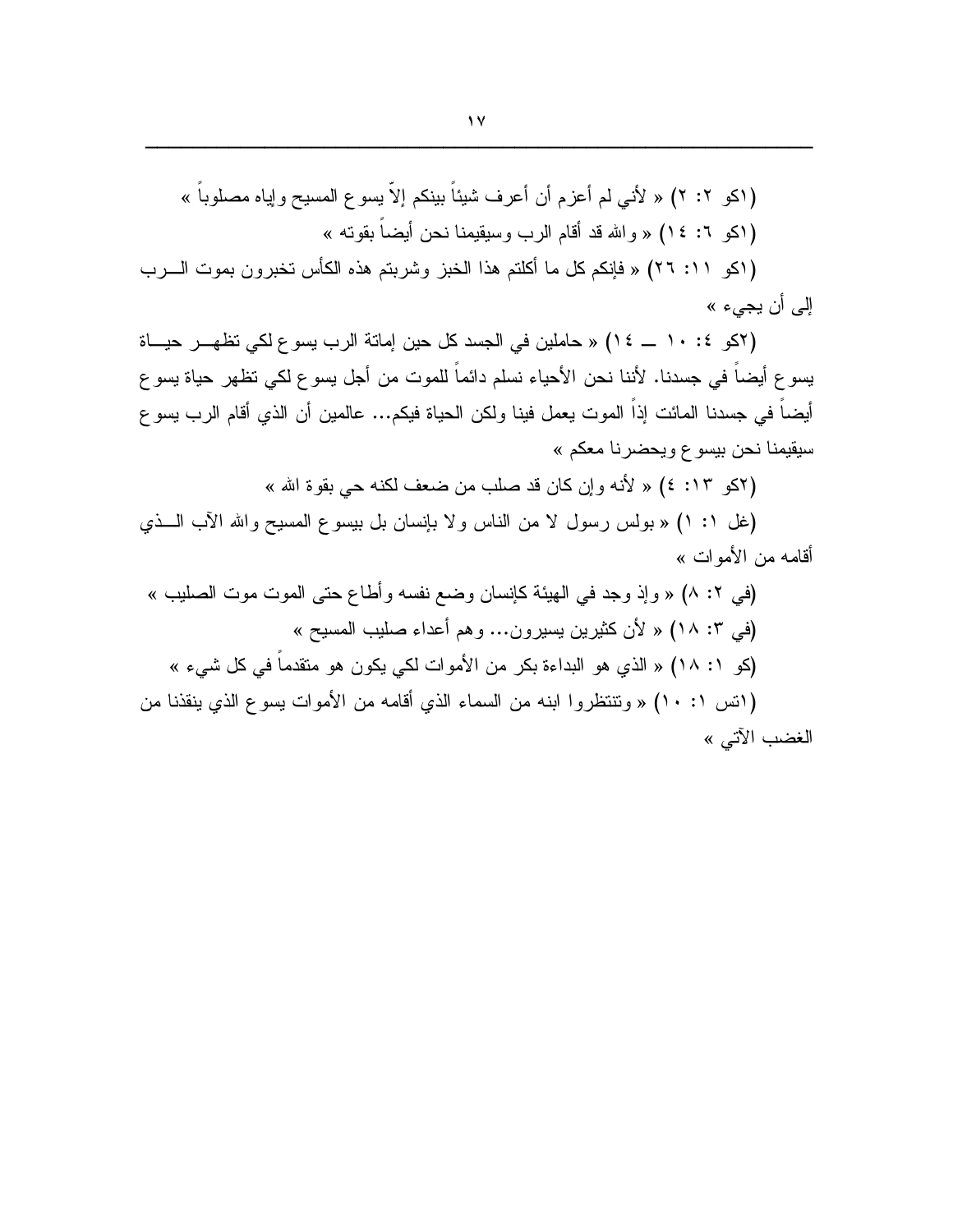(ابط ١: ١١) روح المسيح الذي فيهم إذ سبق فشهد بالآلام التي للمسيح والأمجـــاد التــــي بعدها

(رو ٤: ٢٤ و ٢٥) بل من أجلنا نحن أيضاً الذين سيحسب لنا الذين نؤمن بمن أقام يســـو ع ربنا من الأموات الذي أسلم من أجل خطايانا وأقيم لأجل نبريرنا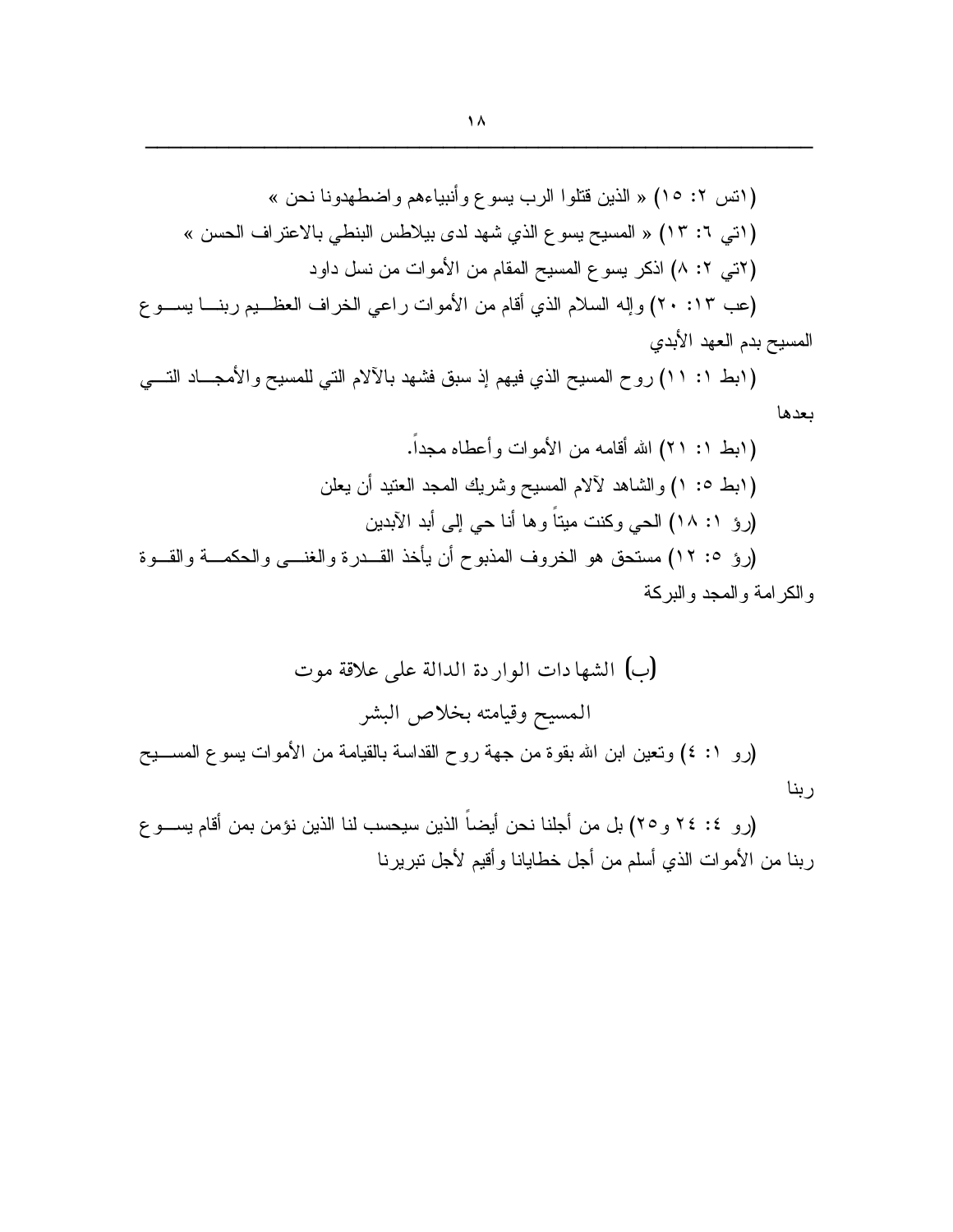(رو ٥: ٨) ولكن الله بين محبته لنا لأنه ونحن بعد خطاة مات المسيح لأجلنا

(رو ٦: ٣ و ٤) أم تجهلون أننا كل من اعتمد ليسوع المسيح اعتمدنا لموتــه فــدفنا معــه بالمعمودية للموت حتى كما أقيم للمسيح من الأموات بمجد الآب هكذا نسلك نحن أيضاً فـــى جـــدة الحباة

(رو ١٠: ١٠ و ١١) لأن الموت الذي ماته قد ماته للخطية مرة واحدة والحياة التي يحياهــا فيحياها الله. كذلك أنتم أيضاً احسبوا أنفسكم أمواتاً عن الخطية ولكن أحياء الله بالمسيح بسو ع ربنا

(رو ١٠: ٩) لأنك إن اعترفت بفمك بالرب يسوع وآمنت بقلبك إن الله أقامه من الأموات خلصت

(اكو ١: ١٨) فإن كلمة الصليب عند الهالكين جهالة وأما عندنا نحن المخلصين فهي قوة الله

(اكو ١: ٢٣ و ٢٤) « نحن نكرز بالمسيح مصلوباً لليهود عثرة ولليونانيين جهالـــة وأمـــا للمدعوين يهوداً ويونانيين فبالمسيح قوة الله وحكمة الله »

- 
- ( اكو ١٠ ١١) فيهلك بسبب علمك الأخ الضعيف الذي مات المسيح من أجله »

( (كو ١٥: ٣ ـــ ٨) « فإنني سلمت إليكم في الأول ما قبلته أنا أيضاً أن المسيح مات مـــن أجل خطايانا حسب الكتب و أنه دفن و أنه قام في اليو م الثالث حسب الكتب و أنه ظهـــر الصــــفا ثـــم للاثنـي عشر وبعد ذلك ظـهر دفعة واحدة لأكثر من خمسمئة أخ أكثرهم باق إلـي الآن ولكن بعضـهم قد رقدوا وبعد ذلك ظهر ليعقوب ثم للرسل أجمعين وآخر الكل كأنه للسقط ظهر ل<sub>ى</sub> أنا »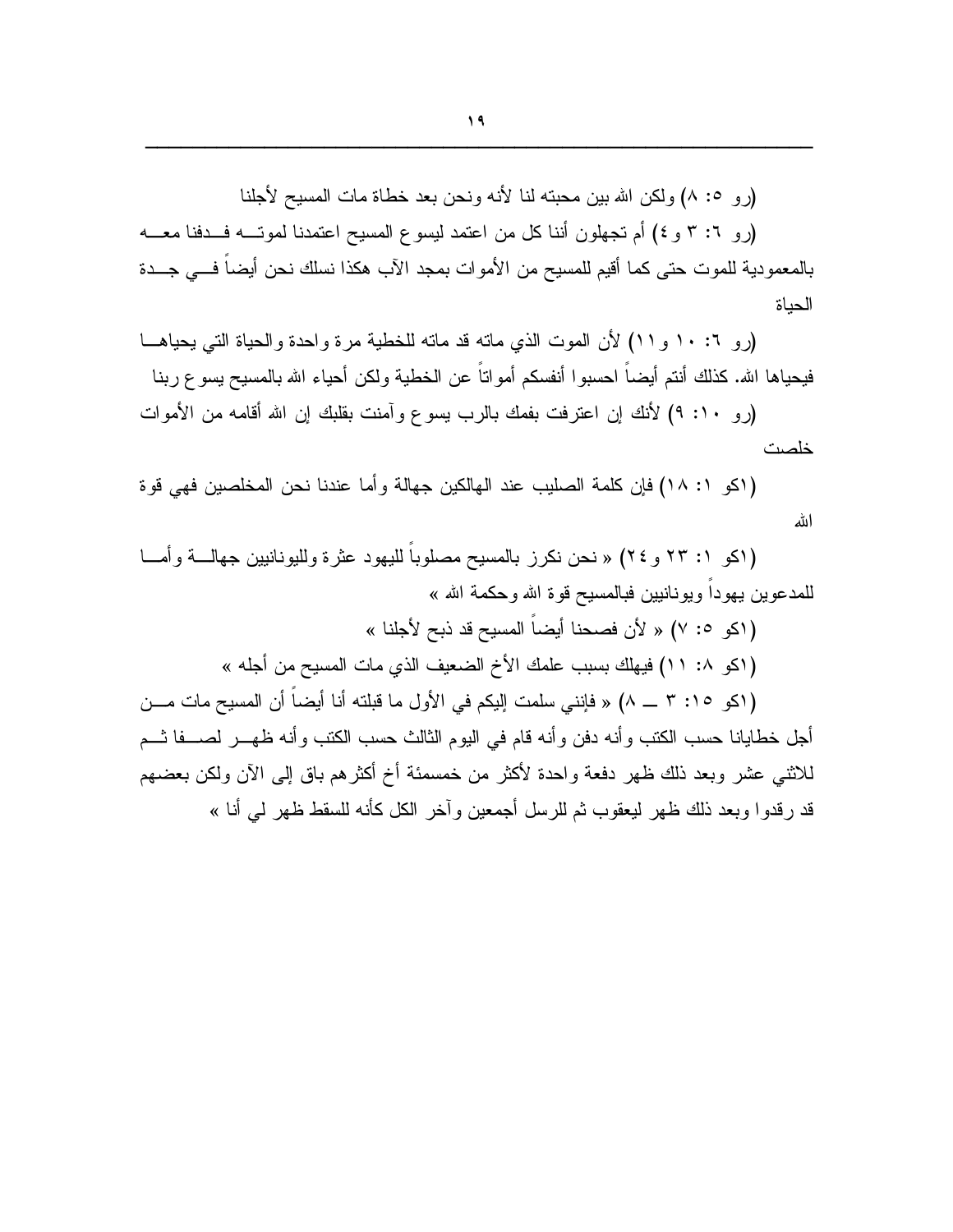( اكو ١٥: ١٧ و ٢٠ ـــ ٢٢) « وإنْ لم يكن المسيح قد قام فباطل إيمانكم أنتم بعــد فـــي خطاياكم. ولكن الآن قد قام المسيح من الأموات وصار باكورة الراقدين فإنه إذ المـــوت بإنســــان بإنسان أيضاً فيامة الأموات لأنه كما في آدم يموت الجميع هكذا في المسيح سيحيا الجميع »

(٢كو ١٥: ١٤ و ١٥) « إذ نحن نحسب هذا أنه إن كان واحد قد مات لأجل الجميع فالجميع إذاً ماتوا وهو مات لأجل الجميع كي يعيش الأحيـــاء فيما بعد لا لأنفسهم بل للذي مـــات لأجلهـــم وقام »

(غل ٢: ٢٠) « مع المسيح صلبت »

(غل ٣: ١٣) « المسيح افتدانا من لعنة الناموس إذ صار لعنة لأجلنا لأنه مكتوب ملعـون كل من علق على خشبة »

(غل ٦: ١٤) « وأما من جهتي فحاشا لمي أن أفتخر إلاّ بصليب ربنا يسوع المسيح الـــذي به قد صلب العالم لبي وأنا للعالم »

(أف ٢: ٥) « ونحن أموات بالخطايا أحيانا مع المسيح »

(أف ٢: ١٣ و ١٦) « أنتم الذين كنتم قبلاً بعيدين صرتم قريبين بــدم المســـيح. ويصــــالح الاثنين (اليهود والأمم) في جسد واحد مع الله بالصليب قانلاً العداوة به »

(أف 0: ٢) « أحبنا المسيح أيضـاً و أسلم نفسه لأجلنا قر بانـاً و ذبيحـة لله ر ائـحـة طيبـة » (كو ٢٠: ٢) « وإن يصالح به (المسيح) الكل لنفسه عاملاً الصلح بدم صليبه »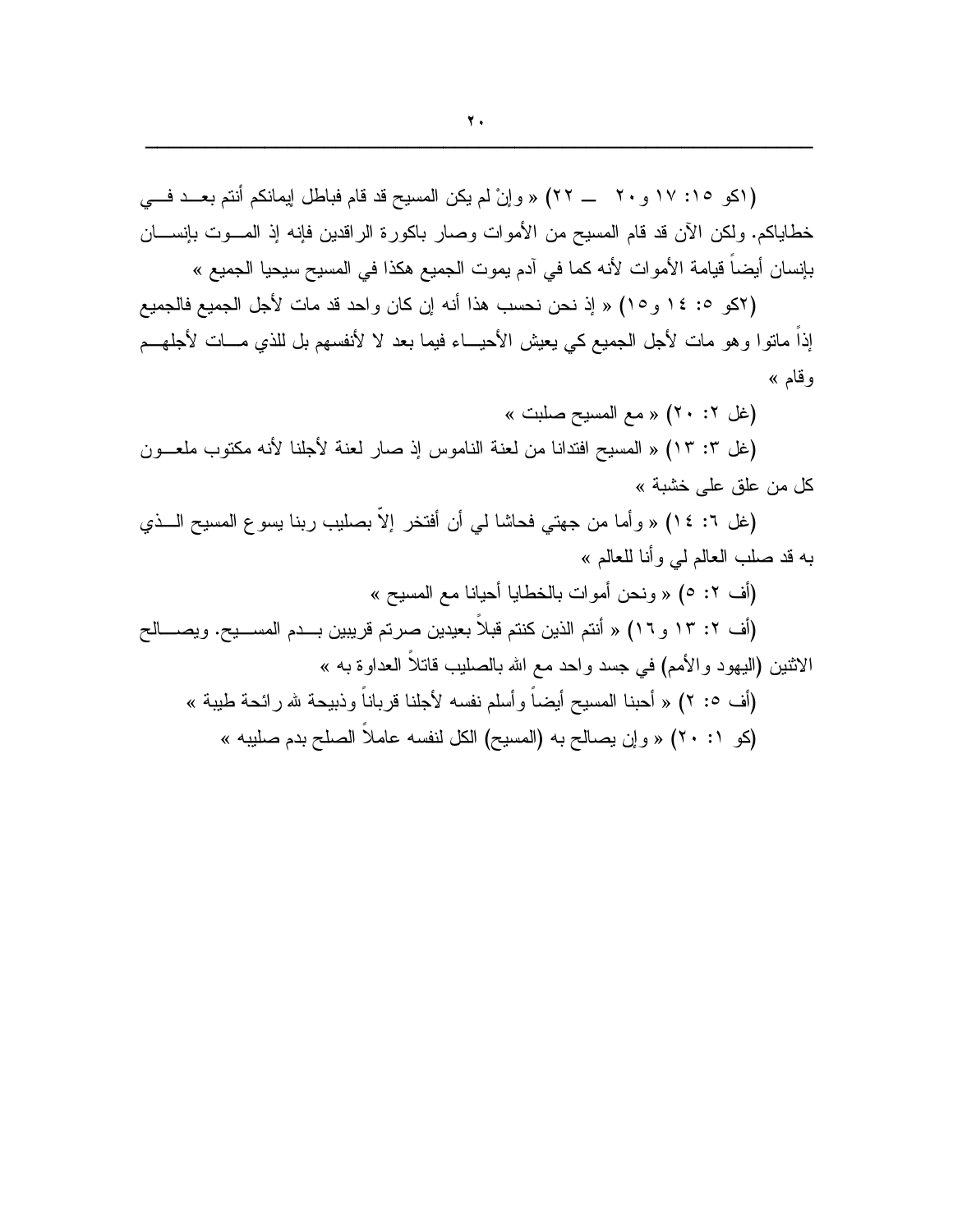(كو ١٢: ١٢ و ١٤) « التي فيها أقمتم أيضاً معه بإيمان عمل الله الذي أقامه من الأموات إذ محا الصك الذي علينا في الفرائض... مسمراً إياه بالصليب »

(كو ٣: ١) « فإن كنتم قد قمتم مع المسيح فأطلبوا ما فوق »

(اتس ٤: ١٤) « لأنه إن كنا نؤمن أن يسوع مــات وقــام فكــذلك الراقــدون بيســوع سيحضر هم الله أيضاً معه »

> (انس 0: ١٠) « الذي مات لأجلنا حتى إذا سهرنا أو نمنا نحيا جميعاً معه » ( اتي ٢: ٦) « الذي بذل نفسه فدية لأجل الجميع » ( آتی ۲: ۱۱) « إن كنا قد متنا معه فسنحيا أيضاً معه »

(عب ٢: ٩ و ١٤ و ١٨) « نراه (يسو ع) مكللاً بالمجد والكرامة من أجل ألم الموت لكـــي يذوق بنعمة الله الموت لأجل كل واحد. فإذ قد تشارك الأولاد في اللحم والدم اشترك هـــو أيضــــاً كذلك فيهما لكي بِبيد بالموت ذاك الذي له سلطان الموت أي ابِليس. لأنه في ما هو قد تألم مجربـــاً يقدر أن يعين المجر بين »

> (عب ٥: ٨) « مع كونه ابناً تعلم الطاعة مما تألم به » (عب ٧: ٢٧) « لأنه فعل هذا مرة واحدة إذ قدم نفسه »

(عب ٩: ١٢) « وليس بدم نيوس وعجول بل بدم نفسه دخل مرة واحــدة إلـــى الأقــداس فو حد فداءً أبدياً »

(عب ٩: ١٤ ــ ١٢ و ٢٦ ــ ٢٨) « فكم بالحرى يكون دم المسيح الذي بروح أزلي قــدم نفسه لله بلا عيب بطهر ضمائركم من أعمال مينة لتخدموا الله الحي. ولأجل هذا هو وسيط عهــد جديد لكي يكون المدعوون إذ صار موت لفداء التعديات التي في العهد الأول ينالون وعد الميراث الأبدى لأنه حبث توجد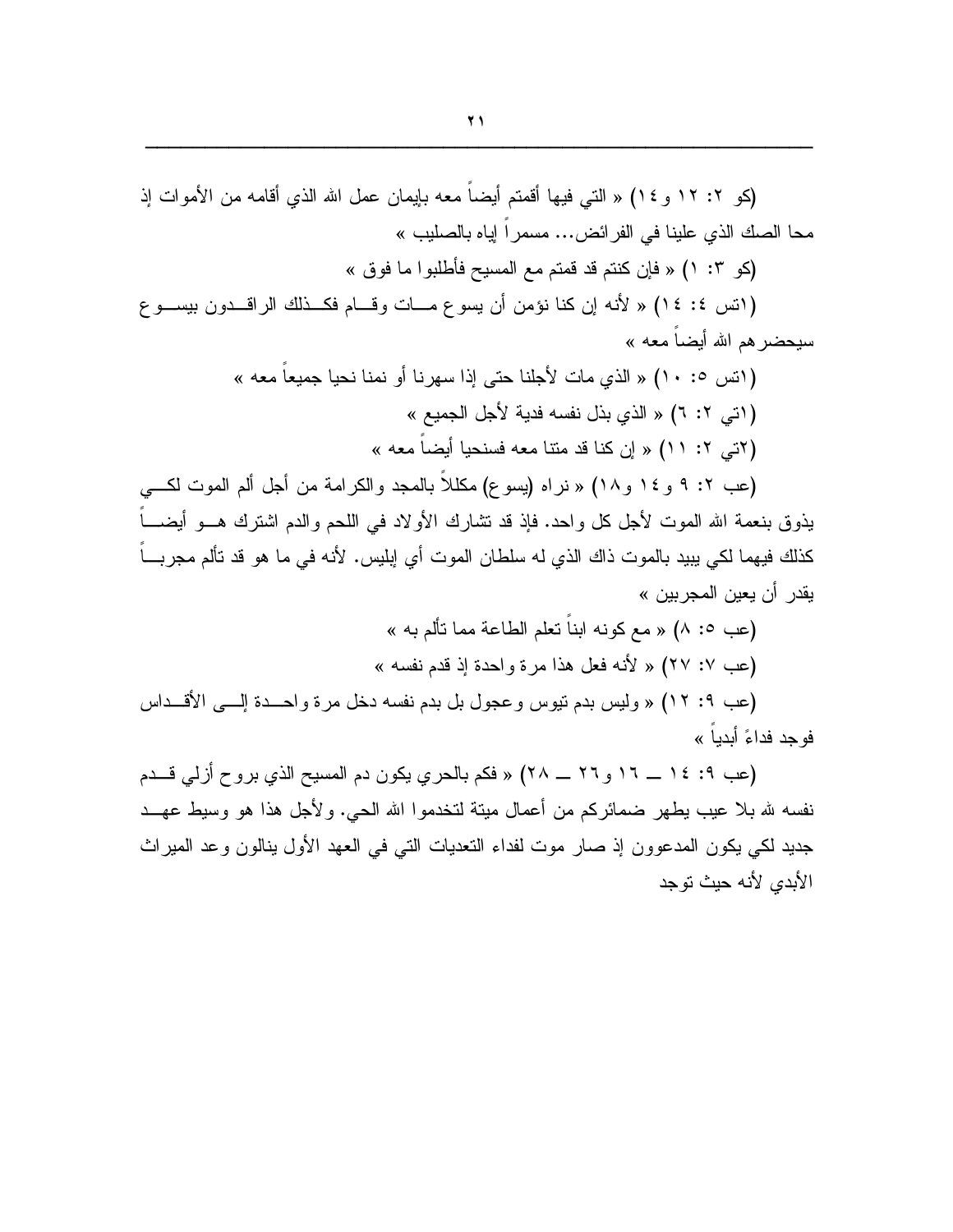وصية بلزم بيان موت الموصبي. فإذ ذاك كان يجب أن يتألم مر ار اً كثيرة منذ تأسيس العالم ولكنــــه الآن قد أظهر مرة عند انقضاء الدهور ليبطل الخطية بذبيحة نفسه وكما وضع للنساس أن يموتسوا مرة ثم بعد ذلك الدينونة هكذا المسيح أيضاً بعدما قدم مرة لكي يحمل خطايا كثيرين سيظهر ثانيـــة بلا خطية للخلاص للذين ينتظرونه »

(عب ١٠: ١٠ و ٢٤) « فبهذه المشيئة نحن مقدسون بتقديم جسد يسـوع المسـيح مــرة واحدة. لأنه بقربان واحد قد أكمل إلى الأبد المقدسين »

(عب ١٠: ١٩ و ٢٠) « فإذ لنا أيها الأخوة ثقة بالدخول إلى الأقداس بدم يســو ع طريقــاً كرسه لنا حديثاً حياً بالحجاب أ*ي* جسده »

(عب ١٢: ٢) « يسوع الذي من أجل السرور الموضوع أمامه احتمل الصـــــليب مســـتهيناً بالخزي »

(عب ١٣: ١٢) « لذلك يسوع أيضاً لكي يقدس الشعب بدم نفسه تألم خارج الباب »

(ابط 1: ٣ و ١٩) « الله... ولدنا ثانية لرجاء حي بقيامة يسوع المســـيح مـــن الأمــــوات. افتديتم بدم كريم كما من حمل بلا عيب ولا دنس دم المسيح »

(ابط ٢: ٢١ و ٢٤) « فإن المسيح أيضاً تألم لأجلنا تاركاً لنا مثالاً لكي تتبعوا خطواتـــه. الذي حمل هو نفسه خطايانا في جسده على الخشبة لكي نموت عن الخطايا فنحيا للبر الذي بجلدته شفبتم »

( ابط ٣: ١٨) « فإن المسيح أيضاً تألم مر ة و احدة من أجل الخطايا البار من أجل الأئمــــة لكي يقربنا إلى الله ممانا في الجسد ولكن محييٍّ في الروح »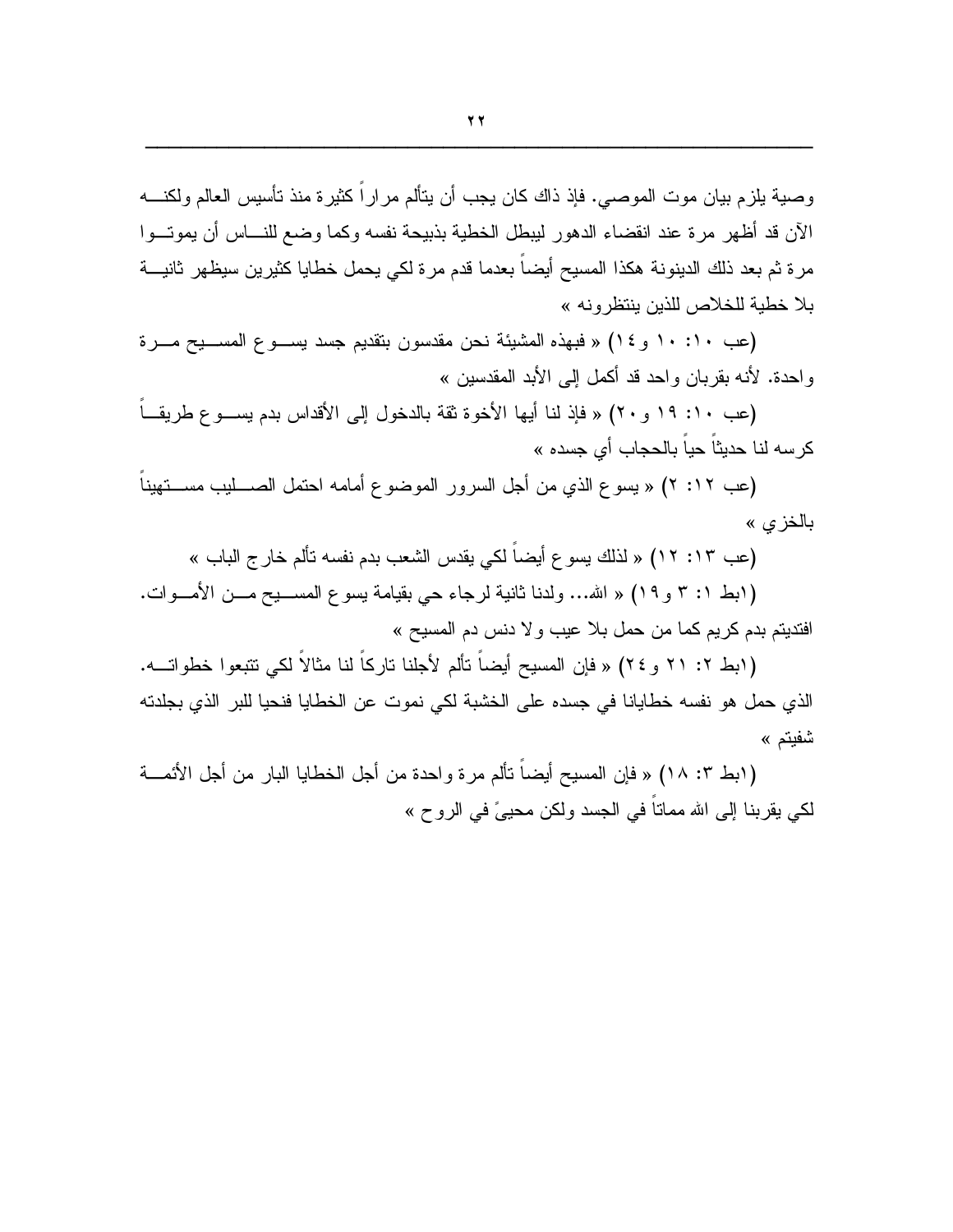(ايو ٣: ١٦) « وضع (يسوع) نفسه لأجلنا فنحن ينبغي لنـــا أن نضــــع نفوســنا لأجـــل الأخوة »

( ايو ٤: ١٠) « في هذا هي المحبة ليس أننا نحن أحببنا الله بل أنه هو أحبنا و أرسل ابنـــه كفارة لخطابانا »

(رؤ ١: ٥ و ٧) « النعمة لكم... من يسوع المسيح الشاهد الأمين البكر مـــن الأمـــوات... الذي أحبنا وقد غسلنا من خطايانا بدمه. وستنظره كل عين والذين طعنوه »

(روْ 0: ٩) مستحق أنت أن تأخذ السفر وتفتح ختومه لأنك ذبحت واشتريتنا لله بدمك »

(روِّ ٧: ١٤) « هوَ لاء هم الذين أُتوا من الضيقة العظيمة وقد غسلوا ثيابهم وبيضوا ثيابهم في دم الخروف »

فمما نقدم من الآيات لا يقدر القارئ الكريم إلاّ أن ينظر أن موت المسيح علـــي الصـــــليب وقيامته من الأموات قد اعتبرهما المسيحيون الأولون (الذين عاشوا في الجيل الذي وقعــت فيـــه الحوادث) حقيقة مشهورة راهنة لا يعارض فيها أحد وأن رؤساء اليهود قد اتهموا علانية بمـــوت المسيح وصلبه ولم يقدر و ا أن ينفو ا هذه النهمة. و الآيات السالفة المقدسة نبر هن صـــر يحاً بحســب وعظ وكتابات الرسل وإيمان الكنيسة الأولى أن نهاية حياة يسوع المسيح الأرضية هذه لـــم نكـــن أمر اً غير منتظر و لا كان يمكن أن تكون غير الصلب بل هي جو هر ة ضر و ر ية قد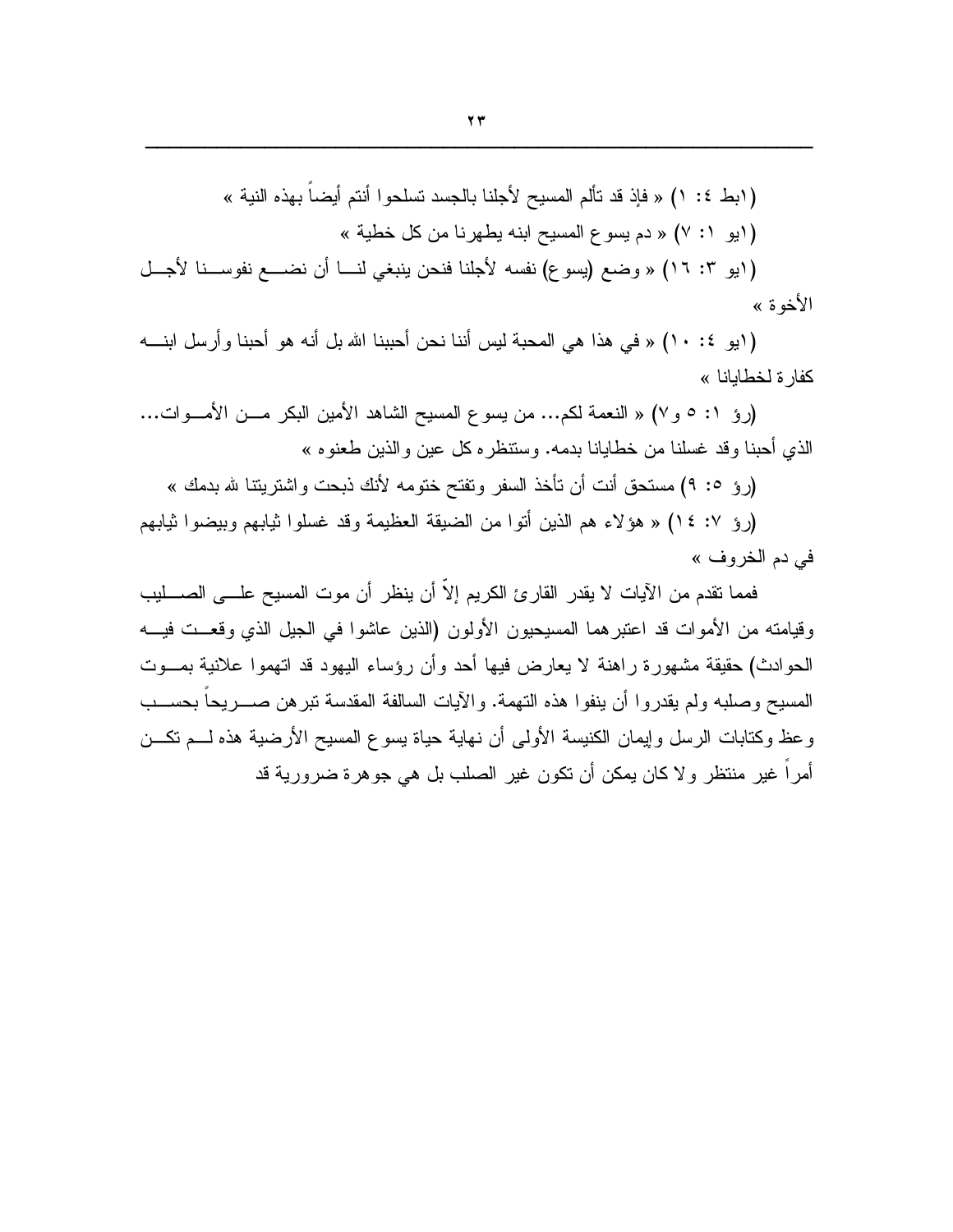عينتها مشورة الله الأبدية سابقاً كواسطة خلاص الجنس البشري لأن المسيح لا يمكـــن أن يكـــون مخلصا وفاديا لو لم يهر ق دمه الثمين لأجل خطايانا وينير الحياة والخلود بواسطة قيامته المجيدة

فينتج مما نقدم جلياً أن كل من يصر على أن المسيح أرسل من الله إلى العالم ورجع إليــــه بدون أن يقدم جسده ذبيحة على الصليب لم يفهم العمل العظيم الذي أتى المسيح إلى العالم ليكملـــه ويقاوم آيات الإنجيل الواضحة وشهادات الناريخ الراهنة على خط مستقيم

الفَطَيْلُ الْخَاضِيَنْ

(شهادة الوثنيين لحقيقة موت المسيح)

إن صلب المسيح هو حقيقة تاريخية ليست مؤسسة فقط على شهادة المسيحيين وإيمانهم بل هي مثبتة من كتابات الوثنيين القديمة

فإن ناسينوس المؤرخ الوثني المشهور الذي ولد بعد موت المسيح بعشـــرين ســـنة كتـــب تاريخ الإمبر اطورية الرومانية من موت أوغسطس قيصر إلىي موت نيرون أي مـــن ســــنة ١٤ ــــ ٦٨ مسيحية وذكر موت المسيح في ناريخه هذا كما نرى أن المسيحيين في أواخر الجيل ابتــدأوا ينتشرون بسرعة في أقسام كثيرة من الإمبراطورية وبسالنظر لضسرر عبسادة الأوثسان (ديانسة الإمبراطورية وقتئذ) حمل المؤرخ المذكور على أن يعتبر المسيحيين ذوى شأن مهم ويشير السبهم ذاكر أ إياهم بين الحو ادث المهمة في تلك الأيام في الفصل الخامس عشر ٍ من مؤلفه مو ضـــحاً بمـــا يأتي كيفية تسميتهم مسيحيين بقوله « هذا الاسم مشتق من المسيح الذي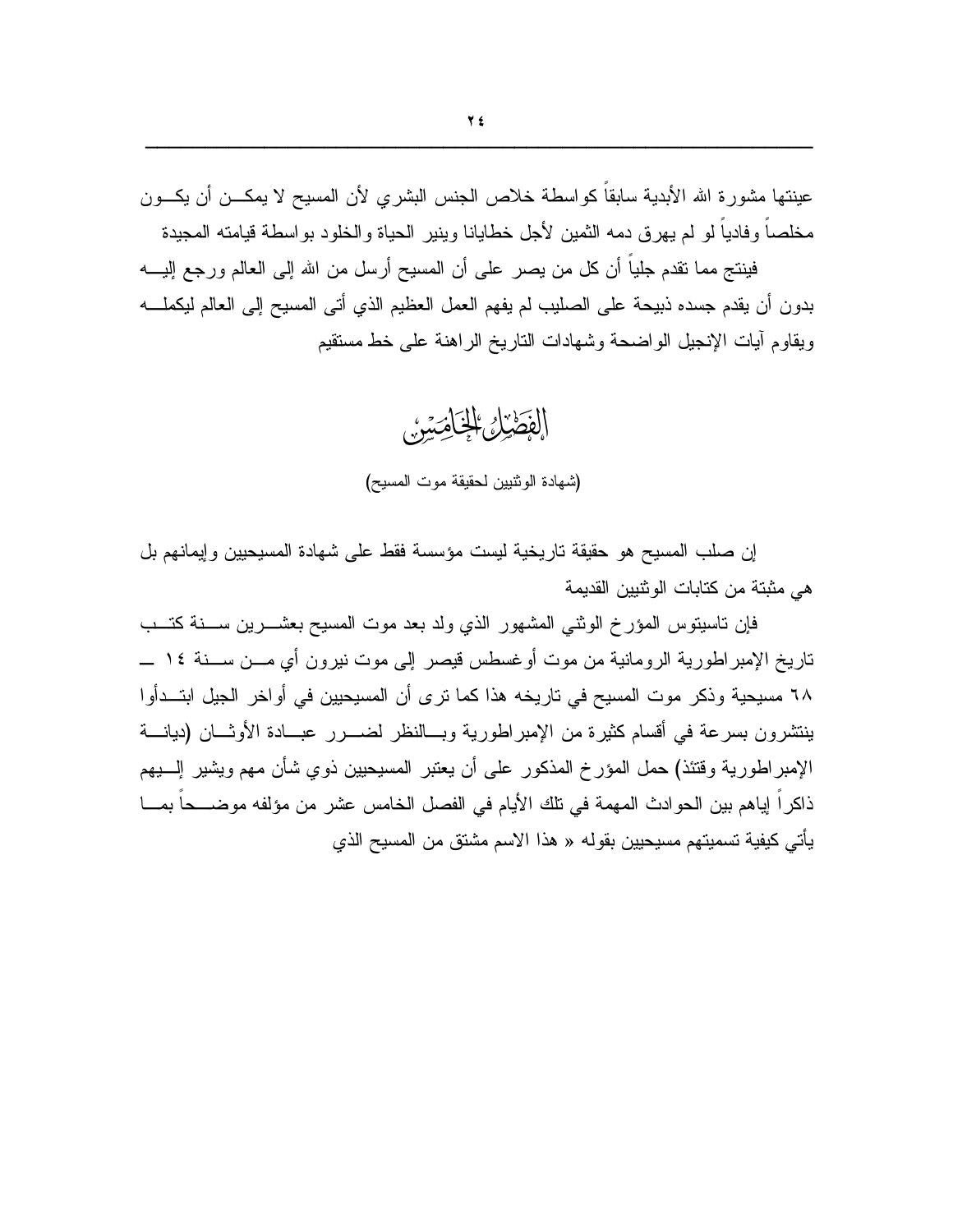قُتل بأمر بيلاطس البنطي الوالي في أيام حكم طيباريوس » هكذا كانـــت حقيقـــة مـــوت المســـيح معروفة وكيفية موته صلبا مشهورة جدا عند العموم حتى أن الإمبر اطور الروماني كـــان يعرفهـــا تمام المعرفة وهذا يظهر جلياً من قصة استشهاد اغناطيوس أسقف إنطاكية التبي تخبرنا أنــــه لمــــا غزا الإمبراطور نراجان الأرمن والفرنيين ودخل إنطاكيـــة ســـنة ١٠٧ أو ١١٦ بعــد المســـيح استحضر الأسقف الشيخ المذكور إليه ليفحصه فمثل هذا بين يديه وإذ حكم عليه أن يلقى للأســـود لتفترسه شهد الأسقف بأمانة ليسوع المسيح وأظهر اعتقاده بأنه سيقبل حالاً فسي ملكوتـــه فارتبــك الإمبراطور الوثني قائلاً « هل تعني أنت ذاك الذي صُلب بأمر بيلاطس البنطي »؟

وانتشرت الديانة المسيحية بعد المسيح بنحو قرن انتشاراً عظيماً حتى أن الوثنيين رأوا أنه من الضروري أن يؤلفوا الكتب ضدها علاوة على اضطهادهم المتمسكين بتعاليمها. وأول كتـــاب ظهر من هذا النوع ألفه فيلسوف يوناني اسمه سلسوس وأكثر الاعتراضات التسي حواهسا ضسد حقائق الديانة المسيحية كان يعيدها الشعب اليهودي والوثنى بنفسها جيلاً بعد جيــل وهكــذا فعــل الكتبة المسلمون بعدهم. ووجه سلسوس المذكور سهام اعتراضاته خصوصاً إلى اعتقاد المسيحيين « بأن المسيح هو الإله المتجسد » وإثباتاً لدعواه استشهد من الكتاب المقدس بأن أحد التلاميذ أنكر المسيح وأخر خانه وأنه أخيراً حكم على المسيح بالموت. ونسب المؤرخ عجائب المسيح وقيامتـــه من الأموات إلى الغش والنزوير وكان يسخر بالمسيح بتسميته إياه « بالمصلوب » وكان يعتــــرض على فيامته من الأموات بقول الكتاب أن بعضـاً من التلاميذ رأوا ملاكيْن في القبـــر وآخـــرين رأوا ملاكاً واحداً.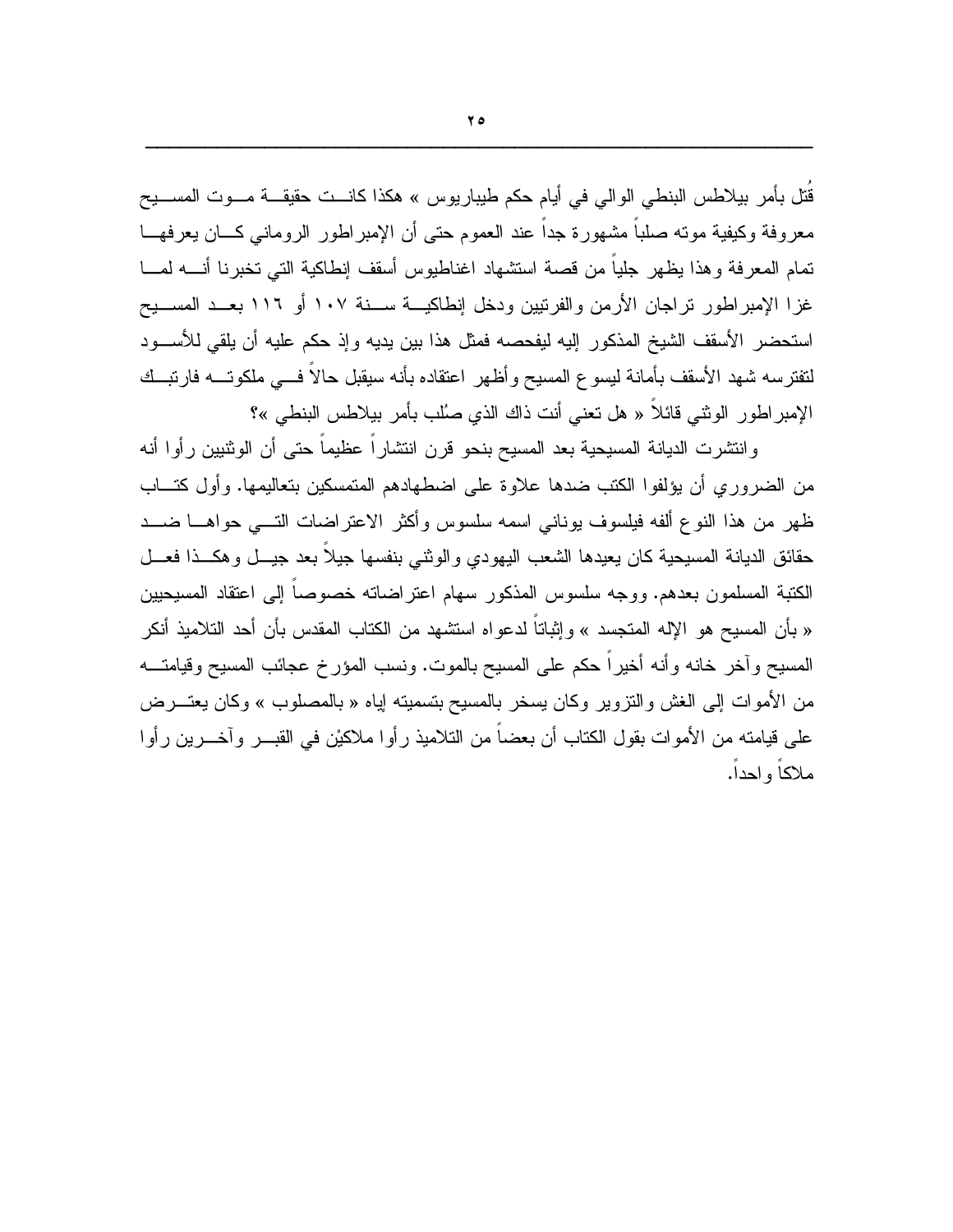وكان معاصرا لسلسوس فيلسوف يوناني وخطيب مصقع اسمه لوسيان فهذا جعــل دأبـــه الانتقـــاد والسخرية بالمبالغات التي ظهرت في عصره وخصوصا في ما يتعلق منهــا بالفلســفة والـــدين. ولكونه من الابيكوريين لم يقدر أن يفهم إيمان ورجاء المســـيحيين بحيـــاة خالـــدة بعـــد المــــوت واستعدادهم للاستشهاد في سبيل ديانتهم وشوقهم الروحي ومحبتهم الأخوية الخ ولذلك سخر بهــم وحسبهم شعباً منخدعاً يعتد بعالم مستقبل عوضاً عن أن يتمتع بالعالم الحاضر ووصفهم في كتابـــه (دي مورتي بركريني) بقوله « قد رفضوا الآلهة اليونانية وصاروا بعبــدون سفســطيا مصـــلوبا وبعيشون بحسب شر ائعه »

فهذه الشهادات من كتابات الوثنيين القديمة تبين جلياً أن العالم بأجمعه من عهد المسيح فما فوق يعتقد بلا أدنـي شك أن موت المسيح حصل حقيقة كما هو مشروح في بشائر الإنجيل الأربـع. و أن الو ثنيين كانو ا غالبا يز در و ن بالمسيحيين لسبب الموت المهين الذي كابده مؤسس ديانتهم

فالمسيحيون كانوا يرتضون ويميلون لرفض عقيدة موت المسيح لكى ينجــوا مـــن هـــذا الاحتقار لولا أنها حقيقة تاريخية لا يمكنهم إنكارها ولولا أنهم كانوا أول من يحبون الحق

ومما يستحق الاعتبار هو أن المؤرخ ناسيتوس في كتابته تاريخه الذي لم يزل في أذهـــان كثيرين كان له واسطة للوصول إلى سجلات الحكومة حيث كانت تحفظ أخبار الحكام الرومـــانيين الر سمية. وكانت هذه الأخبار تز د من كل مقاطعة و من ضمنها مقاطعة فلسطين و لذلك كان لكتاباته في هذا الموضوع اعتبار عظيم بالنظر لعلاقتها بالأخبار الرسمية والحقيقة المعروفة عند العمسوم. ولذا دلائل تار بخبة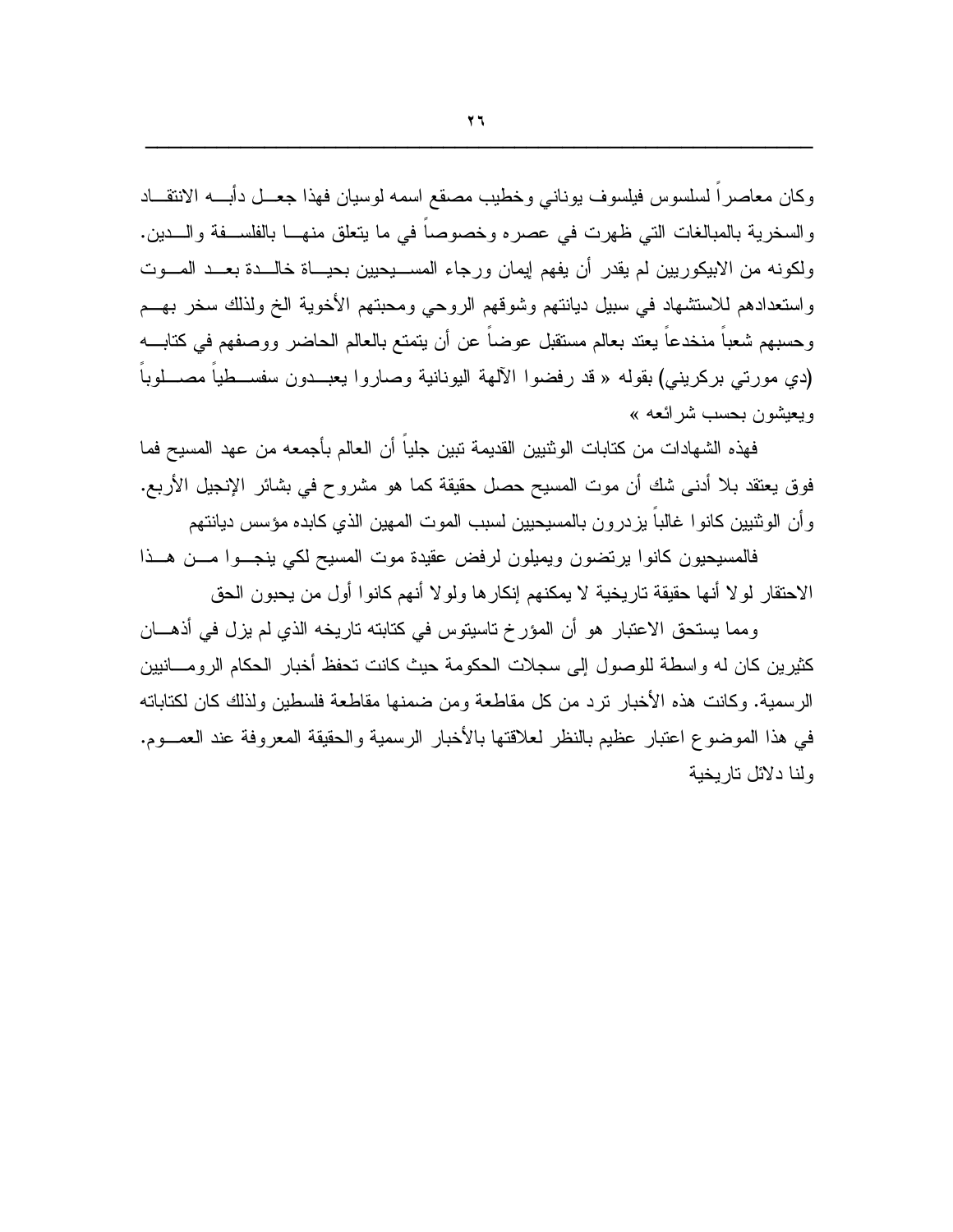نبر هن أن الأخبار التي أرسلها الوالي بيلاطس البنطي إلى الإمبر اطور طيباريوس تحتــو ي علـــي ذكر عجائب المسيح وصلبه وقيامته لأن فلاڤيوس جوستينوس الملقب بالفيلســـوف والشـــــهيد فــــي دفاعه الذي رفعه سنة ١٣٩ إلى الإمبر اطور انطونينوس بيوس عن الديانة المسيحية والمســـيحيين قد أشار إلى نقرير بيلاطس المحفوظ في سجلات رومية إثباتاً لما ذكره عـــن عجائــــب المســــيح والكفارة التبى عملها بموته وقيامته

وقد أشار إلى هذا بعينه العلامة ترتوليانوس من قرطاجنة بعد ذلك بستين سنة في دفاعــــه الذي خاطب به والبي إفريقيا الشمالية الرومانية رسميا

(شهادة اليهود لحقيقة موت المسيح)

الفَطْيُلُ السِّنَائِيِّينَ

إن فلاڤيوس يوسيفوس من أشهر ٍ مؤرخي اليهود وُلد في أور شليم بعد موت المسيح بقليـــل ومع أنه كان من نسل الكهنة صار والياً للجليل وعمل أعمالًا عظيمة في الحـــرب الأهليـــة النــــي انتشبت بين اليهود والرومانيين وهو لم يؤلف ناريخ هذه الحرب فقط التبي انتهت بخراب أورشـــليم وتفرق اليهود بل سطرٍ أيضاً تاريخ الأمة اليهودية في عشرين مجلَّــداً مـــن بـــدايتها إلــــي حكـــم الإمبراطور نيرون بعد موت المسيح بنحو ثلاثين سنة وأشار في تاريخه المذكور آنفاً إلى يســـوع المسيح وسابقه بوحنا المعمدان وفي تلك العجالة نفسها أشار أيضباً إلى موت المسيح المر ونتائجـــه بقوله « إن بيلاطس حكم على المسيح بالصلب بطلب رؤساء الشعب بيننا. والذين أحبوا المســـيح أو لاً لم يتركوه و ها هم باقون للآن يدعون مسيحيين نسبةُ اليه »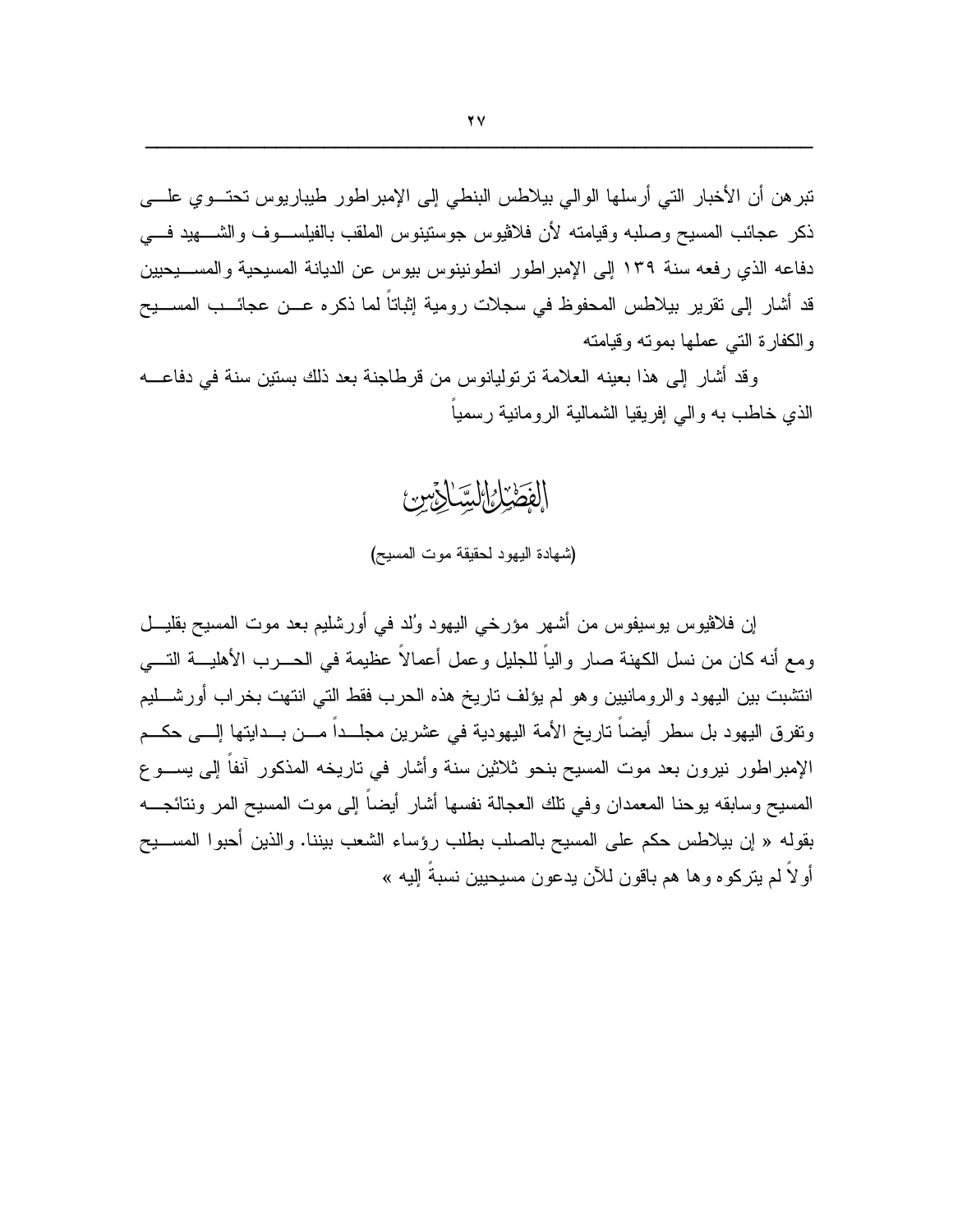إن القرآن نفسه بشهد بأن اليهود بحققون أنهم قتلوا المسيح في سورة النساء بقوله «وقولهم قلوبنا غلف بل طبع الله عليها بكفرهم فلا يؤمنون إلا قليلا. وبكفرهم وقولهم علـــي مـــريم بهنانــــا عظيماً. وقولهم إنا قتلنا المسيح عيسى ابن مريم رسول الله»

حتى أن البهود عموما لا يعرفون يسوع المسيح ولا يتكلمون عنه إلا كمعلق احتقـــارا لـــــه غير ذاكرين اسمه المجيد ليومنا هذا

ولنا كتاب صغير قديم العهد كتبه بالعبرية الحاخام بوحنا بن زكا تلميذ هليل الشــــهير فــــي أورشليم ملأن من السباب والنميمة ضد يسوع وأمه مريع ورببيبه بوسف « يدعى سيرة حياة يسوع الناصري »

فهذا الكتاب يذكر أن الملك وحكماء اليهود أو حاخاماتهم حكموا على يسوع بالموت لأنسه جدف بقولـه « أنـا ابن الله أنـا الله. أنـا قد أُننيت إلـى أورشليم لأبطـــل الأعيــــاد والمواســـم المقدســـة و لأصنع شريعة جديدة لأورشليم وأنا سأكفَّر بموتى عن كل الخطايا والذنوب وأقوم من الأموات »

ومذكور أيضاً في نفس هذه السيرة أنه لما اقتيد يسوع للموت في مساء يوم الفصــــح كــــان يصرخ اليهود أمامه « فلنهلك كل أعدائك يا رب » وإنهم وفتئذ علقوا يسوع على خشـــبة خـــار ج أورشليم حسب أمر الملك ورؤساء اليهود وأن كل إسرائيل نظروا هذا

إن النلمود (كتاب مؤلف من مجلدات عديدة يحتوى على تعاليم وشر ائع اليهود وأحـــاديثهم و هو معتبر عندهم أنه مقدس وقد كتب بعدما انقطعت الأنبياء عنهم بمدة طويلة) قد ذكـــر عرضــــاً صلب يسوع المسيح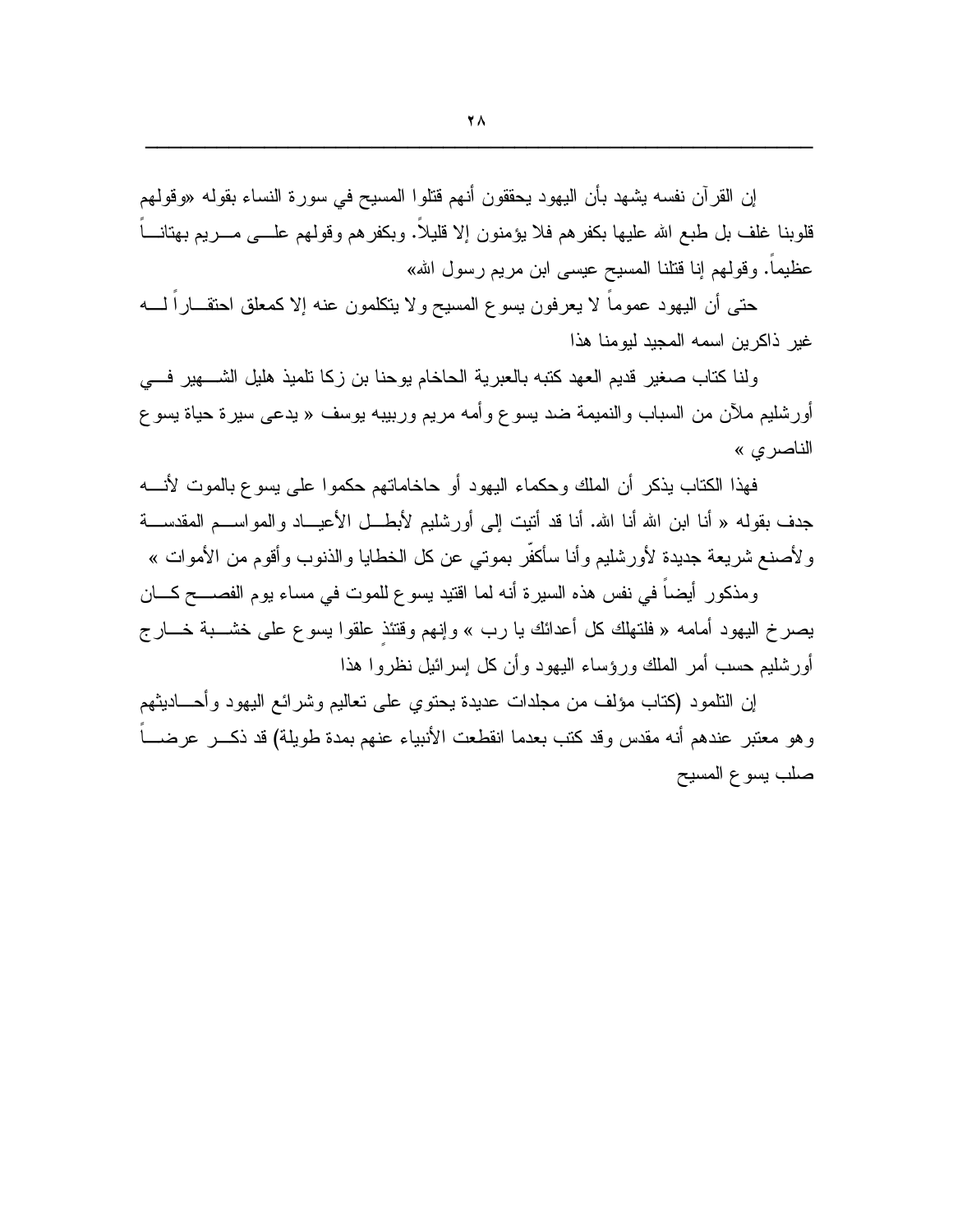و لا مشاحة في أن اليهود قد حذفو ا هذه الفقر ات من أكثر طبعات التلمـــود المنتشـــر ة فــــي الممالك المسبحية خيفة من أنها تهيج المسبحيين ضدهم ولكنهم في بعض الطبعات المطبوعة فسي البلدان النتي يتمتع اليهود فيها بالحرية والحماية شرعاً قد أبقوا الفقرات

فإنه في الطبعة المطبوعة في أمستردام سنة ١٦٤٠ مسيحية على وجه ٤٣ فــى الفصـــل المُسمَّى « سانهدرين » تجد الكلمات الآتية

« إنّ يسوع قد صُلْب قبل الفصح بيوم واحد. ونُودي أمامه مدة أربعين يوماً أنّــــه ســـيُقتل لأنَّه ساحرٍ وقصد أن يخدع ويضل إسرائيل وأنه إذا كان أحد عنده شيء للدفاع عنه فليقدمه وبمـــا أنه لم يتقدم أحد للدفاع عنه صُلب في مساء الفصح والحاخام (اوللا) قدم ملاحظة على هذا بقولـــه « هل يحق لنا أن نفتكر أن أحداً يمكن أن يدافع عنه؟ ألم يكن مفسداً إذ قيل عن شخص كهذا « لا ترق له ولا تستره؟ » (تث ١٣: ٨) لكن يسوع مستثنى من هذا القانون لأنه كـــان مـــن الأســــرة المالكة »

ففقرة النلمود هذه مع أنها غير صادقة من حيثية المناداة فهي لاذة ومهمة ليس لأنها خبـــر يهودي مثبتاً موت المسيح على الصليب فقط بل لأنها قرار واضح أن المسيح هـــو مـــن الســـــلالة الملكية ولذلك له الحق في كل مواعيد بيت داود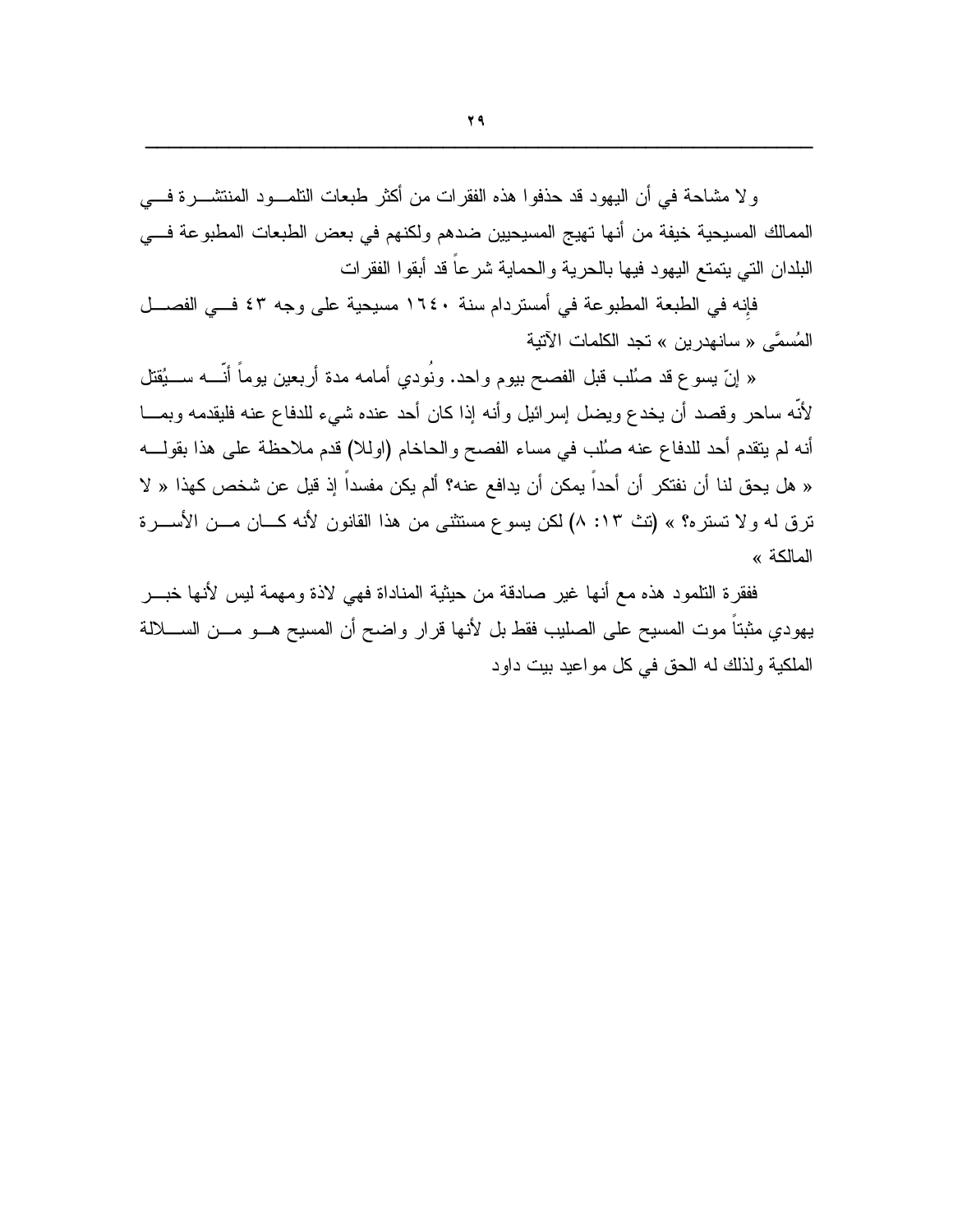

كل يعلم أن اليهود يحفظون اليوم السابع أو الأخير من الأسبوع كيوم راحة مقدس بينما أن المسيحيين منذ البداءة يقدسون اليوم الأول من الأسبوع عوض ذاك نذكاراً لقيامة يســـوع المســـيح من الأمو ات الذي بها أنار الحياة و الخلو د. و لا جر م أنه لا قيامة إذا لم يسبقها موت

إننا نذكر شاهداً من الشهادات النار يخية العديدة التي تثبت تقديس المسيحيين يـــو م الأحـــد عوضيا عن السبت و هاك هو

إن فلاڤيوس جوستينوس في سنة ١٣٩ مسيحية بعد ما حاول عبثاً كما ذُكر آنفــاً أن يجــد ر احة وسلامة في نظامات الفلسفة اليونانية المتعددة صار مسبحباً

وبعدئذ استشهد لأجل إيمانه في مدينة رومية فهذا ألف في حياته رسالة دافـــع بهـــا عـــن الديانة المسيحية ضد الديانة الوثنية ورفعها إلى الإمبر اطور انطونينوس بيوس التي هي محفوظة إلى يومنا هذا. وفيها يشير إلى عبادة المسيحيين العامة بقوله « إننا نجتمع معاً يوم الأحـــد لأجـــل العبادة ودرس كتاب الله. لأن الله في مثل هذا اليوم خلق النور وكذلك فيسه قسام بســـو ع المســــيح مخلصنا من الأموات وظهر لتلاميذه »

وكان يحفظ يوم الأحد بسرور تذكاراً لقيامة مخلصنا كما أن الجمعة كان يعتبر يوم صـــوم وصلاة لحد الساعة الثالثة بعد الظهر تذكار اً لآلام موت المسيح التي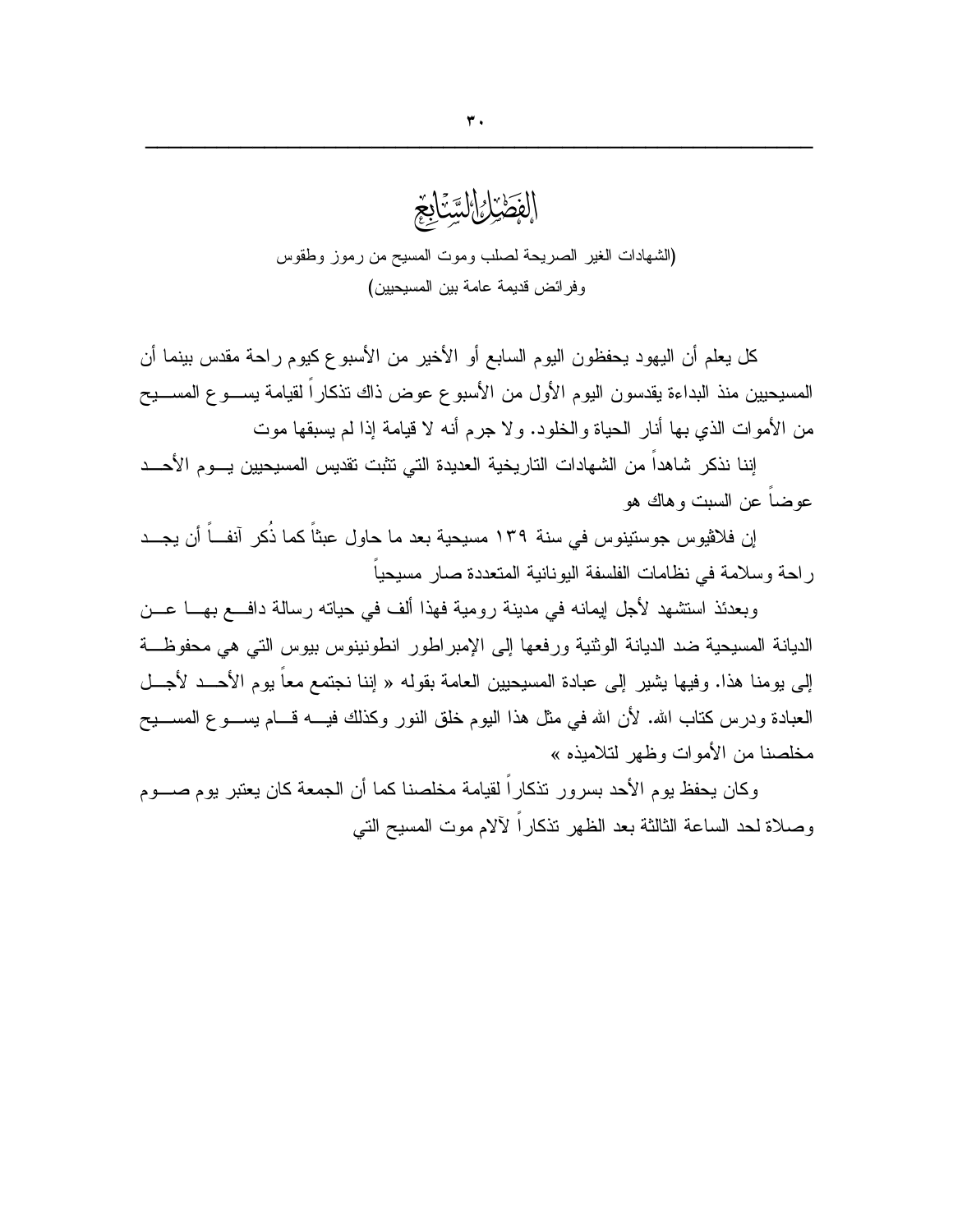انتهت في مثل تلك الساعة كما نقرٍ أ في كتابات المسيحيين الأول مثلاً في رسالة عن الصوم ألفهـــا تر توليان الذي وُلد في قرطاجنة سنة ١٦٠ مسيحية

فالجمعة الحزينة وعيد القيامة التي تحفظ الآن بين كل طوائف المسيحيين تــذكار اً لمـــوت وقيامة المسيح كانت تعتبر في الكنيسة الأولى مثل عيد الفصح العظيم الذي صار ذا أهمية عظمى حتى أن المسيحيين صاروا يستعدون له بالصيامات والصلوات مدات تختلف بين يوم أو يومين أو أربعين ساعة كما يخبرنا ايرينيوس وفي عصرنا هذا زادت هذه المدة إلى أربعين يوما وبعضــــهم زادها إلى أكثر لأسباب محلية. وحفظ المسيحيين لهذا العيد نذكاراً لموت المسيح وقيامته في بداءة الناريخ المسيحي لم يكن مطابقاً لنصوص الإنجيل فقط (اكو ٥: ٧ و ٨ وغير ها) بل هــو مطـــابق أيضاً للناريخ القديم كما نرى ما يأتي: \_

إن اوسابيوس المعاصر للملك فسطنطين الكبير الذي كتب ناريخ الكنيسة المســيحية منــذ نشأتها إلى سنة ٣٢٤ يخبرنا في الكتاب الخامس من تاريخه أن أسقف ســـميرنا بوليكــــاربوس ز ار في سنة ١٦٠ انيستوس أسقف رومية عندما ظهر فرق في الوقت الذي يحفظ فيه هذا العيــد فـــي المحليْن و ان كلاَّ منهما دافع عن الوقت المعين عنده لحفظ العيد مبر هناً أنه قديم العهد في بلاده

فمن هذا يتضح لنا أن نذكار موت المسيح كان له قدم راسخة في الجيل الأول في روميــــة وسمير نا (و هذا شهادة تار بخبة عملية)

ولنا شهادة أخرى غير صريحة على موت المسيح وهي إجراء السرين المعمودية والعشاء الرباني اللذين أمر بهما المسيح وصارا يمارسان عند المسيحيين فاطبة منذ نأسيس ديانتهم إلى هذا اليوم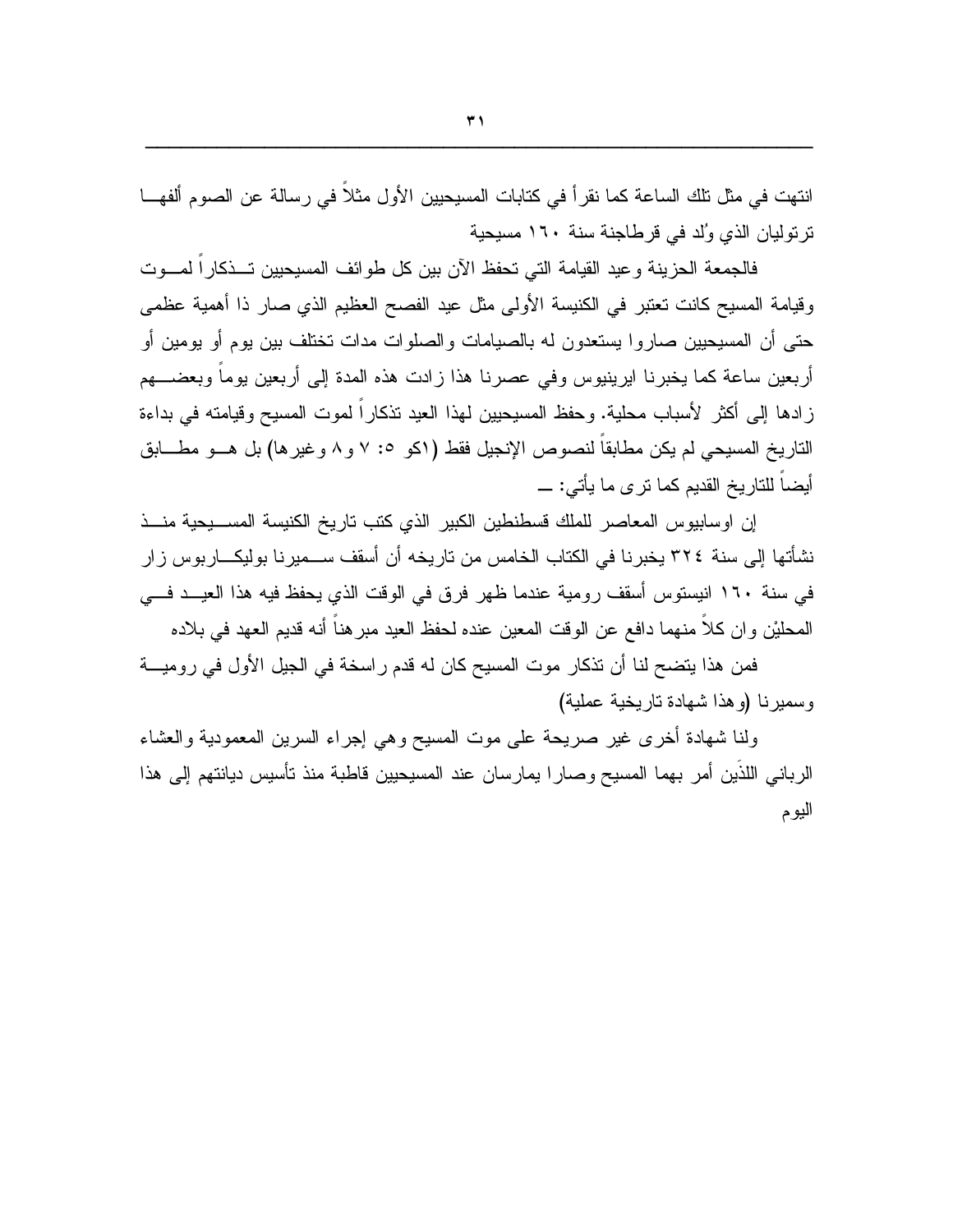حتى أن بولس الرسول بعد صعود المسيح للسماء بثلاثين سنة كتب في الإصحاح السادس من رسالته إلى المسيحيين في رومية قائلا « أم تجهلون أننا كل من اعتمد ليسو ع المسيح اعتمـــدنا لموته فدفنا معه بالمعمودية للموت حتى كما أقيم المسيح من الأموات بمجد الآب هكذا نسلك نحـــن

أيضاً في جدة الحياة »

وعلى هذا الترنيب القديم نرى أنه حيثما يعمّد شخص بحسب نرنيب الكنيســـة الإنكليزيــــة فالصلاة الأننية نُتلبى لأجله « بما أنه قد مات للخطية وعاش للبر ودفن مـــع المســـيح فـــي موتــــه نتضرع إليك متخشعين أن نتعم عليه باستطاعة على صلب الإنسان القديم وعلـــى إبطـــال جســـم الخطية بأسرها وكما أنه صار شريكاً في موت ابنك كذلك يصير شريكاً في قيامته »

ولما صنع الرب العشاء الرباني قال بصريح العبارة أنه يشير إلى كسر جســده وإهـــراق دمه و على مثال ذلك كتب بولس الرسول للمسيحيين في كورينثوس قائلاً « فإنكم كلما أكلــتم هــذا الخبز وشربتم هذه الكأس تخبرون بموت الرب إلى أن يجيء » (اكو ١١: ٢٦)

إن هذا السر المقدس يُمارس بين المسيحيين عموماً منذ صعود المسيح للســـماء وحيثمـــا يمارس فسوس الكنيسة الإنكليزية في كل العالم يخاطبون المشتركين بهذا القول « وقبل كل شـــيء يـجب عليكم أن تـهدوا من قلوب خاشعة شكراً للأب والابن والروح القدس علـى افتداء الـعالم بموت و ألام مخلصنا المسيح الإله و الإنسان معاً الذي أخضبع نفسه حتى الموت على الصليب عنا معاشر الخطاة الأشقياء الجالسين في الظلمة وظلال الموت لكي يجعلنــــا أولاداً لله ويرفعنــــا إلــــي الـحيــــاة الأبدية. ولكل نتذكر دائماً فرط عظم محبة معلمنا ومخلصنا الوحيد يسوع المسيح الذي مات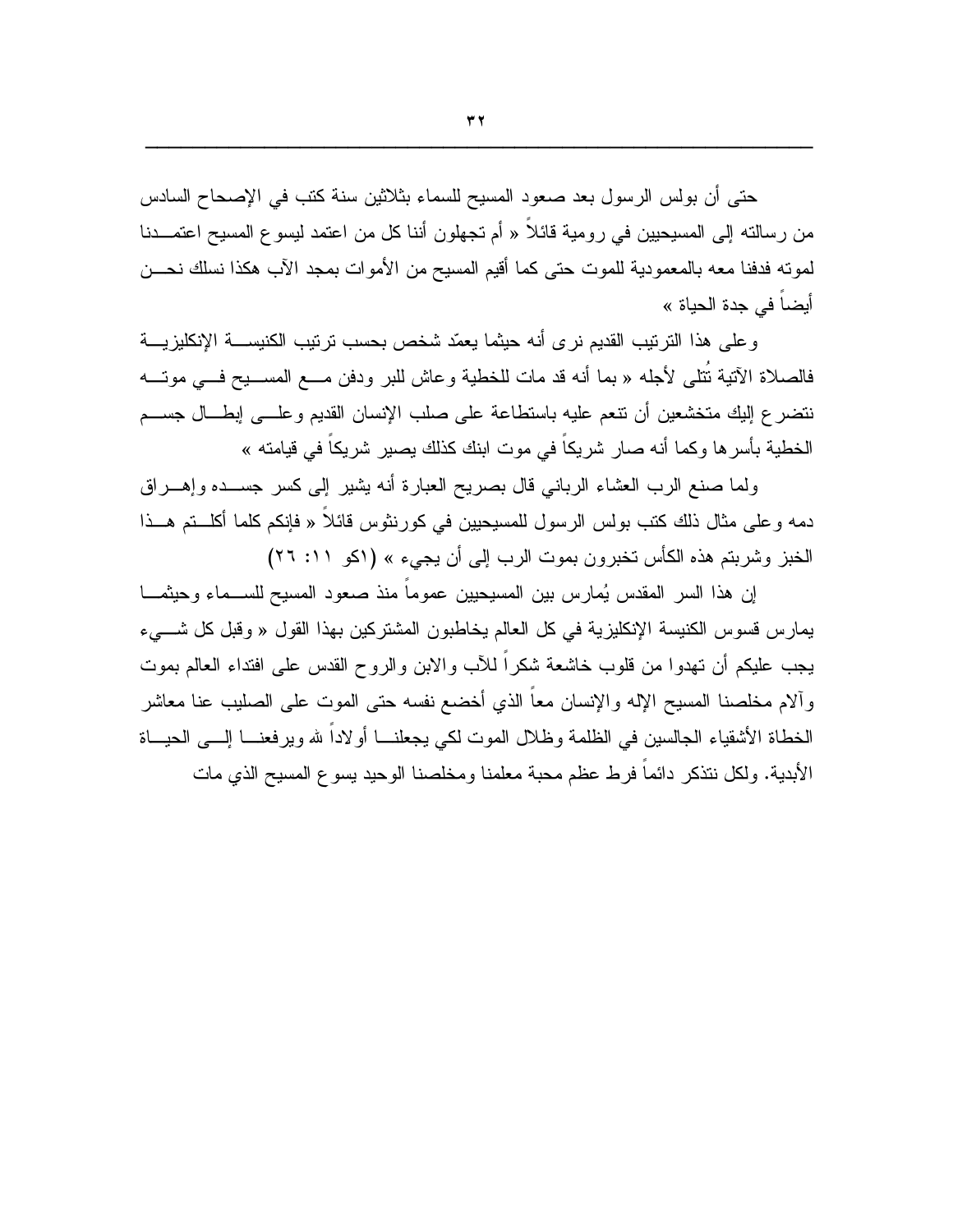لأجلنا وأحرز لنا خيرات لا تحصبي بسفك دمه الكريم قد رسم وفرض هذا السر المقدس عربونـــا علَّى محبَّنه وتذكار! دائما لموته تعزية عظيمة لنا غير متناهية » ويذكر مثل هذا عند الاشتراك أو المعمودية في باقي الكنائس المسيحية.

وإذ كان الموت صلباً يعتبر أحقر وأشد ألماً من جميع القصاصات فالرومانيون القدماء لـــم يحكموا به إلاَّ علي الأرقاء وأشر الأشقياء. ومع أن الصليب كان وقتئذ رمــز الكــره والاحتقــار والدناءة فالمسيحيون نظروا اليه بعين المحبة والاعتبار والشكر لأنهم آمنوا أن المسيح قدم نفســـه عليه ذبيحة عن خطاياهم وهكذا كتب الرسول بولس إلى أهل غلاطية قائلاً « وأمـــا مـــن جهتــــى فحاشا لمي أن أفتخر إلا بصليب ربنا يسوع المسيح الذي به قد صلب العالم لمي وأنا للعالم » (غـــل  $(12:7$ 

إن المسيحيين الأول قبل عهد قسطنطين الكبير شرعوا بحفر علامة الصليب (بينمــــا هـــم كانوا لم يزالوا يضطهدون من ملوك الوثنيين) على قبور موناهم المحبوبين كمــــا تشــــهد مـــدافن رومية إلى يومنا هذا.

قال قسطنطين أول إمبراطور مسيحي أنه بينما كان زاحفاً بجيشه لمحاربـــة مـــاكزنتيوس الوثني رأى في رؤيا صليباً ظاهراً في عرض السماء وهذه الكلمات « بهــذه العلامـــة انتصـــر » مكتوبة حوله فعمد بناء على هذا إلى عمل راية بهيئة صليب فانتصر على مـــاكز نتيوس وجيشـــه الوثني انتصار أ عظيماً ومن ذلك الوقت صار الصـــليب معر وفـــاً عنـــد العمـــوم ومكر مـــاً فـــي الإمبراطورية كشعار للديانة المسيحية وعلامة الظفر على الوثنيين وهكذا لم يزل مصـــوراً علــــي أعلام وشعر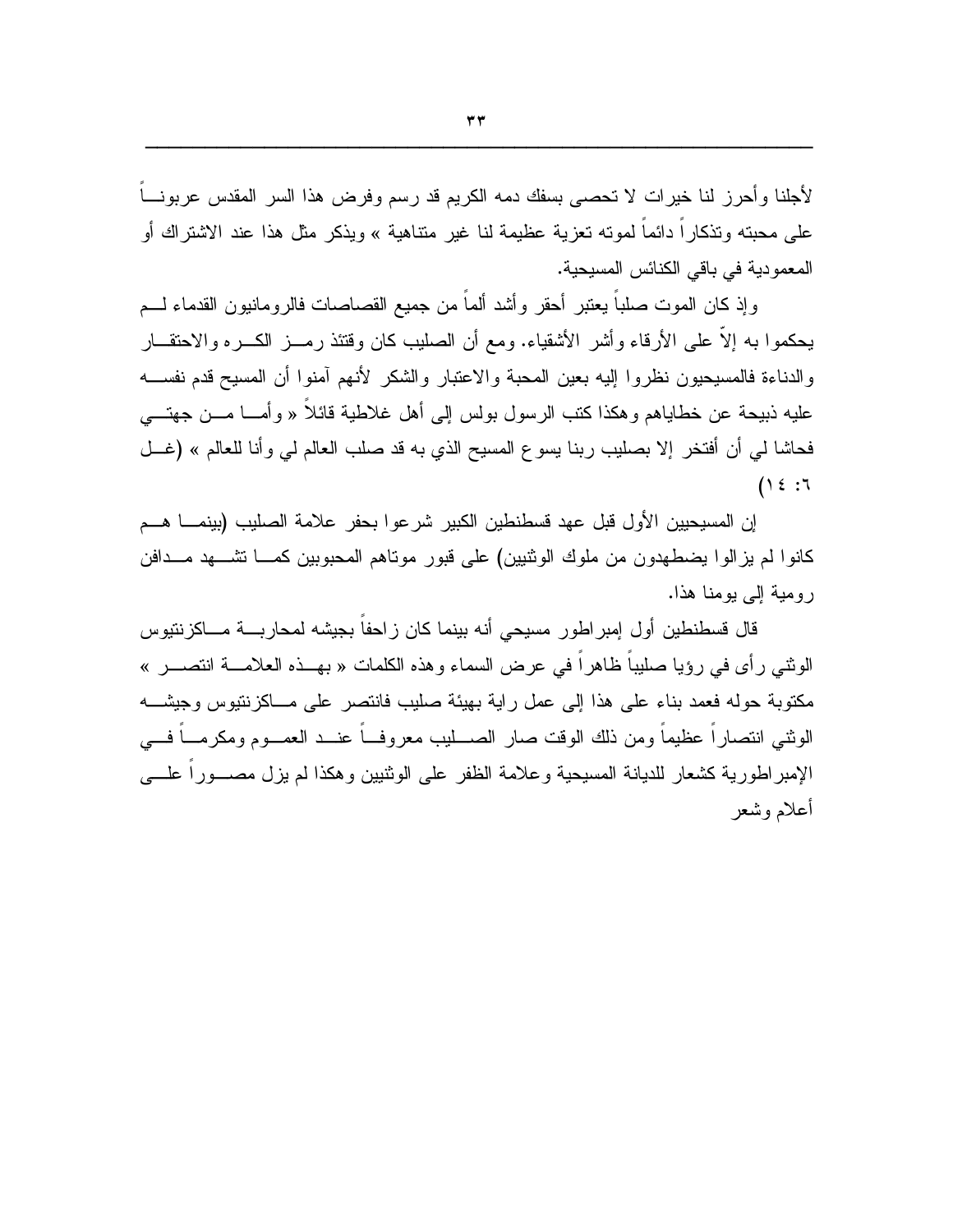كثير من البلدان المسيحية ومرفوعا كعلم فوق كنائس لا عــداد لهـــا ومزينــــا صــــدور الرجـــال المشهورين في كل منطقة كوسام بمنحه الحكام المسيحيون للذين يستحقونه وتتزين به ملايين مـــن السيدات المسيحيات كحلية محبوبة ونتعلم من كتابات ترتوليان التي كتبها في القرن الثساني بعــد المسيح أنه كانت عادة عامة بين المسيحيين أن يرسموا إشارة الصليب بأصابعهم علـــي أجســــادهم عند القيام والأكل والاستحمام الخ والكنيسة الإنكليزية ليومنا هذا تعلم أن كـــل شـــخص يجـــب أن نرسم على جبهته إشارة الصليب عند المعمودية وهكذا يقول القس القائم بوظيفة العمـــاد الكلمـــات المؤثِّرة الآتية « إنا نقبل هذا الولد في جماعة قطيع المسيح ونرسمه بعلامة الصليب إشارة إلى أنه لا يستحي فيما بعد من أن يقر بإيمانه بالمسيح مصلوباً ويحارب تحــت رايتـــه الخطيـــة والــــدنيا والشيطان ببسالة ويستمر جندياً أميناً للمسيح وخادماً له إلى آخر حياته »

هذا هو مجموع الشهادات السابقة والمعاصرة واللاحقة التبي شهد بها الأعداء والأصـــدقاء المسيحيون واليهود والوثنيون والأخبار التاريخية الصادقة وسجلات المحساكم الرسسمية وتقاليسد الكنيسة العامة والقوانين والتعاليم والعادات والرموز المنتشرة بين المسيحيين عموماً منـــذ نشـــأتهم إلى هذا اليوم وبين كل الطوائف المسيحية العديدة المنتشرة على سطح قـــارات الكـــرة الأرضــــية الخمس. فهذه كلها برهان قاطع وحجة دامغة على أن يسوع المسيح « تألم على عهــد بـــبلاطس البنطبي وصلب ومات وقبر »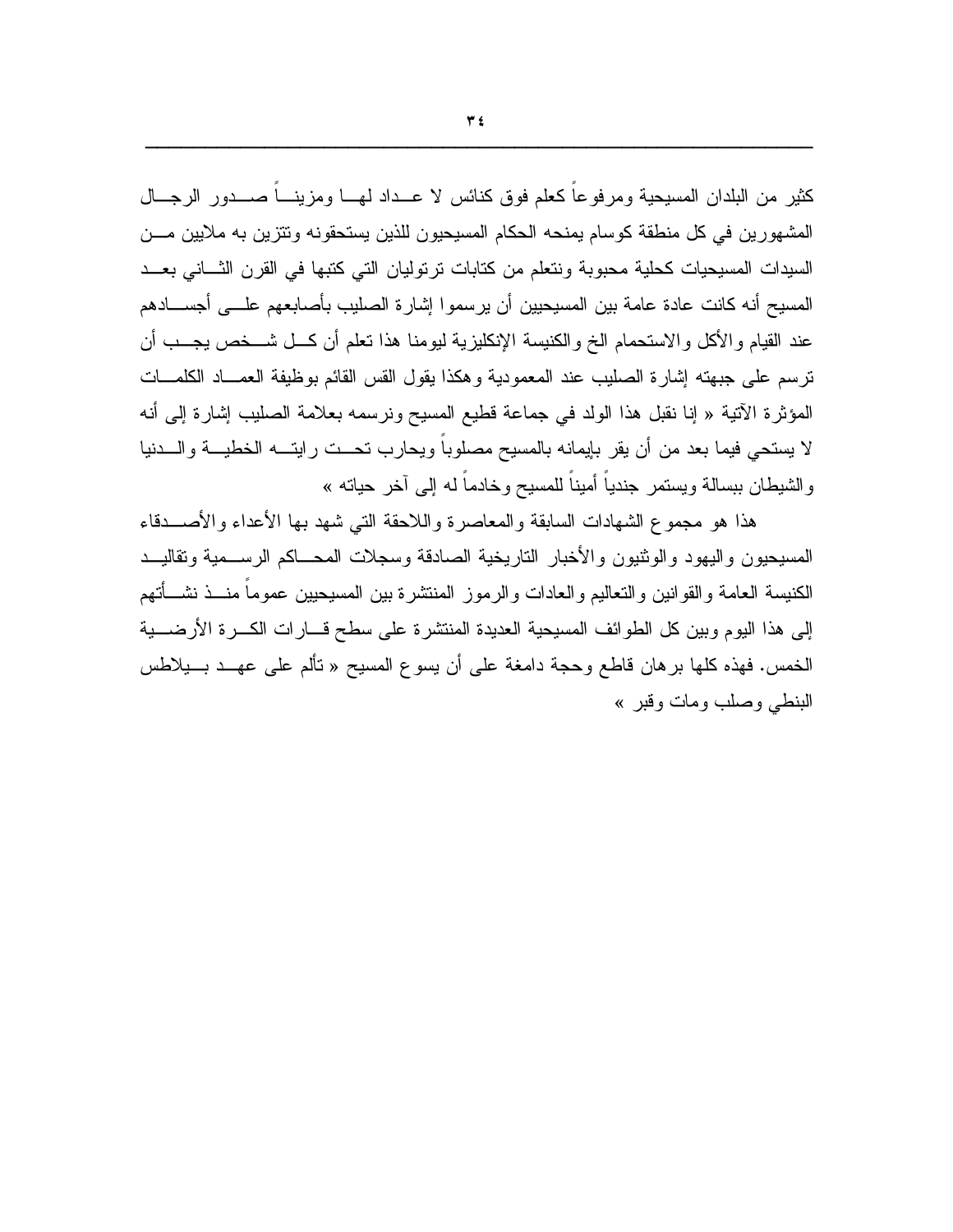# الزيزنج الثآني (لماذا ينكر المسلمون حقيقة موت المسيح)

إذا نبذ المسلمون هذه الشهادات الكثير ة ظهرياً ولم يصدقو ا الحقيقة التي لا نجد حقيقة فـــي الناريخ مشيدة الأركان ومبنية على أسس ثابتة نظيرها يحق لنا إذ ذاك أن نســألهم « لأي ســـبب نر فضون هذه الشهادات وتنبذون هذه الحقيقة؟ »

ولا شك أنهم يجيبون بقولهم لأنه مكتوب في القرآن ما يأتي: « وما قتلـــوه ومــــا صــــلبوه ولكن شبَّه لـهم... وما قُتلوه يقيناً بل رفعه الله اليه وكان الله عزيزاً حكيماً » كما في سورة النســـاء. أي أنهم بنكرون حقيقة موت المسيح على الصليب قطعيا ويقطعون أن الله خلصه من اليهود برفعه لِباه للسماء وأن اليهود صلبوا رجلاً بِشبه المسيح إذ ظنوه لِباه

وهذا ما ينحوه أيضاً شارحو القرآن المسلمون ولإيضاح ذلك نذكر شرح «تفسير النبيـــان» وهو كتاب لنفسير القرآن مشهور جداً وها هو بحروفه: \_ « لم يقتلوه ولكنه نغير إلى هيئة واحــد من الذين كانوا عازمين على قتله فقتل اليهود هذا ظانين أنه هو المسيح. قيل إنه كان مرة زمـــرة من اليهود يعيرون يسوع وأمه فلعنهم يسوع لذلك حولهم الله إلى قردة وخنازير ولهذا السبب انفق اليهود على قتله ولكن الله أخبر يسوع بقصدهم الشرير وبقصده هو أيضــــاً مـــن أن يرفعــــه إلــــى السماء. حينئذ قال يسوع لأتباعه « من منكم يريد أن يتحول إلى هيئتي ليقتـــل فيصــــلب فيـــدخل الجنة. وإذ قبل أحدهم بهذا حول الله هيئته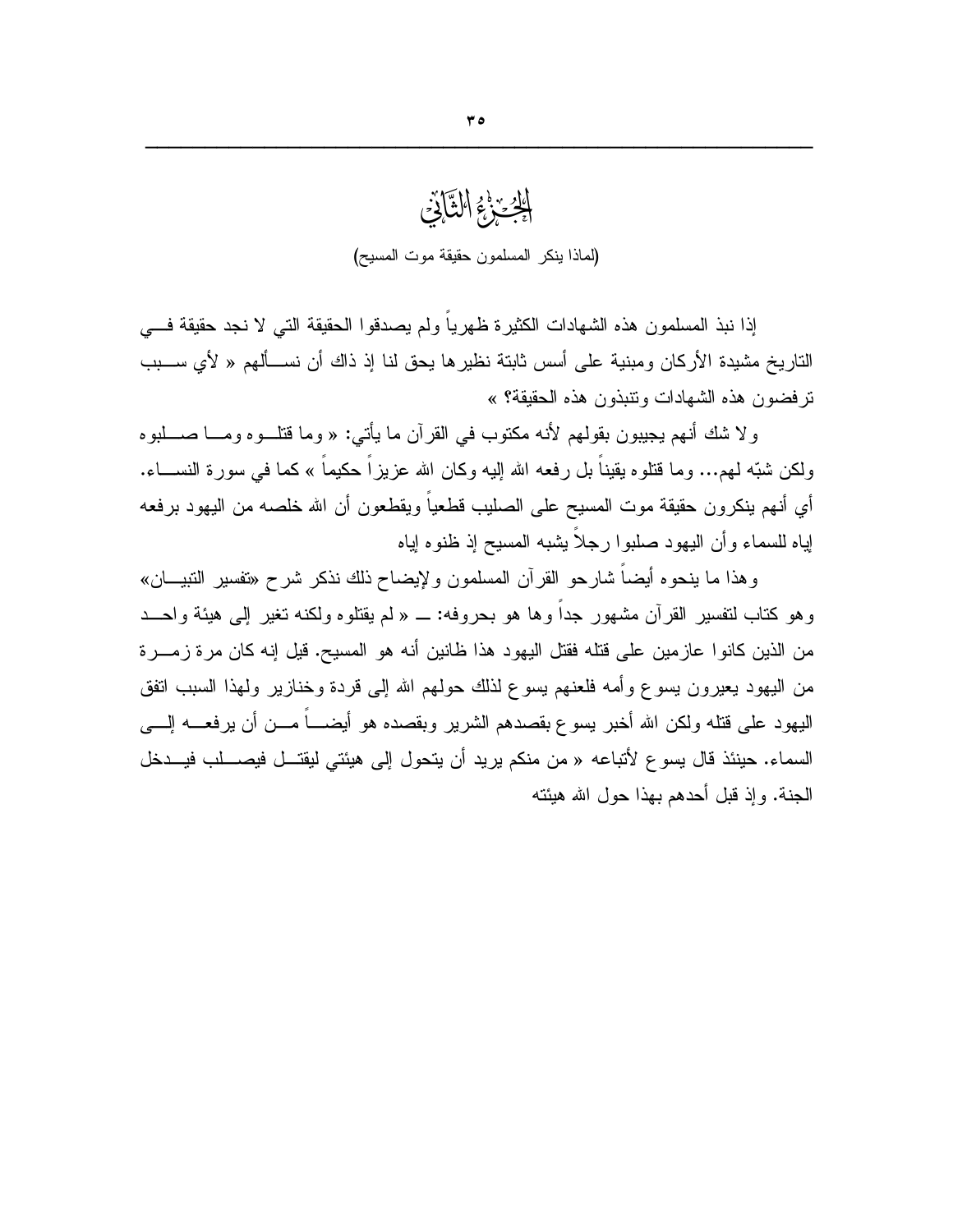إلى هيئة يسوع فظنه اليهود إياه فمسكوه وقتلوه وصلبوه. وقيل أيضاً إن هيئة المسيح وضعت على رجل شرير نرك يسوع وذهب إلى اليهود ليريهم يسوع حيث كان وإن هذا الرجل قتل وصلب

وقيل أيضاً إن يهودياً اسمه تاشيانوس دخل بيتاً حيث كان يسوع موجوداً فحول الله هيئتــــه إلى هيئة يسوع وعندما خرج من البيت ظنه اليهود يسوع فمسكوه وصلبوه

وبعض اليهود قالوا إن المسيح كان خداعاً ونحن قتلناه حقيقة. وبعضهم شك في هذا وقسال لمو كان المقتول هو يسوع فأين صديقنا. وقال أخرون إن وجه القتيل هو وجه يسوع وأمــــا جســــده فجسد صديقنا وشخص (إذ كان سمع يسوع يقول إن الله سيرفعه إلى السماء) قال إنه رفــع إلـــي السماء وبعضهم قالوا إن ناسونه قد صلب ولاهونه قد ارتفع »

ومع أن هذه النفاسير تختلف بعضها عن بعض اختلافاً بيناً فإنها تتفق في المحامـــاة عـــن القرآن من تهمة اختراع إنكار صلب المسيح وموته

فاجتهاد مفسري القرآن هذا مفهوم إذ لاحظنا أن الاعتقاد بموت المسيح على الصليب كان عاماً في وقت محمد كما هو الآن حتى أن غير المتضلعين المتمكنين من التاريخ القديم لا يقدرون أن يتصوروا أن حقيقة مشهورة كهذه قد أنكرها الناس من قبل ويظنون طبيعياً أن آية القرآن (وما قتلوه الخ) بعيدة عن الحق وليس لها أدنى أس في التاريخ

لذلك وجد المفسرون المسلمون أنه من الضروري أن ببذلوا جهدهم لتكذيب هــذا وإثباتـــاً لمهذا الر أي ر أو ا من المو افق أن يستخدمو ا التار يخ القديم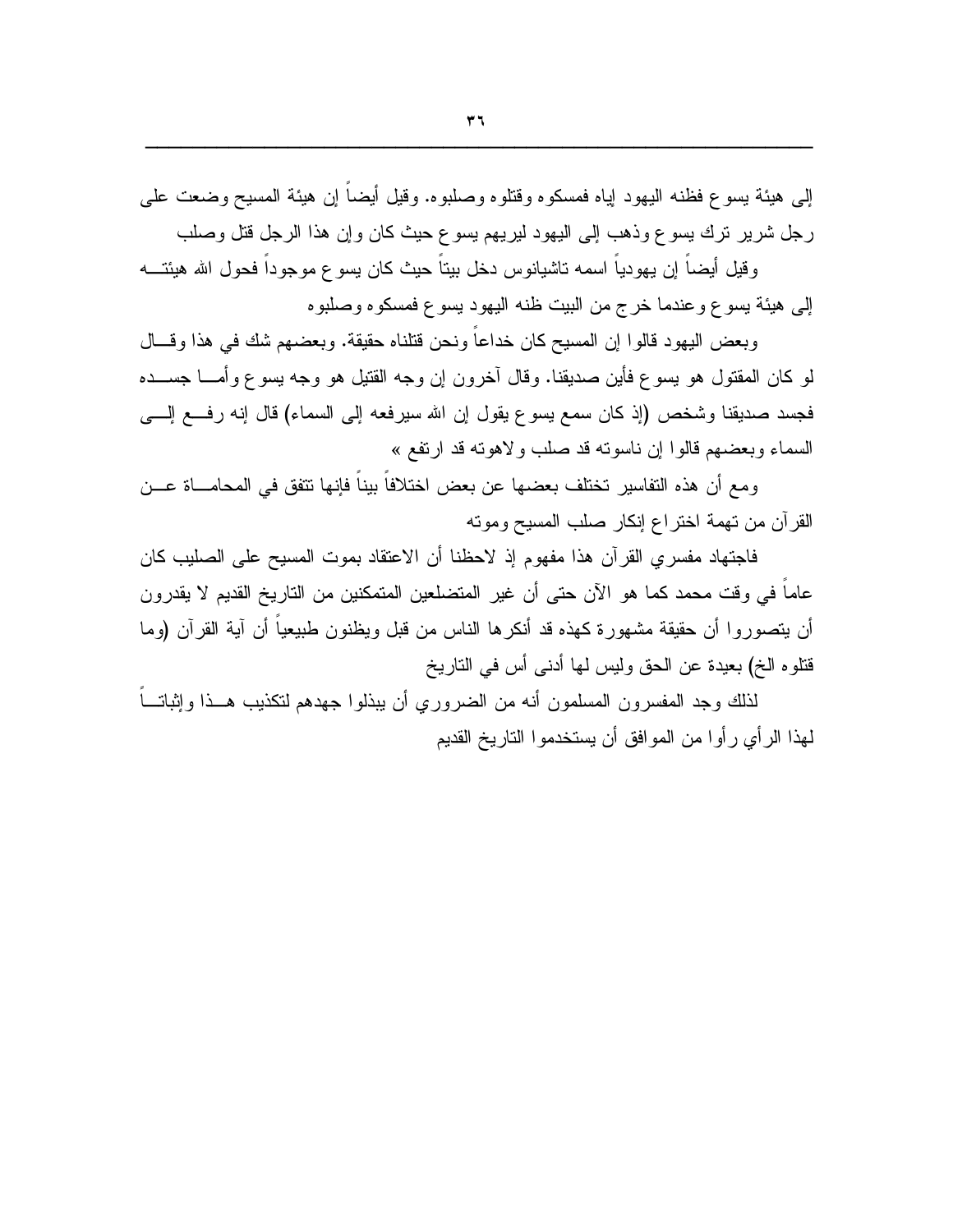لقضاء مآربهم إذ وجد أناس قبل محمد عارضوا عقيدة المسيحيين العامة في موت المسيح وهكــذا في هذه المسئلة كما في كثير من المسائل يظهر القرآن كأنه يذكر أمراً مقرراً أو يعيد ما علم قبلــــه بقر ون کثير ۃ

وإذ نرى أن ليس كل أراء الناس مؤسسة على الحقائق وأن الضلال في هذا العالم الشرير مع الحق جنباً لجنب نر ي أنه من الضرور ي في موضوع مهم كهذا أن نسأل باعتناء من هم الذين أنكروا قديماً حقيقة مقررة كموت المسيح؟ وعلى أي البر اهين والأسباب بنوا إنكارهم هــذا حتـــى نكون فادرين على الحكم إن كانت هذه الدلائل نثبت الآية القرآنية أولا. وإن كان لشارحي القـــرآن حق في اقتباس أراء هؤلاء كي يبر هنوا بها أن إنكار القرآن موت يسوع المسيح ابن مريم مؤسس على براهين تاريخية؟. وإذا قلَّبنا صفحات التاريخ نرى أن الاعتراضات ضد حقيقة موت المســـبح التبي عرفها محمد والتبي ذكرها هو في القرآن لم تحصل عند موت المسيح إذ لم يشك أحد وقتئــذ بهذه الحقيقة لأن تلاميذ المسيح خارت قواهم بموته والأعداء انتصروا به ولم يهتم اليهود إلاَّ بمنع قيامة المسيح المعروفة حتى أنهم أخذوا من الوالي الروماني حرساً من الجند لحراسة القبـــر لــــئلا يأخذ التلاميذ الجسد المائت ويقولون إنه قام من الأموات كما أنبأ هـــو. ونـــنعلم أيضــــاً مـــن ذات المصدر أنه لما أنكر بعضهم بعد ذلك صلب المسيح لم يكن إنكاراً مؤسساً على شك أو قصور في أخبار الإنجيليين أو على براهين تاريخية تتفق مع أخبار البشيرين السالفي الذكر بل علـــي نتـــائج نظام فلسفى إذ بينما كان يبحث أصحابه عن طبيعة المسيح الفائقة الطبيعة ضلوا في طبيعة جســـده الإنساني ولذلك حسبوا مونه أمر أ مستحيلاً.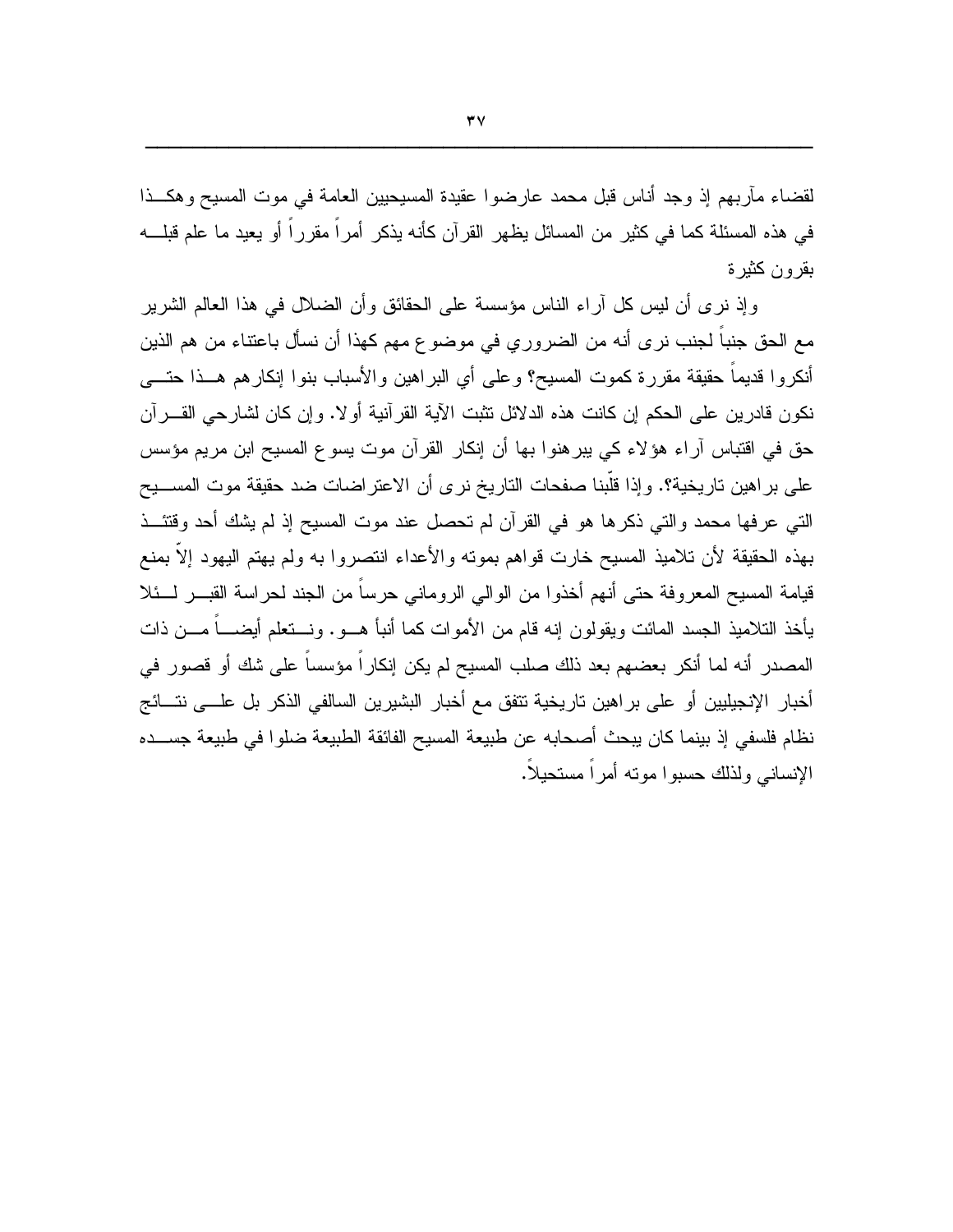وهذا النظام الفلسفي ظهر بعد موت المسيح وقيامته وصعوده بسنين عديدة عندما انتشرت ديانتـــه في كل أنحاء السلطنة الرومانية وصار له أنباع من كل طبقات الهيئة الاجتماعيـــة مــــن الشـــــرفاء والعامة حتى أن الفلاسفة النزموا أن بوجهوا أنظارهم إليه ويفسحوا له محلاً في دائرة أفكارهم

وبينما كان بعض من هؤلاء الفلاسفة بمعنون النظر في حكمة الإنجيــل الإلهيـــة والحـــق المجرد الذي فيه اعتنقوا الديانة المسيحية وصاروا من أعضاء كنيسة المسيح وآخرون لم يريسدوا أن يخضعوا عقولهم لوحي كلمة الله بقوا خارج الكنيسة إنما أدخلوا إلى فلسفتهم الحقائق المســـيحية التبي تلائمهم وحرفوها عن أصلها ومعناها الحقيقيين

وهؤلاء كانوا بنظرون إلى الإيمان بعين الاحتقار وحسبوه لا بناســب إلا الجهـــلاء ببنمـــا كانوا بعلقون الأهمية العظمى على المعرفة والعلوم النظرية وسموا أنفسهم غنوسسبين أي رجـــال المعرفة أو العلم ونظاماتهم تختلف بعضها عن بعض وها نحن نذكر منها المهمة المعروفــة عنــد أكثر هما في ما يأتي: \_\_

(١) إن الله (حسب الفلسفة الغنوسسية) قد جعل منذ الأزل عدداً من الأرواح الإلهية نتبثــق منه وهي نتقص قوة وشرفا بالنسبة لنرنيب انبثاقها ومنها ومنه معا بنركب عالم النسور والطهسارة الروحاني غير المنظور.

(٢) إن المعادة موجودة منذ الأزل مع الله (ومع ذلك أن بازيلــدس الــذي أدخــل الفلســفة الغنوسسية إلى الإسكندرية سنة ١٢٥ \_ ١٥٠ علم بأن الله الواجب لذاته لما خلق مبدأ الكون خلق معه مادة دونه في العنصر ) وهي أصل الشر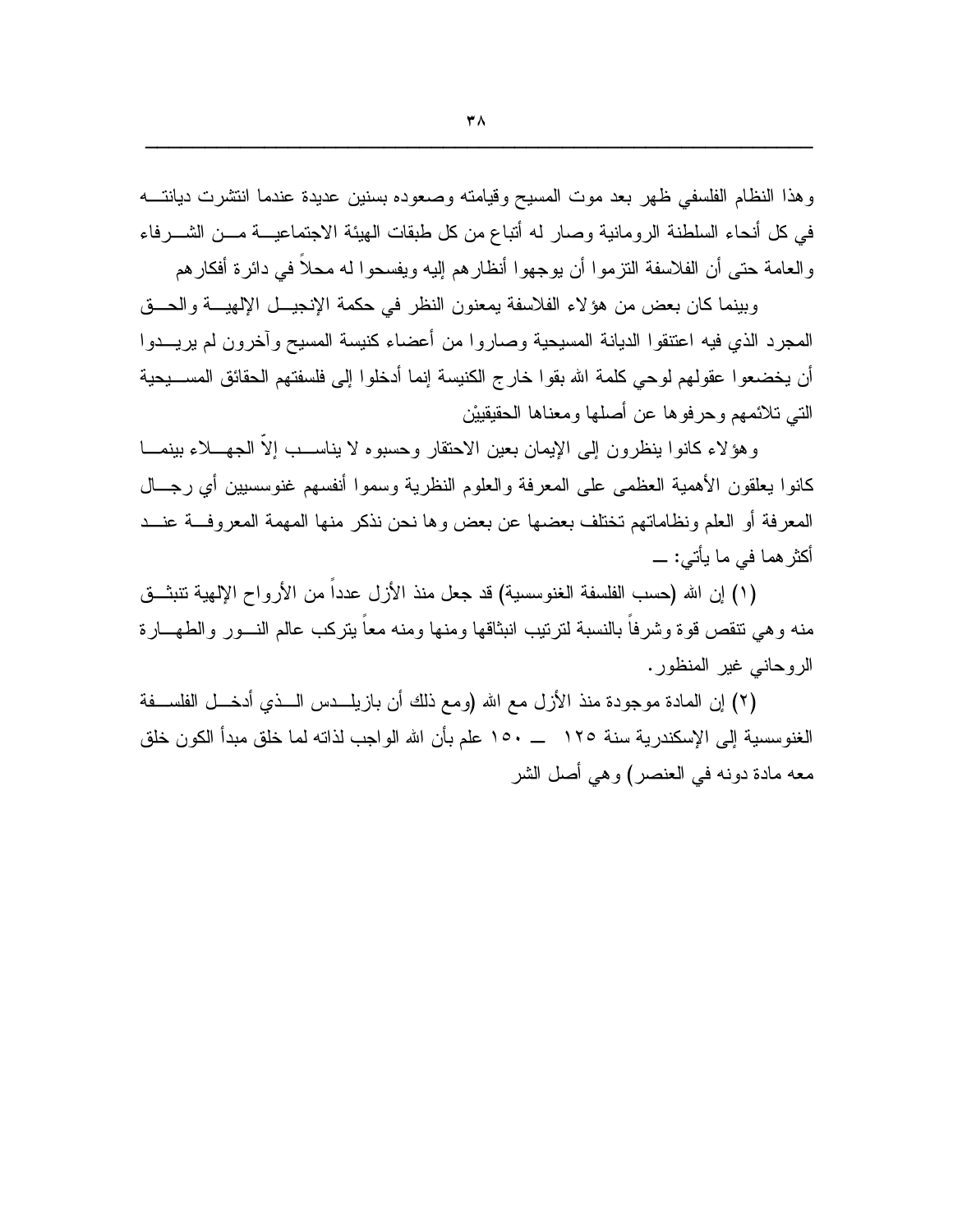(٣) إن أضعف هذه الأرواح الإلهية غرق في المادة ومن هناك طلب الخلاص بشوق من عبوديتها

(٤) إن هذه الأرواح خلقت إلها دونها اعتبروه إله اليهود الذي خلق العالم الظــاهر مـــن المادة وتسلط عليه لكنه تأخر عن خلاصه لكونه غير قادر عليه أو لكونه غير راغب فيه فحينئــذ المسيح أعظم هذه الأرواح السماوية المنبثقة من الله الفائق إذ نظر هذا وحركه داعي الشفقة عـــزم على المجيء إلى هذا العالم الدنبيء كي يخلص نلك الأرواح الساقطة والناس الـــذين تـــاقوا معهـــا للخلاص من فيود المادة الشريرة

(٥) إن هذه الأرواح المخلصة ظهرت في هذا العالم حسب تعليم بعض الغنوسسبين بهيئة بشرية فقط. وقال أخرون إن المسيح اتحد بالإنسان يسوع أي بمسيح اليهود عند معموديته ونركــــه عندما مسكه اليهود وصلبوه لذلك (كما صرح به تفسير النبيان) أن ناسونه قد صلب وأما لاهونــــه فرفع إلى السماء

وقال أخرون قليلون من البسيدوبازيلديسيين وغيرهم إن يسوع المسيح نبادل هو وســـمعان القيروانـي أو غيره الـهيئات حتـي أن اليـهود أخذوا سمعان وصلبوه وأما يسوع فنجا وارجـــع إلــــي السماء (مع أن بازيلدس وأكثر أنباعه قالوا إن يسوع ابن مريم نفسه قد نألم ومات وإن هــذا كـــان ضر ورياً له كما للآخرين كي يتطهر وا من الخطايا والذنوب)

هؤلاء الفلاسفة الغنوسسيون هم الأشخاص الوحيدون في الناريخ الـــذين أنكـــروا مـــوت المسيح الرب قبل أيام محمد

وكما قد رأينا أن إنكارهم هذا لم يكن مبنياً على حقائق تاريخية أو أخبار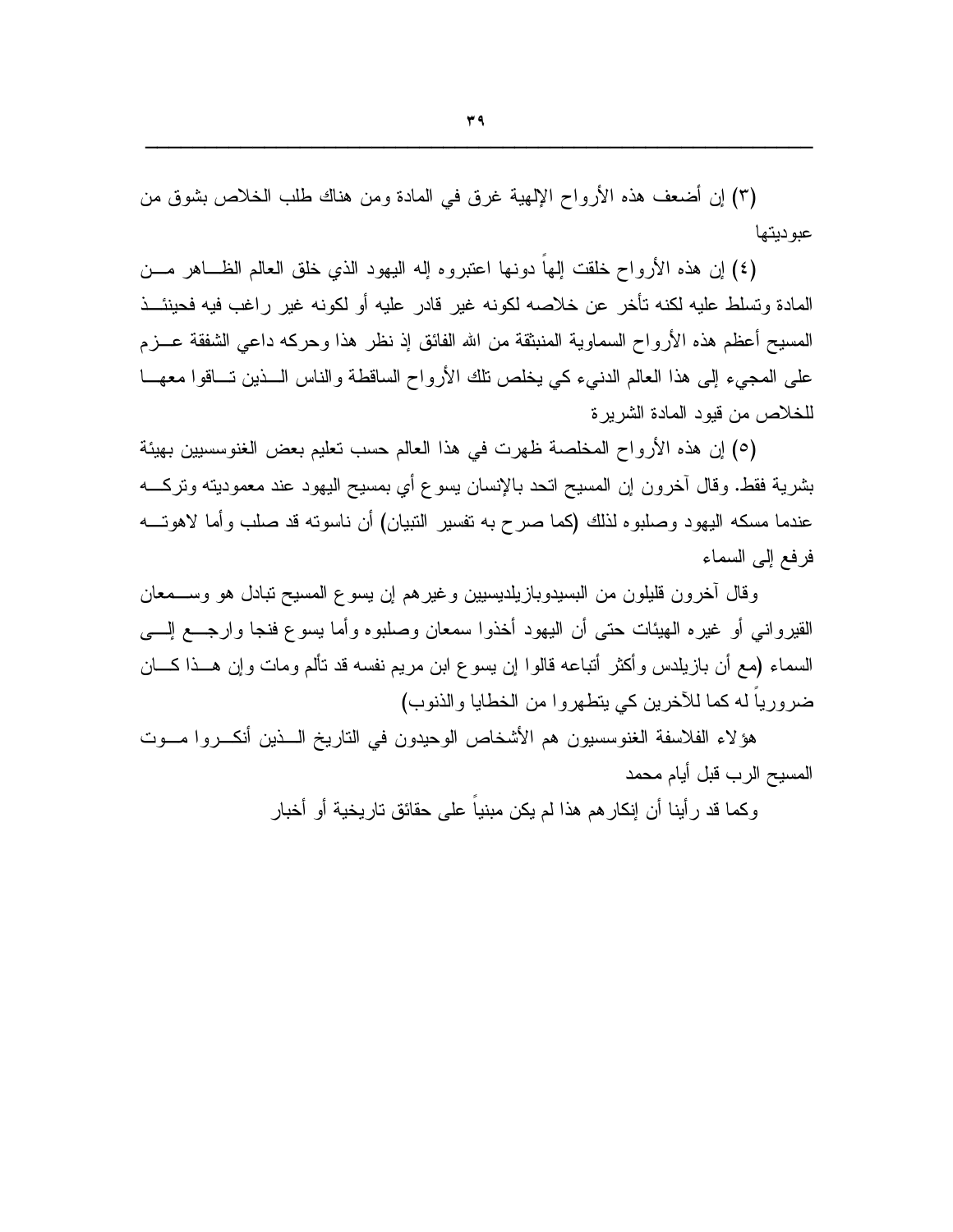معاصرة لموت المسيح بل على اعتقادهم فقط أن المسيح غير بشري بل مخلوق ســـماوي ولـــذلك عدوا مكابدته الموت أمر أ مستحبلاً

هل هذا هو الأمر المنكر في القرآن؟ كلا. بل شيء آخر يختلف عنه لأن المسيح يمثل في القرآن كإنسان فقط كواحد من الأنبياء حتى أننا نرى أن الله يخاطبه في سورة النساء بقولـــــه « يــــا عيسى أني متوفيك »

ونرى من القرآن أن يسو ع ابن مريم حفظ بأعجوبة من الموت على الصليب ولكن معظـــم الغنوسسيين يقولون إن الإنسان يسوع قد صلب حقاً وجميع الغنوسسيين اتفقــوا علـــي القـــول إن الروح الإلهي الذي في يسوع أو المسيح السموي الحقيقي قد نجا من الموت صلبا لا يســـوع ابـــن مريم وإرتفع بأعجوبة إلى السماء

و أما القول بأن يسوع ابن مريع تغير إلى هيئة شخص آخر أو أنه ارتفع إلى السماء حينما أراد اليهود أن يقتلوه وأنه لا يموت إلا عند مجيئه الثاني إلى هذا العالم فهذا ما لا يســـاعد عليــــه النظام الغنوسسي كما ظن بعضهم غلطاً بل يناقض تعاليمه الأساسية تمام المناقضــــة ولكنــــه مـــن المحتمل أن النظام الأول من وجه ما استخدم عمداً لقيام النظام الأخير كي يلبسه حلة ناريخية

إن هذا الفحص المختصر يمكننا من اعتبار التفاسير الإسلامية المأخوذة من تفسير التبيـــان حق الاعتبار ومن فهم كلمات سورة النساء (التبي قصدوا أن يفسروها) حسب معانيهــــا الأصـــــلية الحقنقة

إن خبوط النفاسير المتعددة التي حاكها نفسير النبيان وغيره وقصد بها حمل القارئ علسى أن يعتقد أن الآراء المتعددة التي كانت شائعة (من عهد المسيح إلى محمد) بخصوص نهاية حيـــاة يسوع المسيح الأرضية نتفق على أنه لم يمت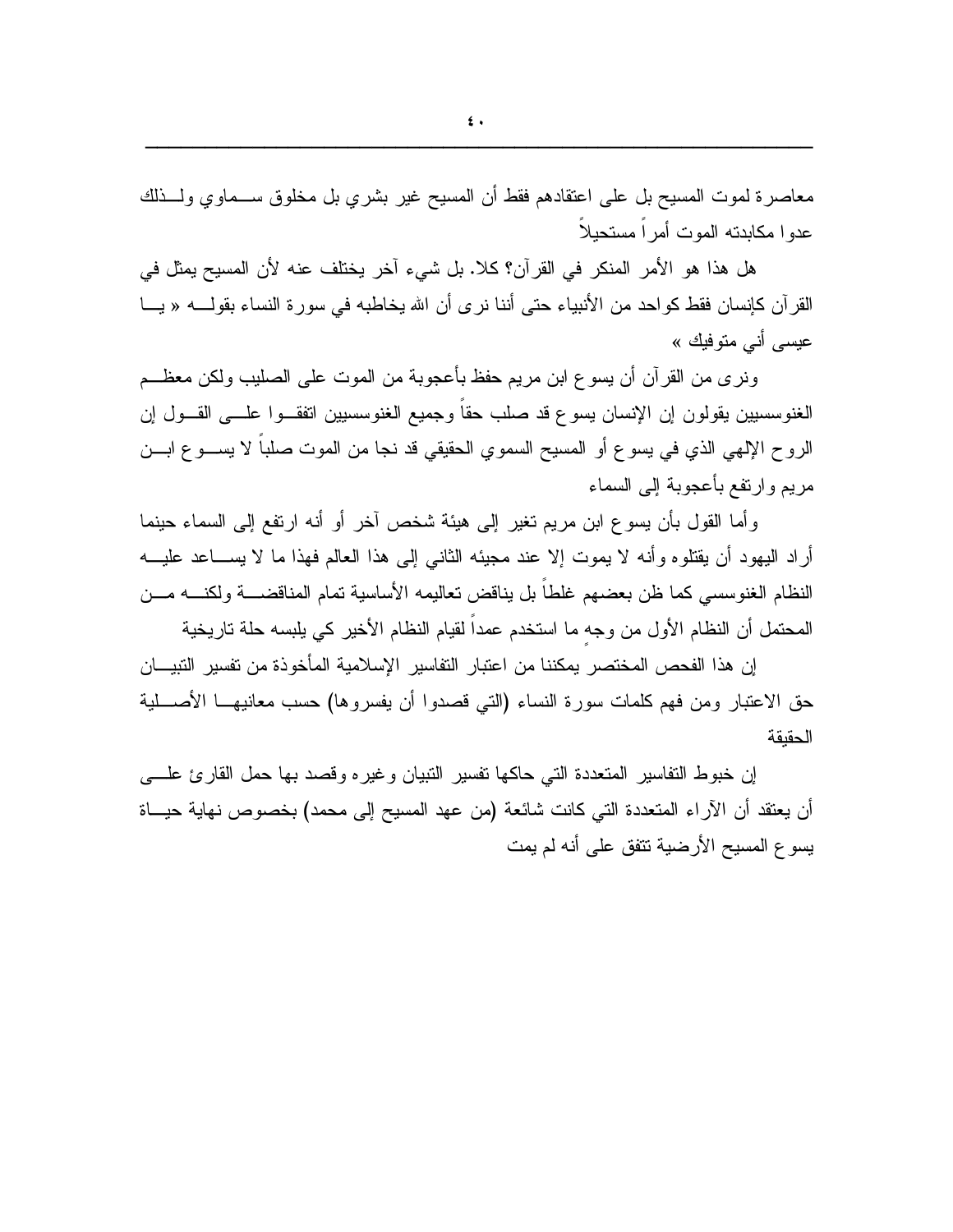حقيقةً على الصليب لكنه تخلص بأعجوبة من أيدى اليهود ورفسع إلى السماء فالر أي المذكور ِ آنفاً « إن ناسوت المسيح قد صُلْبٍ وأما لاهوته فقد رُفع » هو الرأي المعول عليه بالأكثرية عند الشيع الغنوسية كما انضح لنا سابقاً ولكنه بصعب علينا أن نعرف لماذا يعده المفسرون المســـلمون مــــع الآراء الأخرى العديدة إلاَّ إذا كانوا بريدون زيادة ما يلوح أنه يناقض القصة الناريخية الموجـــودة في الإنجيل واعتقاد المسيحيين لأنه عوضاً عن أن يوضح آية القرآن (التي نتفي صلب المسيح) قد ناقضها على خط مستقيم

لا جرم أن كل واحد يعلم أن القرآن ينكر نكراراً لاهوت المسيح ويتكلم عنه كواحـــد مـــن الأنبياء أو كمخلوق من المخلوقات فإذ قال إنه لم يُصلب عني أن ناسوته (أو هـــو كإنســــان) لـــم يُصلب وهذا ما يخالفه المذهب الغنوسي الذي يثبت حقيقة لاهوت المسيح نمام المخالفة ويؤكــد أن ناسوته قد صلب

والرأي الآخر الذي نعلق بأذياله نفسير النبيان من أن الله بمعجزات نقل هيئة المسيح إلــــي شخص آخر فصلب عوضاً عنه يوافق في الظاهر آراء المسلمين لكنه في الحقيقـــة يناقضــــها لأن القرآن وأنباعه يقولون إن يسوع الإنسان ابن مريم هو الذي رفع إلى الســـماء ولكـــن الأشـــخاص القلائل الذين تكلموا قبل محمد من انتقال هيئة المسيح إلى شخص وعن نجاة المسيح إذ ذاك مـــن اليهود وعن ارتفاعه إلى السماء هم من التلامذة الغنوسسيين وهؤلاء بقولون إن الروح الســماوي أو المسيح الأبدي الذي تغرب إلى حين في هذا العالم (بصورة جسد بشرى) هو الـــذي نجــــا مــــن الصلب بأعجوبة لا الإنسان يسوع برفعه إلى السماء وأن جسده الجسماني فقط هو الذي نزك فـــي أيدى اليهود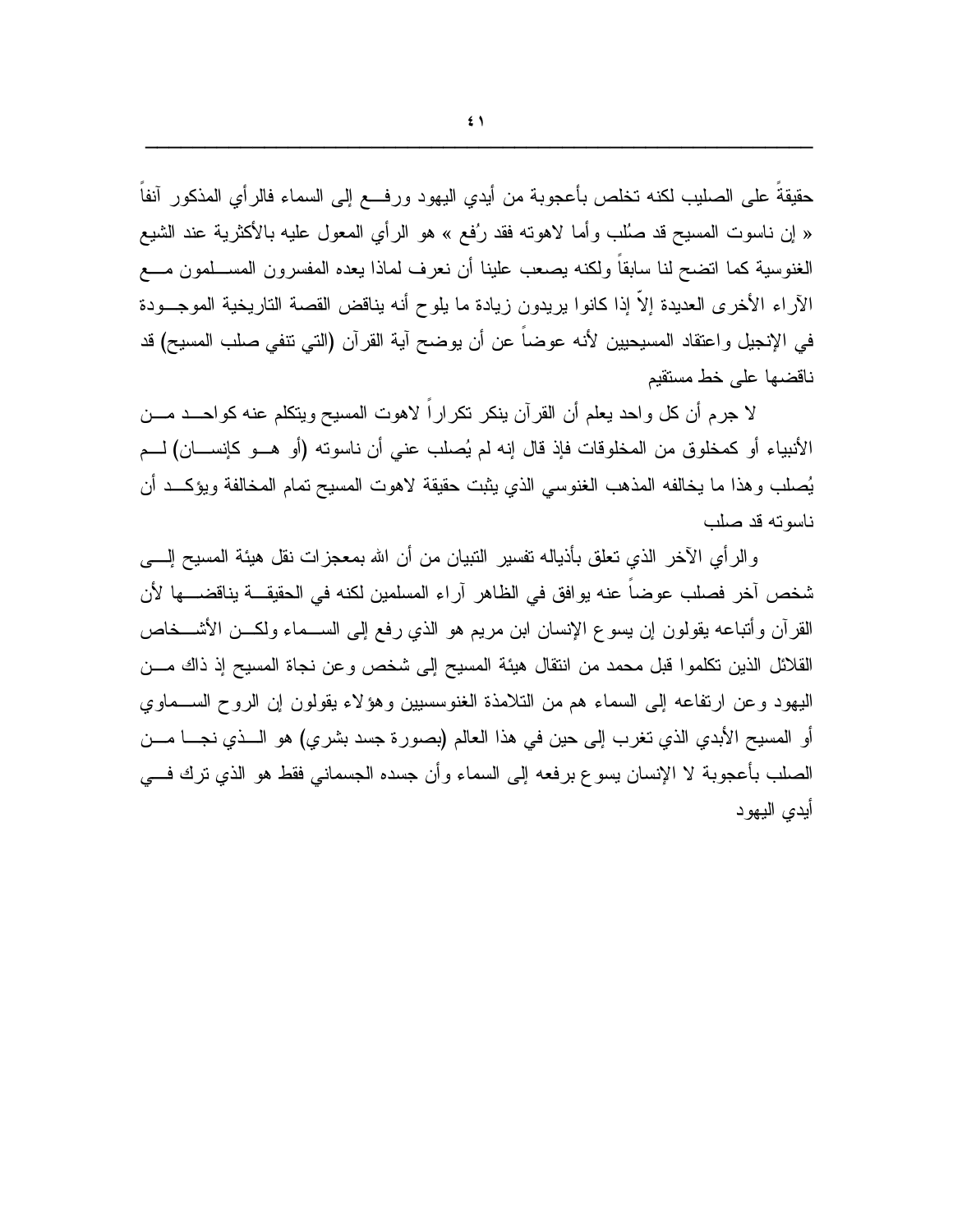فالمفسرون المسلمون أدخلوا هذه الآراء المتعددة وصدروها بقولهم « قيل » ولكـــنهم لـــم يخبرونـا من قالـها وأي متبي قيلت وذلك تـعمداً لكـي يـجعلونـا نصدق أنـهم يشيرون إلـي إعلان التاريخ العام وليس لنعاليم وهمية فالنها شيعة متفلسفة حتى أنهم يتجاوزون هذا ويقولون بكل جسارة كأنهم يقتبسون ما يأتي من ســـجلات تاريخية معـــاصر ة كي يظهر و ا للملا أن أمر الصلب مشكوك فيـــه « قال بعض اليهود إنه (المسيح) غشاش ونحن قتلناه حقباً » ولكن آخرين إذ كانوا مرتابين قسالوا « إذا كان المُقتول هو يسوع فابن صاحبنا » وقال أخرون « إن وجه المُقتول وجه يســـوع ولكـــن الحسد حسد صاحبنا »

ونحن دفعاً لما نقدم نؤكد للقارئ إن هذه الأقوال لم نكن معروفـــة قبـــل محمـــد إلاّ عنـــد الغنوسسيين وإن القول بأن هيئة المسيح انتقلت إلى شخص آخر لم يعترف به جمهور الغنوسسيين عموماً بل فرقة لا شأن لها منهم فقط و أما القول بأن اليهود ارتابو ا في جسد يسوع المائت وقسالو ا إن الوجه وجه بسوع ولكن الجسد جسد آخر فهو اختراع لمقاصد كثيرة وكلام فسارغ لا أسساس تاريخي له على الإطلاق

نحن نعلم أن كلامنا هذا يحتوى على تهمة عظيمة ضد مفسرى القرآن ولكن إذ لم يكن لنا أدنى رغبة في تخطئتهم مجرداً نطلب علانية مناقشة علماء الإســـلام (إذا وجـــدوا أن لا أســـاس لتهمتنا) و أن يقدمو ا البر اهين التار يخية التي تثبت أن المسيح انتقل إلى السماء بدو ن أن يُصــــلب أو أن هيئته قد انتقلت إلى شخص آخر من مصدر آخر غير مصدر الغنوسسيين الذي ذكرنساه آنف ً وبخبر ونا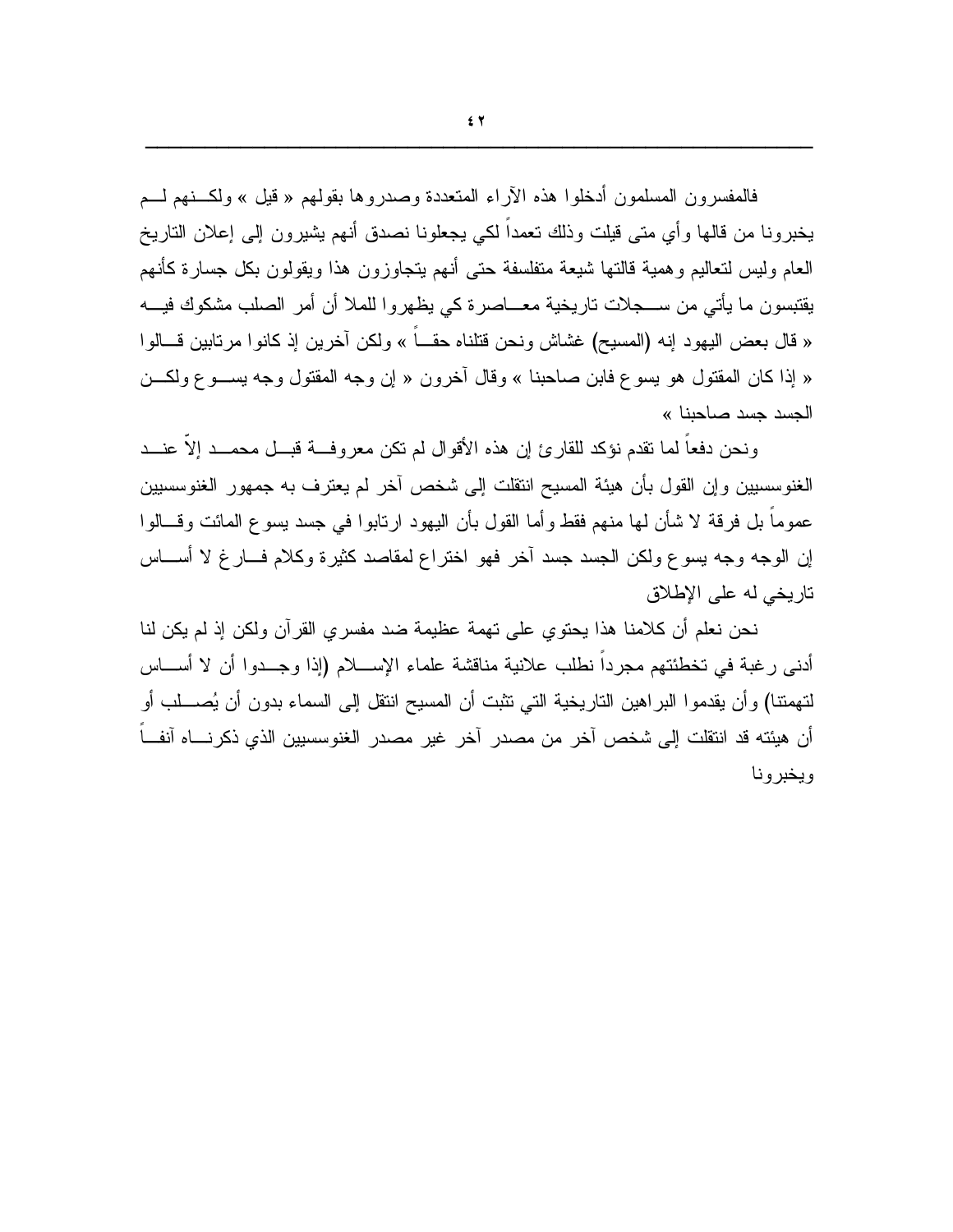ومتى عجزوا عن هذا يجب أن يسلموا أننا قد اتهمناهم بعدل أنهم يحاولون إثبسات إنكسار القرآن لصلب المسيح بأوهام الغنوسسبين وأضغاث أحلامهم ويعتمدون على البراهين المخترعـــة دون سيوف البر اهين التاريخية

و أما قول المفسرين إن بعض اليهود تحولوا إلى قردة وخنازير عندما لعنهم يسوع ولـــذلك عزم اليهود على قتله فهو قول هراء ليس له أساس بيد أنه مخالف لشهادة التساريخ لأن المســـيح عمل معجزات لا عدد لها لمساعدة وشفاء المتألمين من كل نوع ولكنه لا يوجد عنه خبر واحد في الإنجيل إنه حرم أحداً صحته أو حياته أو عقله بل بعكس هذا لأن بعض السامريين مرة رفضـــوا أن يضيفو ه فقال له اثنان من تلاميذه « أُتريد أن نقول أن تتزل نار من السماء فتفنيهم كمـــا فعــل لِيليا أيضـاً فالنفت وانتهرهما وقال لستما تعلمان من أي روح أنتما لأن ابن الإنسان لم يأت ليهلــك أنفس الناس بل ليخلص » (لو 1: ٥٢ ــ ٥٦)

وأما سبب فظاهر كالصبح لذي عينين من بشارة يوحنا (١٩: ٧ ـــ ١٢) أي أن موته كان مؤسساً على اتهام اليهود إياه نهمة مزدوجة وهي أنه جعل نفسه ابن الله وملكاً

وبما أن هذا القول معارض على خط مستقيم لآيات القرآن فعلماء المسلمين رفضوا شهادة النّار يخ الو اضحة و استخدمو ا أو اختر عو ا حكايات فار غة عن القر دة و الخناز پر كما ر أيت و أما القول الزور بأن أحد تلاميذ يسو ع أخذ على نفسه نطو عاً أن يموت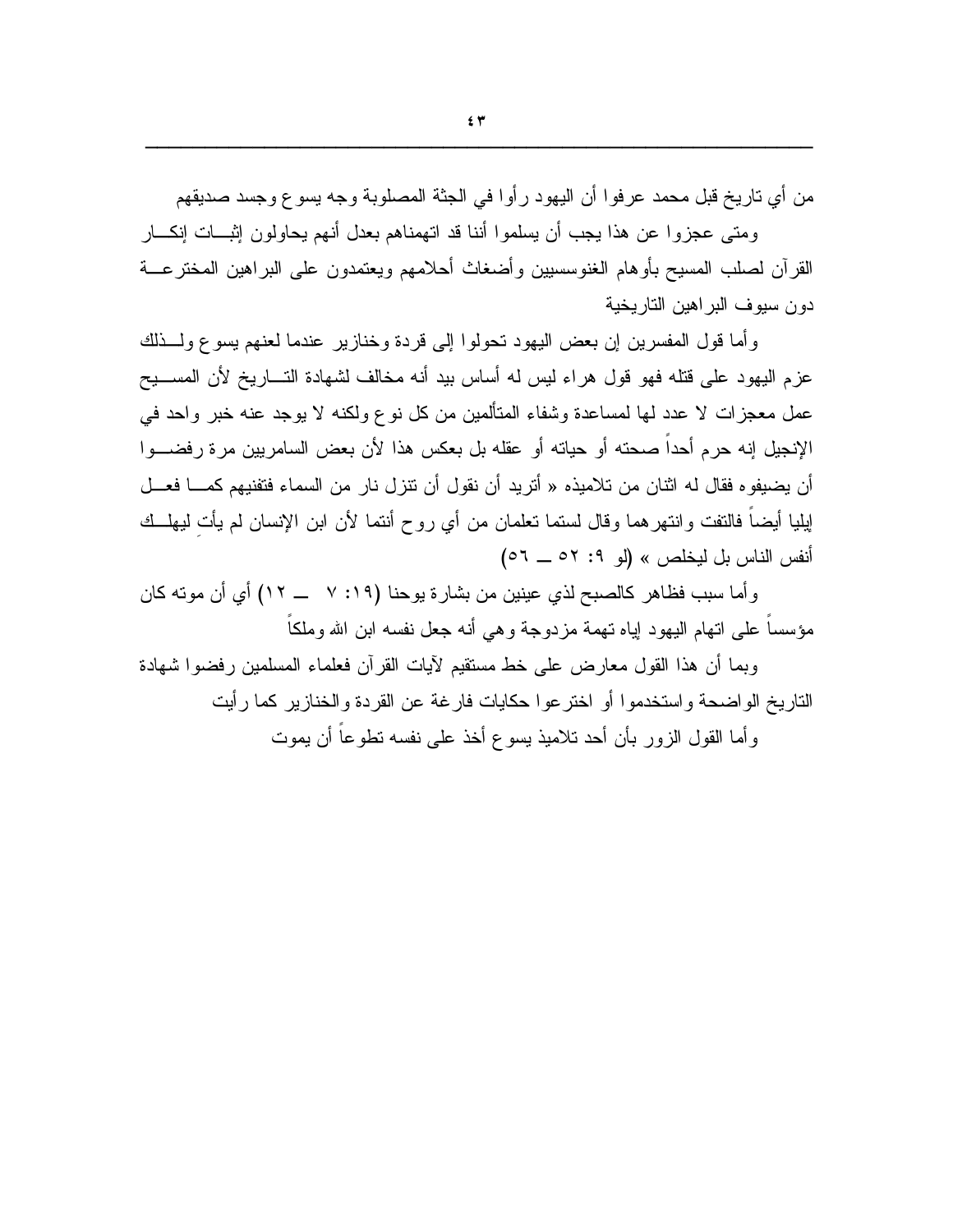عوضا عن معلمه كي يكون على ثقة من الحصول على الجنة والذهاب إليها بسرعة فهو منساقض لما ورد صريحا في بشارة متى (٢٦: ١٦) من أنه في ساعة الخطر عندما ألقي أعــداء المســـبح الأيادي عليه في البستان « تركه التلاميذ و هربوا »

أن نزوير هذه الأخبار وعدم أساسها يظهر جلياً من مناقضتها بعضها لبعض لأنك تسرى في رواية أن هيئة يسوع وضعت على أحد الذين كانوا مزمعين أن يقتلوه وحسب روايسة أخسري أنها وضعت علمي أحد أنباعه برضاه ومن نلقاء نفسه وحسب رواية غيرهما أنها وضـــعت علـــي رجل شرير نرك بسوع ودل اليهود عليه.

وحسب رواية أخرى أنها وضعت على يهودي اسمه ناشيانوس وعلى زعم رواية غيرهـــا أن الشخص المغير كان له وجه يسوع وأما جسده فكان جسد صديق اليهود المعروف عندهم

وعلى زعم رواية أخرى أنه لم يحصل تغيير مطلقاً بل أن ناسوت (جسد) بســـوع نفســـه صلب ولكن لاهونه رفع إلىي السماء

هذه هي الشواهد والبراهين التي بها يريد مفسرو القرآن العلمـــاء أن يوضــــحوا ويثبتـــوا الآيات التي نحن بصددها فهذه عوضاً عن أنها نزيل الشكوك ونزيد الثقة هي في حكم الذين لهـــم معرفة بالناريخ نثبت الشكوك والأوهام وتوضح كيف يضطر النساس أحيانـــاً لقبـــول الحكايـــات المتناقضة التي لا أساس لها وذلك لأنهم ير فضون الحق بل تدل على الار تباك في ر تق الأغلاط

فإذا أحب الشرّاح المسلمون أن يظهر وا دقة وصحة هذا الفصل من القر آن ففر ض واجــب عليهم أن يوردوا براهين حقيقية من التاريخ أي أن يدلونا على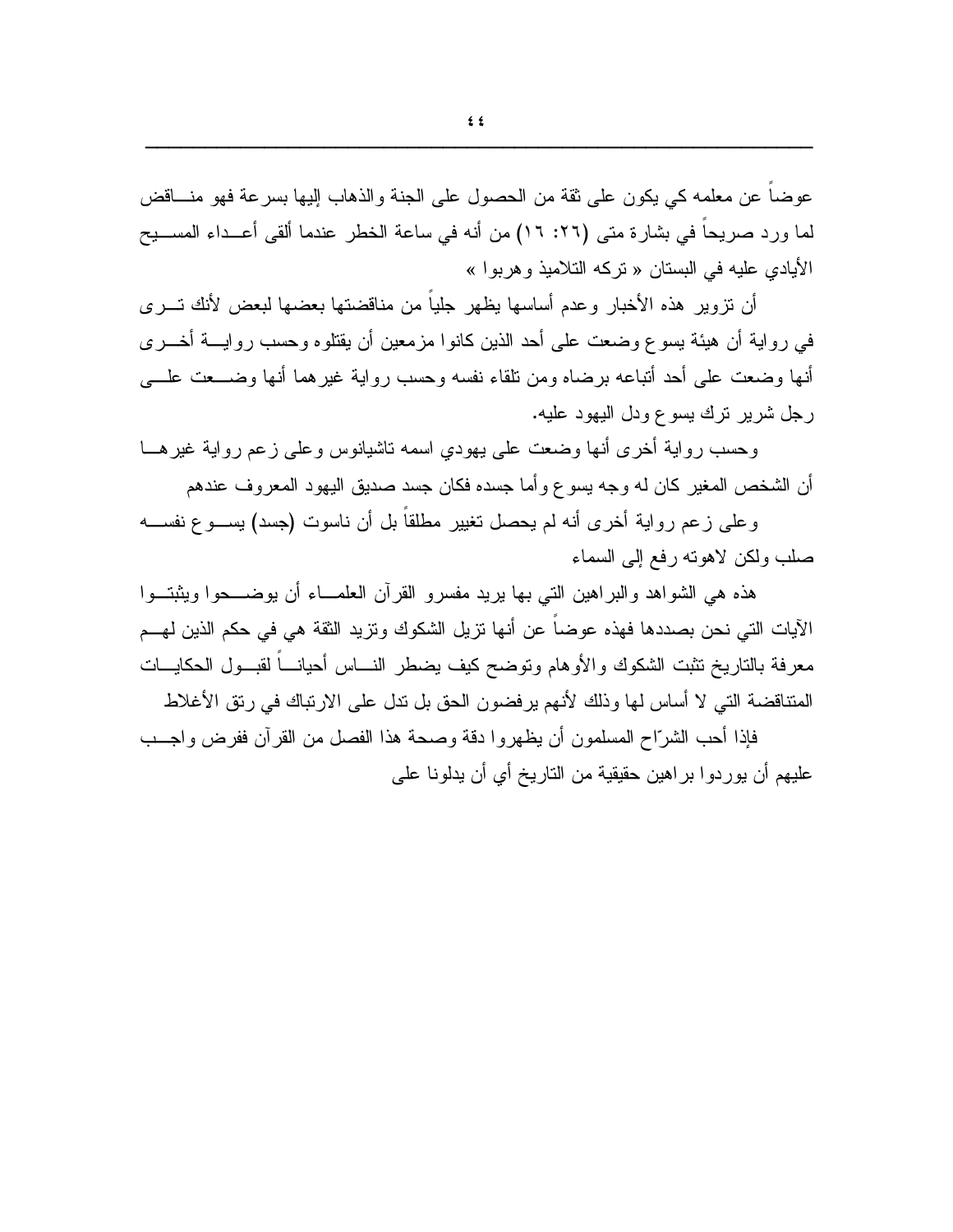$\epsilon$  0

قول شاهد عين أو على أقوال الناس معاصرين لشاهد عين منه يعلم أن المسيح لـــم يمـــت علــــي الصليب أو أن الواقفين على حقيقة هذا الأمر لم يثبتوا أنه مات.

وكذلك عليهم أن يعللوا لنا عن سبب الإيمان بصلبه الذي صارٍ عاما إذا كان هذا الســـبب وهمياً ولماذا بقى الاعتقاد بارتفاعه للسماء من غير أن يذوق الموت محصوراً في قسم صغير من الفلاسفة إذا كان هذا الاعتقاد حقبقباً؟

فالحكايات النتي أوردها المفسرون لم نف بالغرض وليس لمها صبغة ناريخية لأننا لا نقـــدر أن نرجعها ونسندها إلى شهادة عين بل إلى أوهام الباحثين المظلمة ونزوير العصر المتأخر الـــذي ظهرت فيه الأسلوب

والغنوسسيون الذين ينكرون صلب المسيح لا يبنون إنكارهم هذا على براهين ناريخية بسل على نظام فحصـهم الـعقلي المضل الذي يعلم أن المسيح لم يكن إنسانا حقيقيا بل شخصـا إلـهيا خالـــدا فقط

فإذا اتخذنا هذا النفي كبر هان قاطع ضد حقيقة موت المسيح على الصليب فكأننــــا نحــــاول نقض أحسن حقيقة تاريخية ثابتة بأراء صبيانية مبنية على الحدس والتخمين. وحقائق التاريخ كمـــا لا يخفى لا تدحض بالآر اء والأو هام

ماذا بقول المسلمون إذا أنكرت فرقة من فلاسفة المسبحبين على محمد أنه ادعــــى النيـــو ة و انه لم يحتمل الاضطهاد في مدينة مكة ولم يهر ب إلى المدينة لأنه من المستحيل حسب مبدأهم أن إعر ابياً يتجاسر ٍ على الادعاء بالنبوة إذ لم يقم الله نبياً من أمة العرب ســـابقاً؟ ألا يســـخر ون بهـــذا الاعتراض ويقولون « إن هذا البحث فار غ لأن كل تاريخنا الماضي مبنى على إثبات محمد نفســـه نبياً ونحن لهذه الساعة نتخذ هجرته تاريخاً لنا؟ »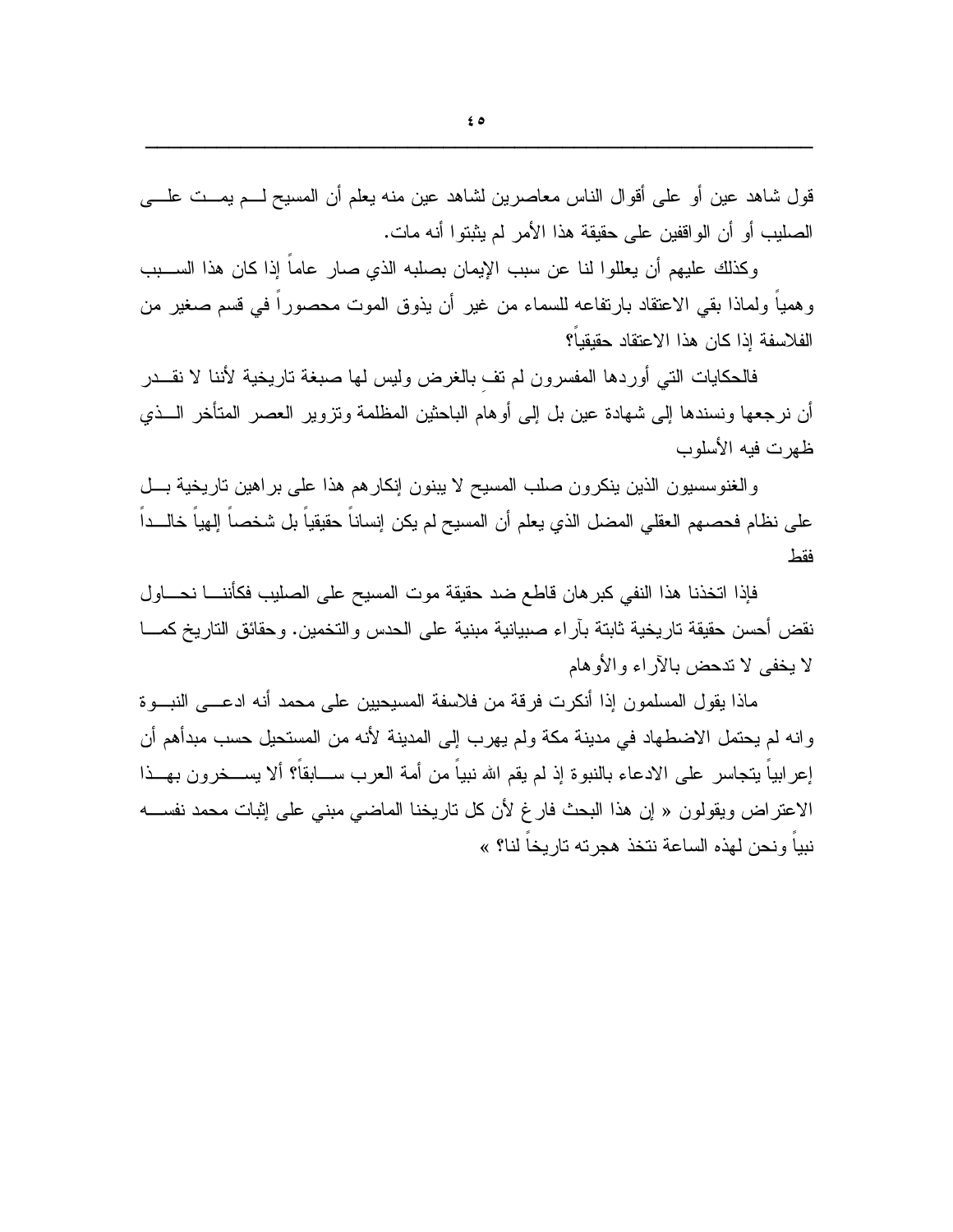إن الكنيسة المسيحية على هذا المنوال مؤسسة بطرق عديدة على الاعتقاد بحقيقـــة مـــوت يسوع المسيح وقيامته من الأموات

وكما أن الناريخ لا يساعد على إثبات الحكايات التي أوردها المفسر بخصـــوص المبادلـــة التبي حصلت بين يسوع وشخص آخر على الوجه والهيئة هكذا هي لا نطـــابق العقـــل الســـليم أو احتمال حدوث الأمر أبضاً

إن هذه الحكايات نتفق على إظهار قصد الله في خلاص يسوع من أيـــدي اليهـــود ومـــن الموت المحتقر على الصليب

والقصد ليس خلاص يسوع من الموت على الصليب فقط بأيدي اليهود الظالمين لأن أكثر المسلمين يعتقدون أن يسوع سيموت بعد مجيئه الثاني في اليوم الأخير حتى أن الذين يؤمنون بهذا كالبيضاوي مثلاً يخبرون أن المسيح مات حقاً موتاً طبيعياً وبقي مائناً مدة ثلاث ساعات وآخـــرون قالوا سبعاً قبلما قام وارتفع إلىي السماء

لو لم يكن لله قصد خصوصبي بموت المسيح على الصليب لكان من المعقول أن الله (لكـــي يخلصه من الموت الأليم) قد أنقذه بأعجوبة من أيدي اليهود ولكن إذا قيل لنا إن الله عندما خطفــه من أيدي اليهود عمل معجزة أخرى بوضع هيئته على شخص آخر وهكذا ســـبب لــــه أن يصــــلب عوضاً عن المسيح فلا نصدق هذا لأنه لا يعقل و لأنه يظهر كأن الله غير قادر ًعلى إتمام قصده ما لم يغش اليهود أو أن الله بعد ما خلص نبيه المحبوب من أيدي الأشـــر ار عمـــل معجـــز ة أخـــر ي خصوصية كي يجعل اليهود يفتكرون ويقولون إننا قد نجحنا في قتل يسوع رغماً عن إرادة الله في تخلبصه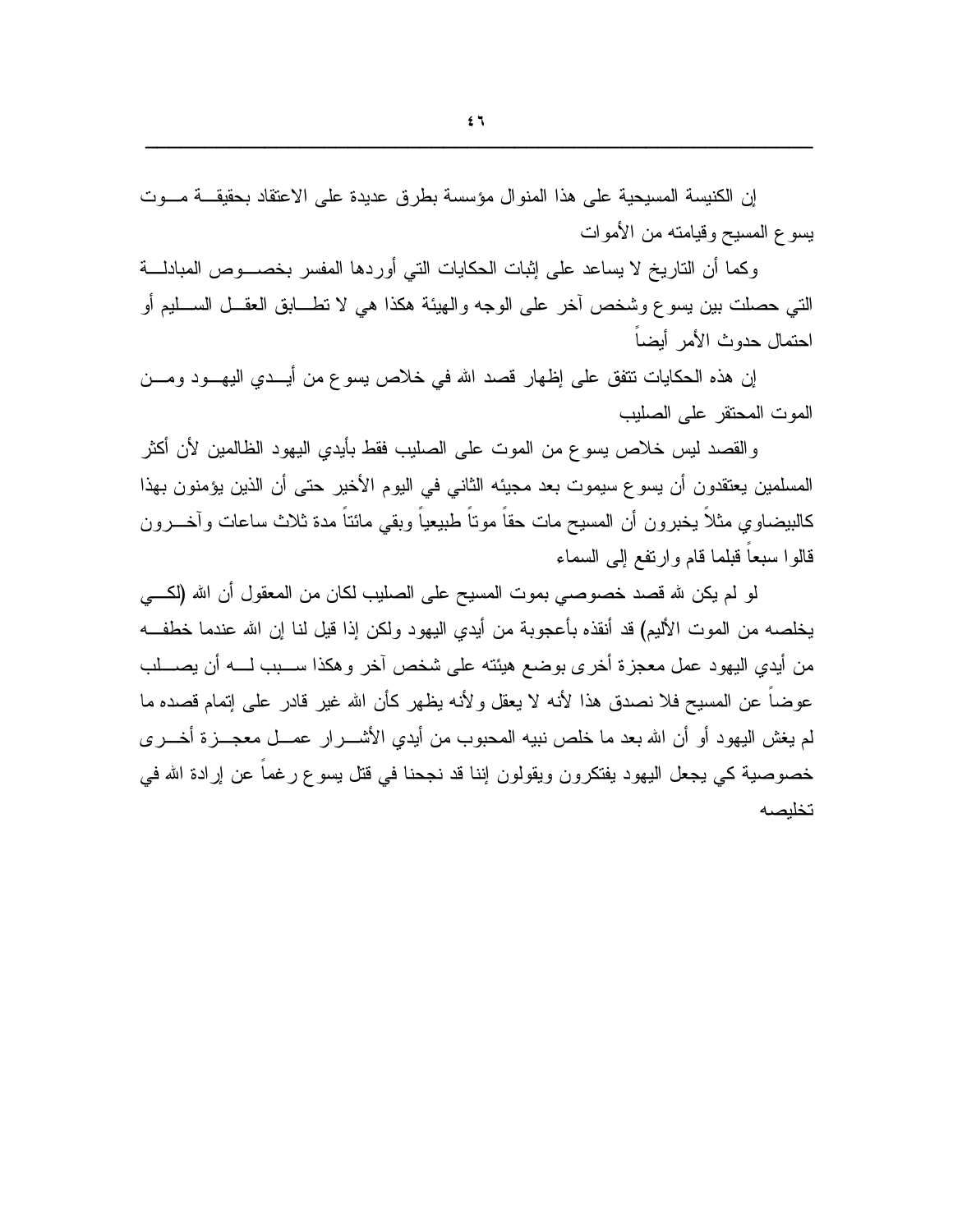وإذا كان الله رأى أن صلب اليهود للمسيح مخل بشرفه محقر له فيكون مخالفاً للعقل أننـــا نظن أن ذات الإله عمل معجزة ثانية ليظهر أنه احتقر فعلاً مع أنه نفسه فعل أعجوبة كـــي ينفـــي ذاك الاحتقار

فكل من له إلمام كاف بتاريخ الإسلامية الماضيي وبحالة وأعمال فرقها المتعددة لا يعجــب كثيراً إذا وجد أن شارحي القرآن عندما يريدون أن يثبتوا أو يمدحوا آية قرآنية يســطرون أوهـــام بعض الفلاسفة الغنوسسبين (الذين قرر الناريخ أن معرفتهم للمسيح ناقصة واعتقادهم بــــه غلـــط) ويقبلون قصصاً مزورة مناقضة لنص الناريخ لأن سلطة الحق المقدس في الإســــلامية ومطالبهـــا الطاهرة غير مرعية الجانب كما يجب تحت كل الأحوال بدون استثناء بل سائد هنالــك التهـــاون بطريقة تستدعى الأسف. مثلاً قد ورد في كتاب « عين الحياة » وكتاب « مشـــكاة المصــــابيح » وكتب أخرى مهمة نظير هذه أنه بحل لك أن تخفى الحق وتكذب لأجل قصد تظن أنه صالح. وإنه لا يجوز أن نقول الحق إذا كان مضراً بأحد المؤمنين أو متى جعل حياته في خطر ويجـــوز أنـــك تكذب لكي تخلص مؤمناً من الموت أو السجن أو من ضرر آخر

وهكذا حلال أن نكذب ونؤيد هذا بقسم بقصد حماية بضاعة مؤمن وضعت عنسدك أمانسة بشرط أن المدعى عليها يكون غير عادل

حتى إنه قيل في كتاب عين الحياة نقلاً عن الأحاديث الصادر ة عن النبي أن الكذب جـــائز في ثلاث حالات (١) في الحرب كي يخدع عدواً (٢) عندما يريد رجل أن يقنع زوجتــه ويزيـــل شكوكها واعتراضاتها (٣) عندما نريد أن نجعل سلاماً بين الناس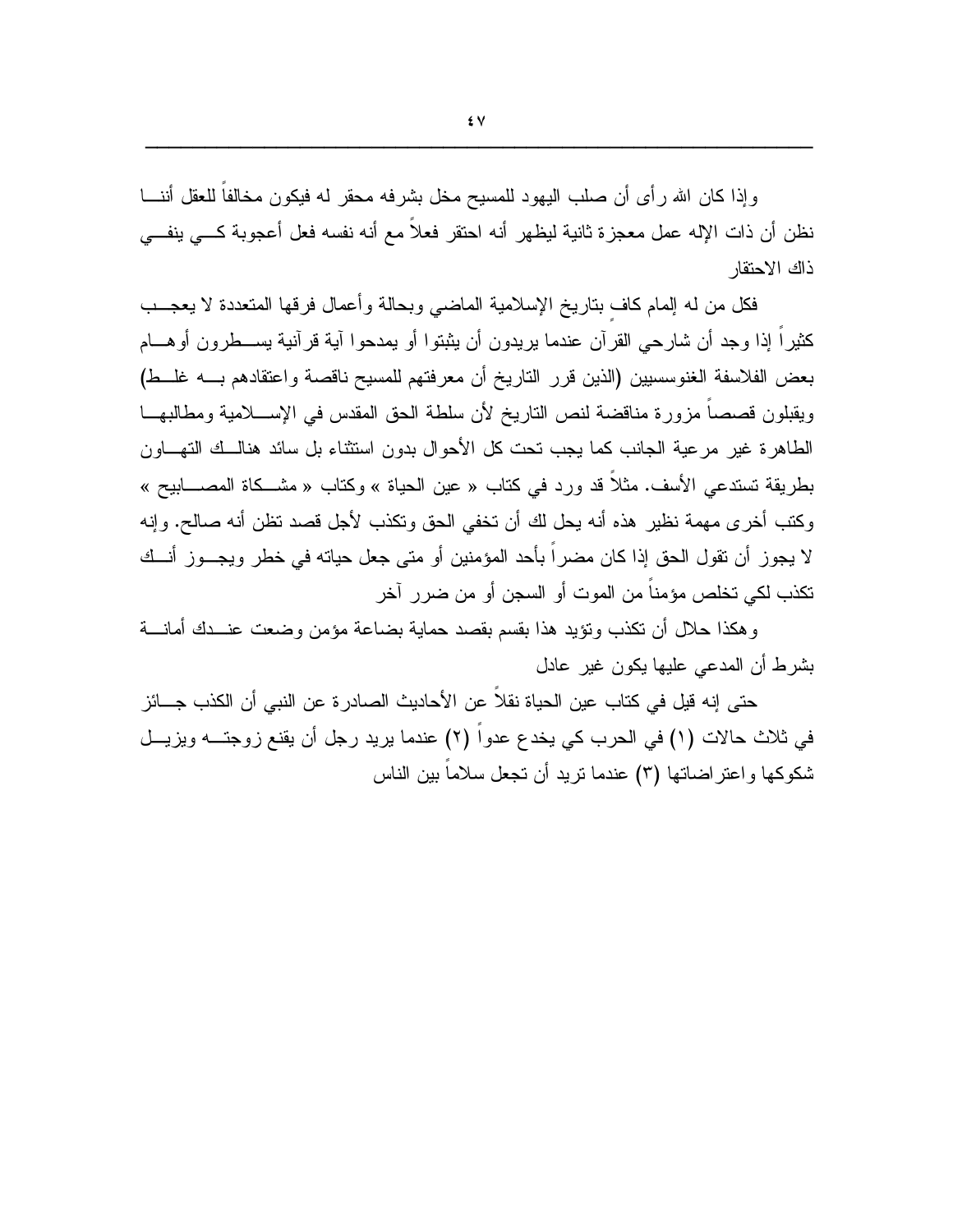و هذا يو افق تمام المو افقة ما أخبرنا به ابن اسحق أول مؤرخ عربي في كتابـــه المشــــهور بسير ة محمد من أن الحجاج ابن علاط السلمي أحد أبطال محمد استأذن النبي بعد إخضاع خيبـــر أن يذهب إلى مكة لجمع الديون التي له هنالك فلما أذن له سأله الحجاج ثانية قائلاً لا بــد لـــي أن أقول الكذب فأجابه محمد بقوله « قل ما شئت » (فيتضح من هذا ومما بعد أن محمداً سمح لـــــه أن يكذب عند الضرورة) فذهب الحجاج وأخبر المكيين كذباً أن جيش محمد قد استؤصل عن شـــأفته وأن محمداً سجن ليسلم للمكيين لينتقموا منه (راجع سيرة الشيخ ابن هشام صفحة ١٩٢)

فسرٌ المكبون بهذه الأخبار الملفقة وساعدوه على جمع الديون التي لــــه فـــتمكن إذ ذاك أن يرجع بسرعة ليتحد ثانية بمحمد وجيشه الظافر

فالآن إذ علمنا أن الكذب جائز في كتب أحد الشعوب الدينية حباً بمساعدة مؤمن أو نزويج مصالحه أو لنجاح مقصد ديني فهل يمكن لمحب الحـــق وطالبــــه أن يصــــدق أو يثـــق بإثباتـــات وإنكارات ومخابرات وسجلات ذلك الشعب؟ (ونحن ننرك الجواب على هذا للقارئ النبيه وحاساته الشريفة) والأحسن له أن يستعمل الحكمة والاحتراس في فبولها

ونذكر أيضآ أن الأخبار والمقاصد المعروفة عند شـــبع المســـلمين المختلفــة كالســـنيين والشيعيين نتاقض بعضها بعضاً ومن المستحيل أن نكون جميعها صادقة والعارفون يخافون مـــن أن محمد بن اسحق من أعظم الذين كتبوا سير ة محمد قد ألف هذه السير ة على عهد الدولة العباسية التي كانت عداوتها للأميين مشهور ة و ان هذا التأليف لا يوجد الآن كاملاً على أصله بـــل حســـبما نقحه عبد الملك بن هشام وحفظه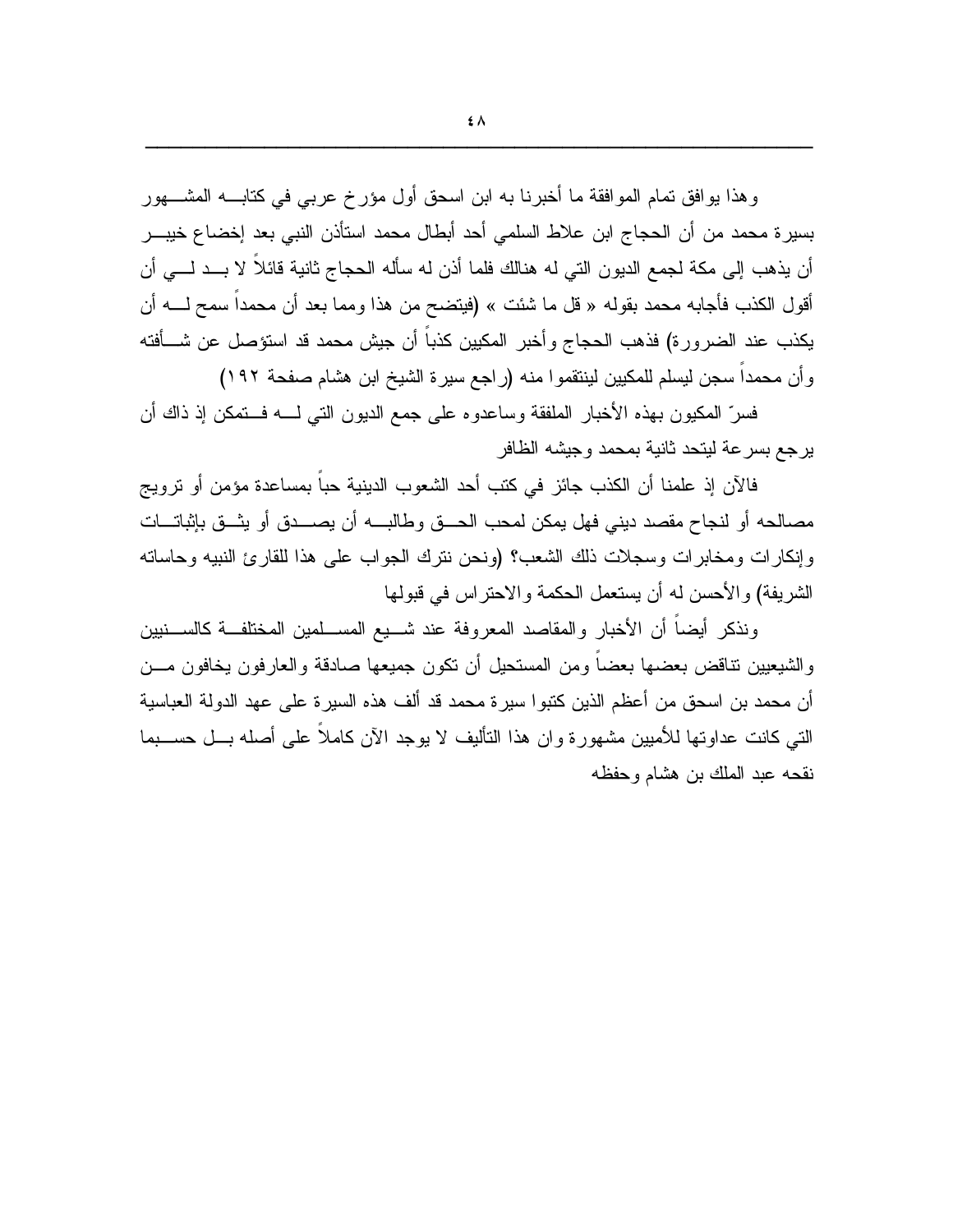وابن هشام هذا يخبرنا صريحاً في مقدمة أنه قد حذف من كتاب ابن اسحق الأشياء التــــي رِ أي أنها غيرٍ ملائمة للنشرِ أو التي هيجت سخط أحد

ونقدر الآن أن نجمع ونعرف صفة بعض الأقسام المحذوفة التي حكــم عليهـــا بأنهـــا لا تستحق الحفظ مما يأتي وهو :

إن أبا جعفر ٍ ابن جرير ِ الطبرِ ي اقتبس من تأليف محمد ابن اسحق عن سيرٍ ة حياة محمـــد ما يثبت أن محمداً بعد أن ادعى النبوة (لكي يصالح خصومه عابدي الأوثـــان) وصـــف أصــــنام العرب اللات والعزي ومناة بقوله « تلك الغرانيق العلي وأن شفاعتهن لترتجي » (راجـــع تـــاريخ الطبري صفحة ١١٩٢) فاعترف بشفاعتها الفعالة كما نرى ولكن هذه الفقرة لا توجــد الآن فـــى تاريخ محمد لعبد الملك بن هشام. فمما ذكر يظهر جلياً ميل كتبة المسلمين الأول لإخفــاء ومنــــع الأمور التي لا توافق ادعاء محمد بصفة كونه نبباً حقبقباً

إن ابن هشام والواقدي الكاتب الثانبي لسيرة محمد وأبا عبد الله البخاري جامعي الأحاديـــث النبوية العظيمة الأولى وغيرها الذين نتوقف عليهم معرفتنا بمحمد والإسلام فسي بسدء تساريخهم عاشوا في زمن خلافة المأمون العباسي. ولا يخفي أن هذا الخليفة أعلن رسمياً أن عليـــاً أشــــرف الناس وأن معاوية أدناهم وأوقع نحت العقاب الصارم كل من كان بمدح معاوية أو يذم علياً ولكـــن المتوكل خلفه الثاني خالفه وتهدد بالموت كل من يتجاسر على أن يتكلم بشر ضد الخلف|ء الثلاثـــة الأول أو بمدح علباً

فإذا اعتبر نا تحز ب الخلفاء المحمديين كما ذكر نا آنفاً و إلـــز امـهم النــــاس بإتبـــاع آر ائـهـــم المتضادة أوقاتاً بِتضح لنا جلياً أنه ليس من الملائم أو العدل أن نصدق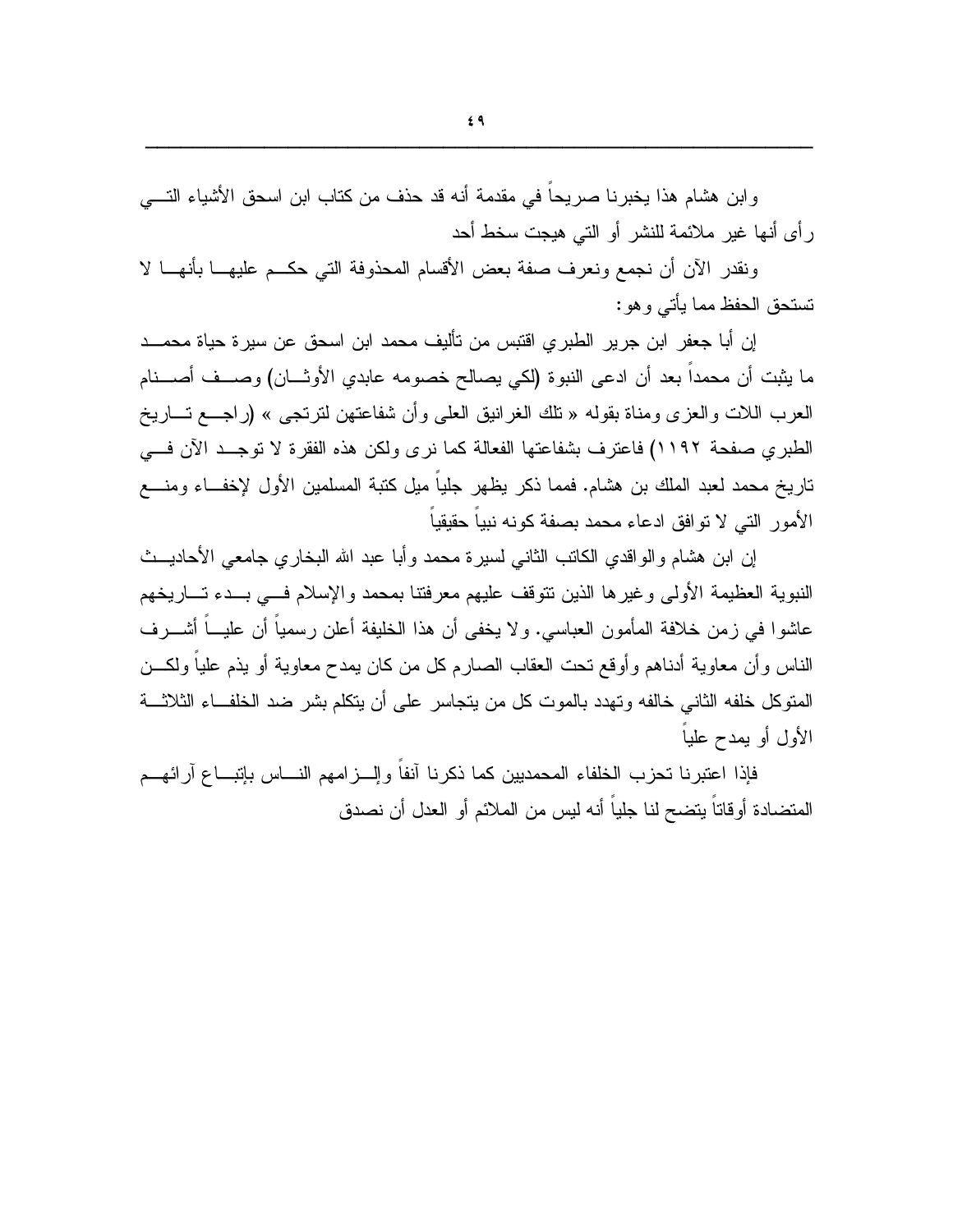لكنه يجب علينا أولاً أن نبحث ونفحص الأمور المشكوك فيها والمريبسة ونقبلهسا ولكسن باحتراس وانتباه عظيمين

(ملاحظة) (قال البخار ي أنه جميع ٦٠٠٠٠٠ حديث بتجوله في البلدان الإسلامية المختلفة ولكنه لا يعتبر صحيحاً منها إلاّ ٤٠٠٠ وإن الذين نقل عنهم هذه الأحاديث قد بلغوا ٤٠٠٠٠ ولكنه يعتبر صدق ٢٠٠٠ منهم فقط وكل هذا يبين لنا نسبة هذه الأحاديث للحقيقة ومقدار صحة الحوادث نفسها)

فإذا كانت التعاليم المتخذة مصدراً لمعرفة تاريخ محمد والأحاديــث مؤلفـــة فـــي عصــــر صارت الحقائق الناريخية فيه مسرحاً للأغراض الذانية والظنون وميداناً نلعب فيه خيول القســـاوة والظلم ولا يقدر المفسرون العلماء المشهورون أن بثبتوا صحة آية القرآن بحقــائق ناريخيـــة بـــل بحكايات مخترعة فلا عجب إذا كان الإيمان بموت المسيح على الصليب لم يؤثر فيه الإنكار أدنى تأثير

ألبس الأمر طبيعياً والحالة هذه أن ذوى الأفهام الثاقبة فالوا كيف نبالي بإنكار محمد موت المسيح أو كيف نوضح سبب رفضه حقيقة مقبولة عمومياً لا حقيقة تاريخية أثبــت منهـــا حجـــة وأرسخ أساساً؟ قد حاول بعضهم أن يجاوب على هذه الأسئلة بقوله أن الله القادر على كل شيء لا يرضيي أبداً أن يترك أحب أنبيائه يقتل بواسطة قوم أدنياء محتقرين كاليهود ولكن هــذه الـــدعوى منقوضة لأن يسوع المسيح نفسه قد اتهم يهود عصره قائلاً « ويل لكم لأنكم تبنون قبور الأنبيــاء وآباؤكم قتلوهم» (لو ٤٧: ٤٧)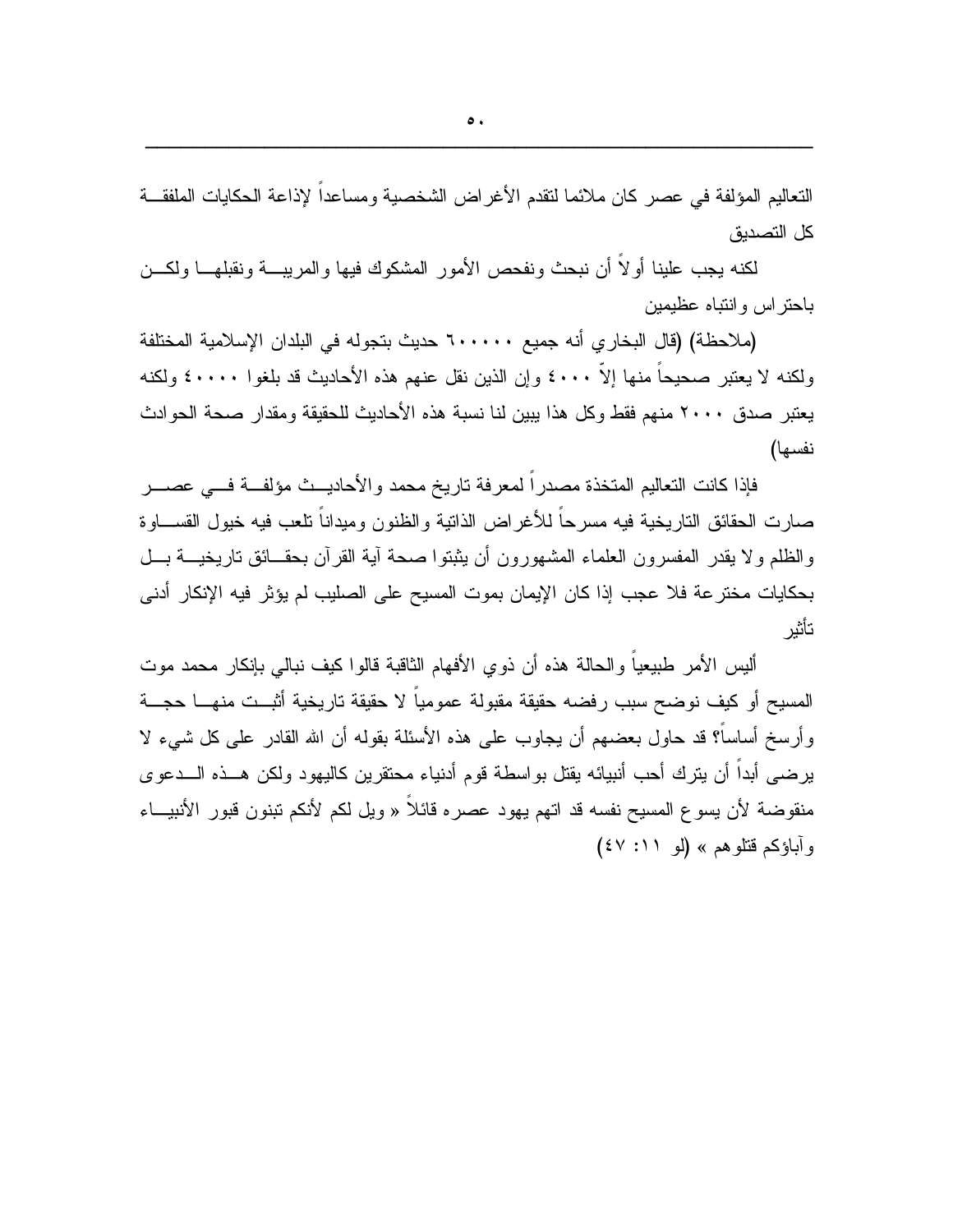حتى أن القرآن نفسه بصادق على هذا بقوله « فيما نقضهم ميثـــاقهم وكفـــر هم بآيــــات الله وقتلهم الأنبياء بغير حق » (سورة النساء)

ومحمد نفسه قال إن مونه مسبب عن لحم مسموم أعدنه له نساء خببر اللواتي قتل محمـــد أقرباءهن في الحرب واغتصب أملاكهم كما أخبرنا محمد بن اسحق في تاريخه بقوله إن أم بشـــر التي أكل ابنها (أو أخوها حسب رواية أخرى) أيضاً من اللحم المسموم ومات مـــن جـــراء ذلـــك عادت محمد بوما وهو على فراش الموت فقال لها « إني أشعر الآن أن وريد قلبـــي قـــد انفجـــر بسبب اللقمة التي أكلتها مع ابنك (أو أخيك) بشر في خيبر »

فإذا كان محمد نفسه أقر أنه مات بخيانة امر أة يهودية فقد بطل البحث في إنكـــار القــــرآن صلب المسيح لحصوله من أشراف أمة اليهود وظن آخرون أن نعليم الغنوسسيين أضل محمداً في هذه القضية ومع أن هذا هو رأى كثيرين من العلماء فهو غير مقبول لأن تعليم القرآن من حيثيـــة صفة وطبيعة المسيح مخالف قطعياً لتعليم الغنوسسيين كما رأينا سابقاً ولا يظن عقـــلاً أن رجـــلاً حاذقاً وعاقلاً كمحمد يعتمد على أقوالهم بخصوص نهاية حياة المسيح الأرضية ويتخـــذ آراءهـــم الفلسفية مصدر نقة أكثر من الكتاب المقدس والتاريخ العام

وزد على ذلك أن شيعة الغنوسسيين كانت انقرضت قبل عصر محمد بزمن طويـــل فهـــو كان قادر اً فقط على معر فة آر ائهم بو اسطة در سه كتبهم أبو بو اسطة من در سها

و آخر و ن حاو لو ا حل هذه المسئلة بادعائهم أن محمداً كان يجهل تماماً حقيقة موت المســـبح وما ورد عنها في البِشائر الأربعة واعتر اف الكنيسة المسيحية العامة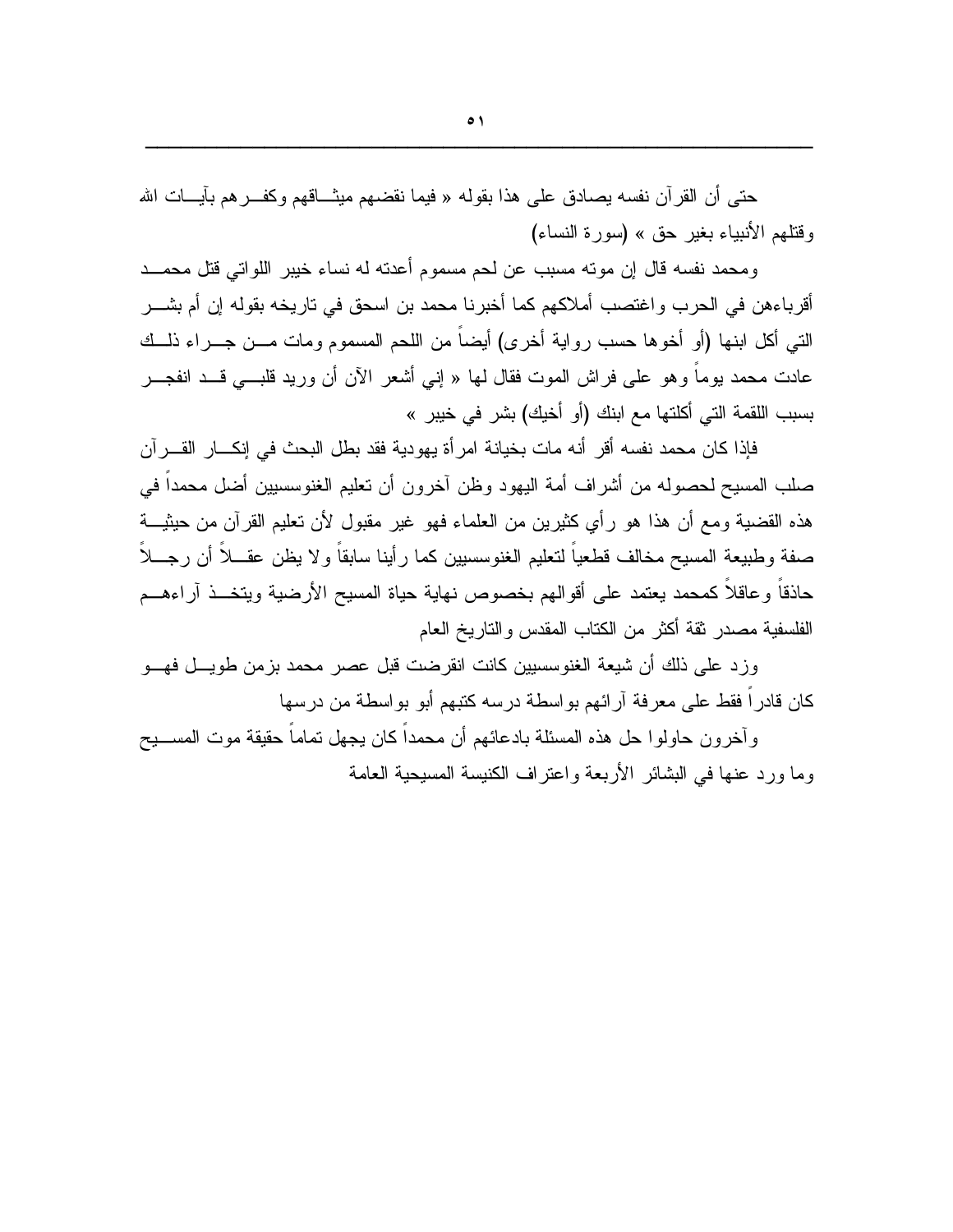بها باتفاق الآراء ولكن هذا الادعاء كسابقه منقوض نظرا لاتســاع معرفـــة محمـــد بالمســـيحيين وللتسهيلات العظيمة التبي كانت له لمعرفة كتبهم الدينية ومعتقدهم المقدس ناهيك عن الأسباب التبي كانت تحثه على استخدام تلك التسهيلات

لأن ابن اسحق يخبرنا في تأليفه سيرة محمد أن « ورقة » ابن عم خديجة زوجــــة محمـــد تعمق في الديانة المسيحية ودرس كتب المسيحيين متى عرف تعاليمهم حق المعرفة. وكذلك الزبير ابن بكار روحٍ لنا حديثاً يسند إلى عائشة أن خديجة أخذت محمداً إلى ابن عمها ورقة الذي كان قد صار مسيحياً وكان يكتب في اللغة العربية حتى أنه نسخ ما شاء من الإنجيل في العربيـــة. وهـــذا أثبته بأحاديث نظير هذه كل من البخاري ومسلم والطبري وغيرهم من رواة الأحاديث النبوية

ومعرفة محمد بالمسيحيين تتضح في محال عديدة في القرآن كما تـــرى: ــــــ « ولتجـــدن أقربهم مودة للذين آمنو ا الـــذين قالو ا إنا نصار ي ذلك بـــأن مـــنهم فسيســـين و ر هبانــــاً و أنهـــم لا يستكبرون » (سورة المائدة)

ولا يخفي أن عبد الملك ابن هشام وغيره يخبروننا أنه لما وقع اضطهاد على أتباع محمـــد الأول في مكة هاجروا إلى بلاد الحبش وكان عددهم ٨٣ وهذه البلاد كانت مسيحية فلما دخلوهـــا بعث ملكها فجمع أساقفته حوله ومعهم كتبهم

فبعض هؤ لاء المسلمين اعتنقوا الديانة المسيحية وماتوا فيها في الحبشة وبعضهم رجعــوا إلى محمد حالما تحسنت الأحوال ولذلك كانوا قادرين على أن يخبروا محمداً (بناءً علـــي معرفـــة تامة) عن إيمان ونظام المسيحيين

وقد أخبرنا ابن اسحق أن أحد الذين تتصروا في الحبشة وماتوا فيها عبيد الله بـــن جحـــش ابن عم محمد قال لر فقته المهاجرين بعد نتصر ِه « نحن المسيحيين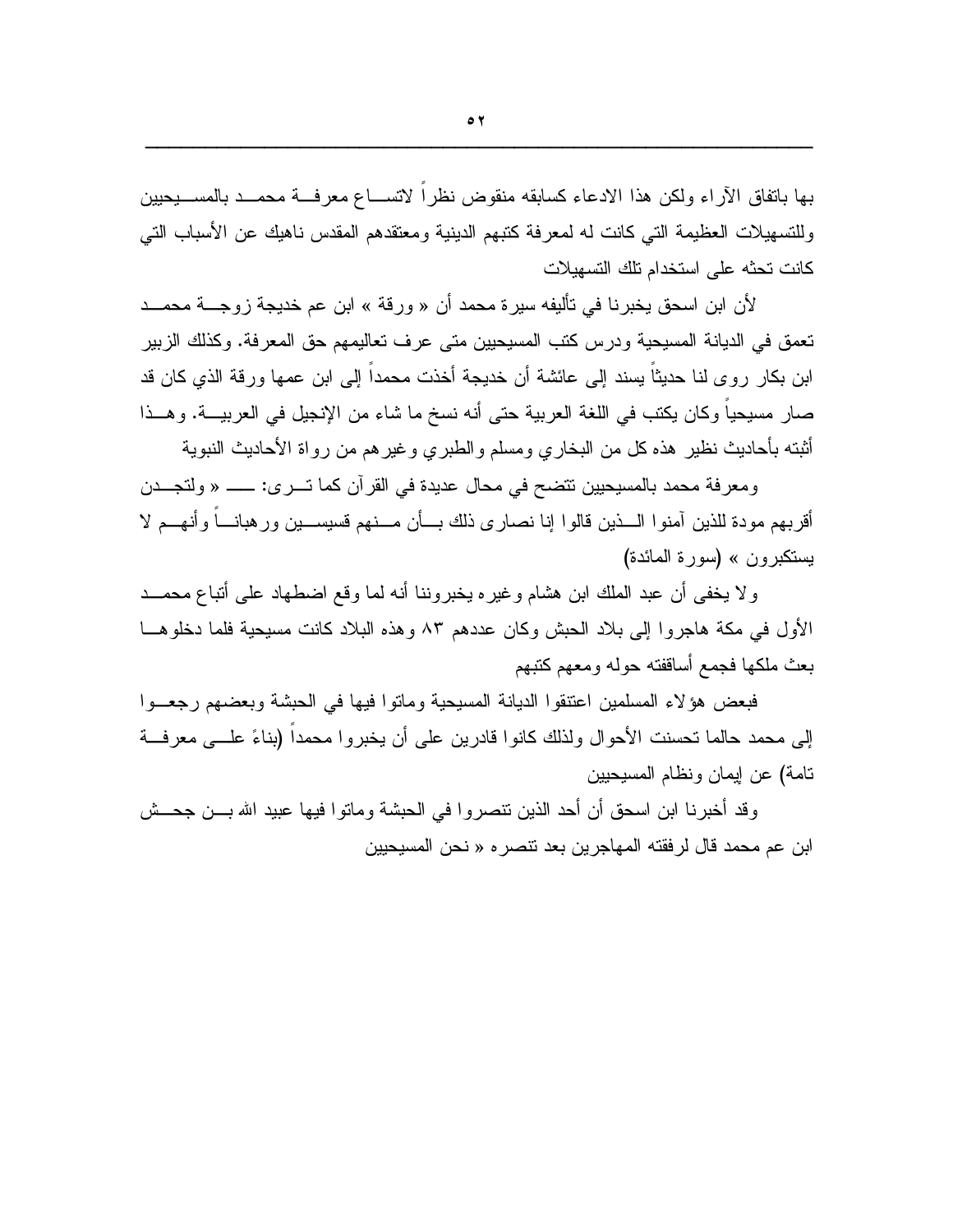قد نظرنا بكل وضوح ولكن أنتم لم تز الو ا تتلمسون وللآن لم تفتحو ا أعينكم » (فقحنا وصأصأتم)

وبعد موت عبيد الله أرسل محمد رسولاً إلى ملك الحبشة وزوده بهدية نبلغ أربعمائة دينار يخطب منه الأرملة أم حبيب لنفسه فارتضت الأرملة بهذا ورجعت مع الرسول إلى المدينة لتصير إحدى زوجات محمد وهذا المؤرخ المسلم نفسه يخبرنا أن جماهير مختلفة مــن المســـيحيين فـــي أوقات مختلفة أخضعوا ذواتهم لمحمد وانتحلوا الإسلامية

وبهذه الواسطة كان له فرص متعددة أن يسمع من شفاههم ما كانو ا يعتقدونه سابقاً

وز د عليه أن المؤرخين المسلمين الأولين يخبر وننا أن نبيهم عمل معاهدات مع كل الفــرق المسيحية وأساقفتهم كأسقف بنبي حريث وأساقفة نجران وأنه قبل موته بأربع سنين أرسل ســـفارات رسمية برسائل خصوصية إلى الإمبراطور هركليس وملسك الحبشة وحساكم مصسر (وكلهم مسبحبون) بدعو هم إلى انتحال الإسلامية

وإذا عرفنا أنه كان في نلك الأيام شريعة مسنونة في كل كنائس الشرق المسيحية توجــب أن نقر أ علانية للجمهور فصول من الإنجيل في كل ممارسة خدمة دينية (وبالنتيجة أن وجود نسخ عديدة من الكتب المقدسة كان ضرورياً) نعلم جيداً أنه كان من السهل للغاية لرجـــل فـــي مركـــز محمد أن يحصل على نسخة من الإنجيل المقدس ويطلع على خبر صلب المسيح ومونه حسبما هو مسطر هنالك

وبما أن القرآن يحقق أن الإنجيل قد أنبأ عن محمد أو أحمد كما ورد في ســـورة الصـــف و أن القر آن نفسه جاء « لتصديق الذي بين يديه و تفصيل الكتاب »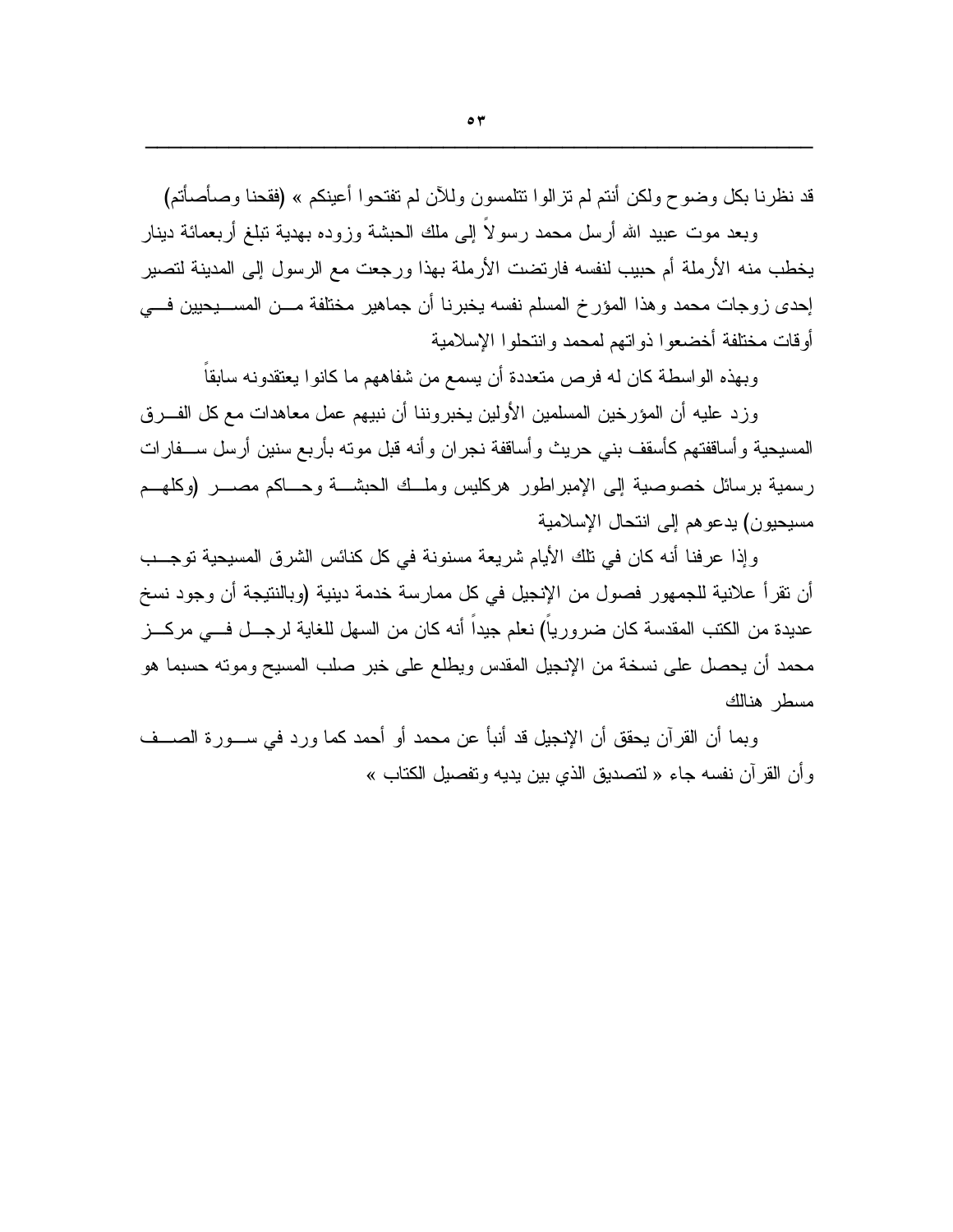(سوررة يونس) فلا بد أن هذا قد حمل محمداً على أن يحب أن يرى بعينيه نســـخة مـــن الإنجيـــل ويطلع على تعاليمها (طبعا)

وإذا كان القول (بأن محمداً قد أنكر موت المسيح لعدم مقدرته على معرفة مـــا ورد فـــي الإنجيل و اعتقاد المسيحيين في هذا الأمر أو لأن آراء الفلاسفة الغنوسسيين قد أضــــلته ســـبيلاً أو لسبب مثل هذا) أمراً بعيد الوقوع ومخالفاً للعقل السليم فليس لنا جواب مقنع للسؤال المنقدم ذكـــره. و الباحث الفطن يسأل أيضاً قائلاً ألم يكن محمداً بدو افع خاصته ولقصد الحصول على أمر ٍ هام قـــد تجرأ على معارضة باقي العالم بإنكاره حقيقة مقبولة من العموم يقــدر المســـبحبون أن يؤيـــدوها ببراهين راهنة وحجج دامغة؟ وإن كان الأمر كذلك فما هو قصد محمد؟ هل يختص بحقيقة مـــوت المسيح أو بالحرى بالنتائج العظيمة والفوائد الفائقة التبي يستمدها المسيحيون منها والتبي إذا قابلناها مع ما عمله هو نرى محمداً محتقراً في أعين الناس؟ ولنا الحق أن نطرح هذه السؤالات إذ يظهـــر من سورة مريم أن محمداً في عصره الأول ذكر أن المسيح قال إنه سيموت كيوحنا المعمــدان أو غيره حتى أن إنكاره لحقيقة موت المسيح في السور المدنية بعد إقراره بها سابقاً يظهر كاســـتدراك أو أنه ادخل لمقصد خصوصيي

وبما أن القار ئ النبيه بمكن أن يجد الأجوبة الصحيحة على هذه السؤالات فلا نحتاج الآن لزيادة الشرح عليها بل نكتفي بنصح كل محب للحق أن يعتبرها أحسن اعتبـــار ويفحـــص عنهـــا بالصلاة آملين أن الصفحات التالية تكون لاذة ومفيدة له في سلوكه أيضاً طريق البحــث إلـــي أن يصل إلى ساحة الاقتناع النام بالحق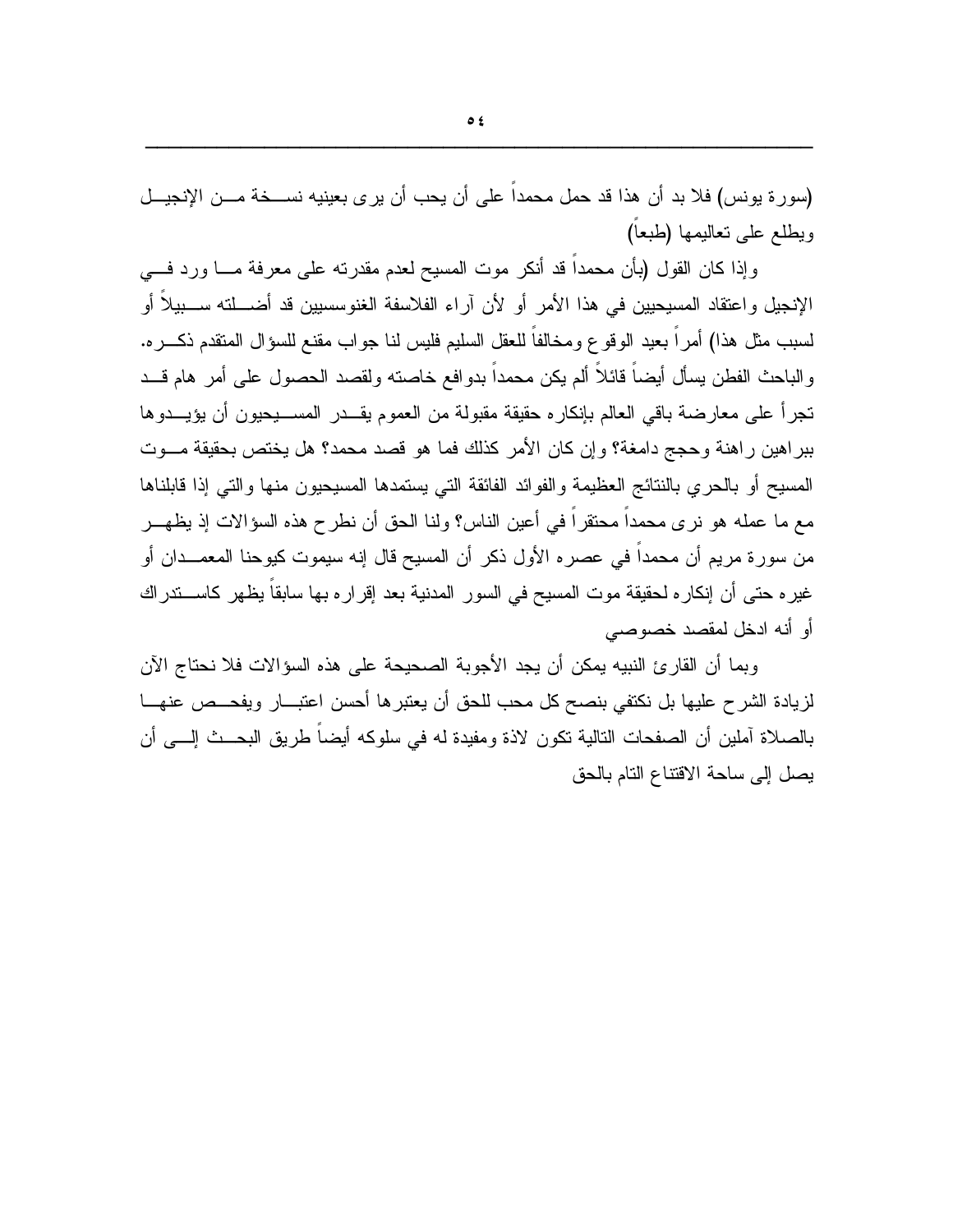إن الآيات المقتبسة من الكتاب المقدس في الفصل الأول نبر هن بطريقة قطعية و اضحة أن يسوع المسيح والرسل نظروا إلى حقيقة صلب المسيح ومونه ومثلوه كشرط هام لخلاص الجسنس البشري وكذبيحة معينة بواسطة حكمة إلهية ورحمة للتكفير عن خطايا العالم وكواسطة يتقى بهــا الإنسان الخاطئ غضب الله ودينونته فترجعه إلى مركزه الأول عند الله إذ كان يحبه محبة أبويـــة وينعم عليه وكالمرموز إليه ونتمة للذبائح المعينة دينياً في الشريعة الموسوية وكنتيجة لكل الـــذبائح التبي لم تزل نقدم لله في كل الأديان وبالاختصار كحجر الزاوية الخصوصبي في أساس بناء الفــداء والفضائل المسيحية والكنيسة النصر انية

لذلك صار الصليب رمزا مكرما بين المسيحيين حتى أنهم صاروا يعيدون لموت المســـيح عليه بأعياد واحتفالات خصوصية وصاروا بقرنون النبشير « بالمسيح مصلوبا » بنبشــــير إنـجيـــل الخلاص عموماً لأن المسيح لم يصلب إلاَّ لخلاصنا و لأن المسيح المُهـــان المضــــروب والمتـــوج بإكليل الشوك والمعلق على الصليب المحتقر يظهر في أعين المسيحيين بجمـــال فـــائق وجاذبيــــة عظيمة متألقاً بشعاع المحبة الساطع النقي وصورة المسيح المصلوب منقوشة على لوح قلب كـــل مؤمن وحاساته بهيئة لا نمحي من النور والمجد

ألا نرى أن التسعة عشر قرناً الماضية تبرهن أن محبة المسيح تفعل كمغناطيس روحـــي قوي بين الناس وتجذب على الدوام التلاميذ الراغبين والرعايا المخلصين الذين هـم بتســليم تـــام وعزم ثابت بحبون المسيح ويتبعونه حتى الموت لأنه قدم نفسه فدية عن نفوسهم؟

فإذا كانت الحكمة و القو ة و الحسن الظاهر في أعمال الخليقة تستدعى الشكر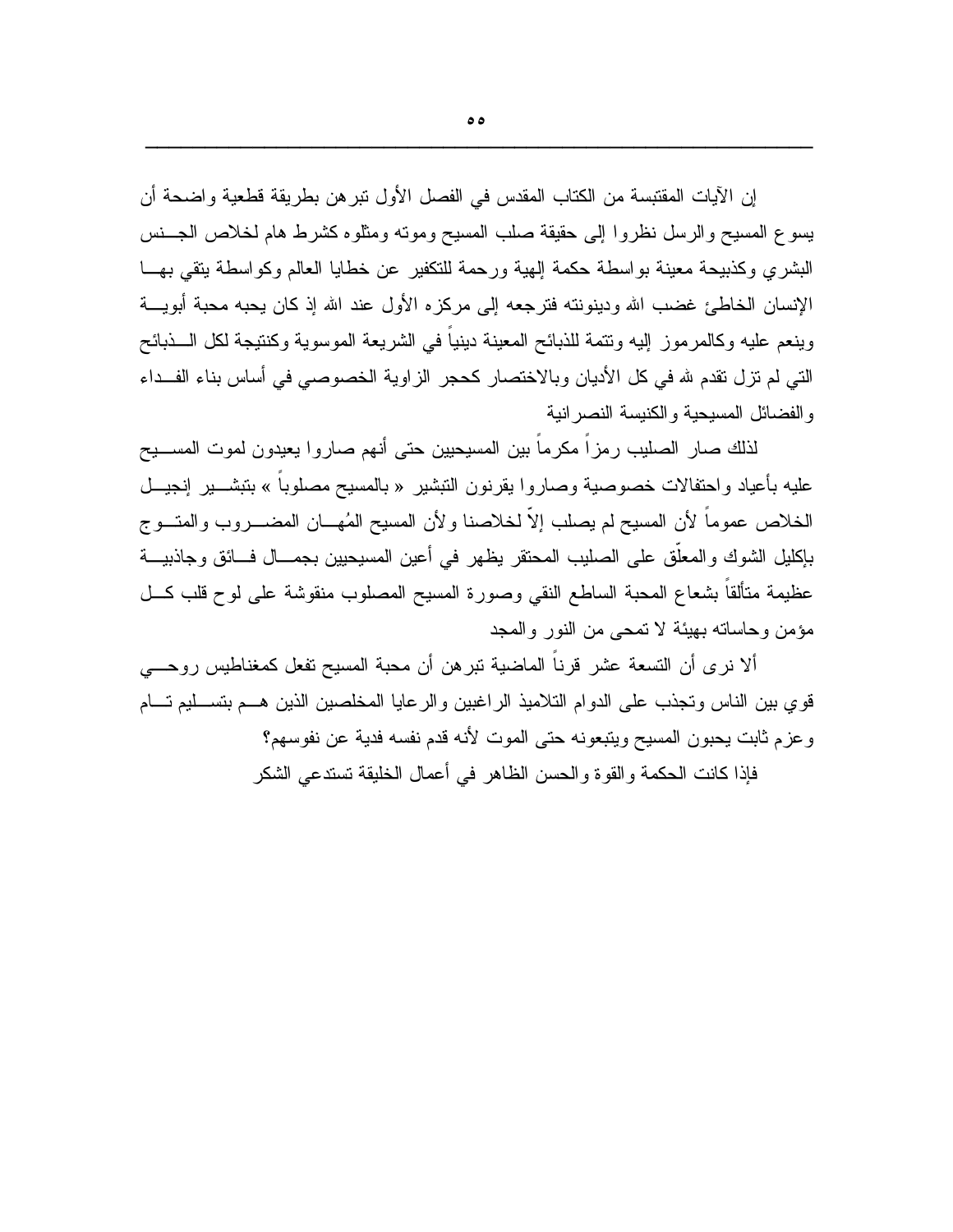والعبادة للخالق فكم بالحرى يجب على المؤمن أن يظهر خضوعاً أعظم وعبسادة أفضـــل عنـــدما بِتَأْمِلٍ في المحبة الفائقة الوصف والرحمة العظيمة الظاهرة في عمل الفداء الذي كـــان المخلـــص الإلهي تواضعاً عظيماً وألاماً شديدة بتقديم ذاته ذبيحة بواسطة موته الأليم؟

إن المؤمن يشعر ويعرف بواسطة نور الكتب المقدسة أنه بشخص المسيح قد أعيد الاتحاد النام والشركة بين الله والإنسان إلى الحال الأول (حال السعادة) لكي بتمتع به بالإيمان

ويعلم أن المسيح صرف حياته كلها على الأرض لأجلنا حباً بنا وبواسطة مونه الاختياري على الصليب قد أوفى ثمن الفداء المثمن بدمه الكريم الطاهر وفتح لأنفسنا المغفور لها ـــ أبـــواب الحياة الأبدية والمجد

لذلك إذا قلت أن المسيح لم يلبس إكليل الشوك يلوح للمؤمن كأنك نتزع عن رأس المخلص الحنون إكليله الساطع وناج محبنه الطاهرة واستحقاقه المجيد. وإذا قلت إنه لم يسلم نفســـه علــــى الصليب يعتبر المؤمن هذا مساويا لإنكارك العلني فداءنا المشترى بالدم وتجاسرا علسى القسول إن ديننا لم يوف بعد وخطايانا لم يكفر عنها. ولحسن الحــظ أن إيمـــان المـــؤمن الحقيقـــي لا نهـــزه اعتر اضات كهذه لا أساس لها لأنه مؤسس على صخرة كلمة الله المقدسة ومثبت باختباره القلبـــي وحياته الداخلية وكذلك يشهد له اعتراف الكنيسة العامة المسيحية في كل الأجيال

وبالحقيقة أن موت المسيح والكفارة التي صنعها وقيامته هي حقائق هامة مقررة. حتى أنه ظاهر للمؤمن العارف كالشمس لذي عينين أن الذبائح اليهودية في العهد القديم وذبائح الوثنيين في كل العصور (وخصوصاً ذبيحة اسحق بن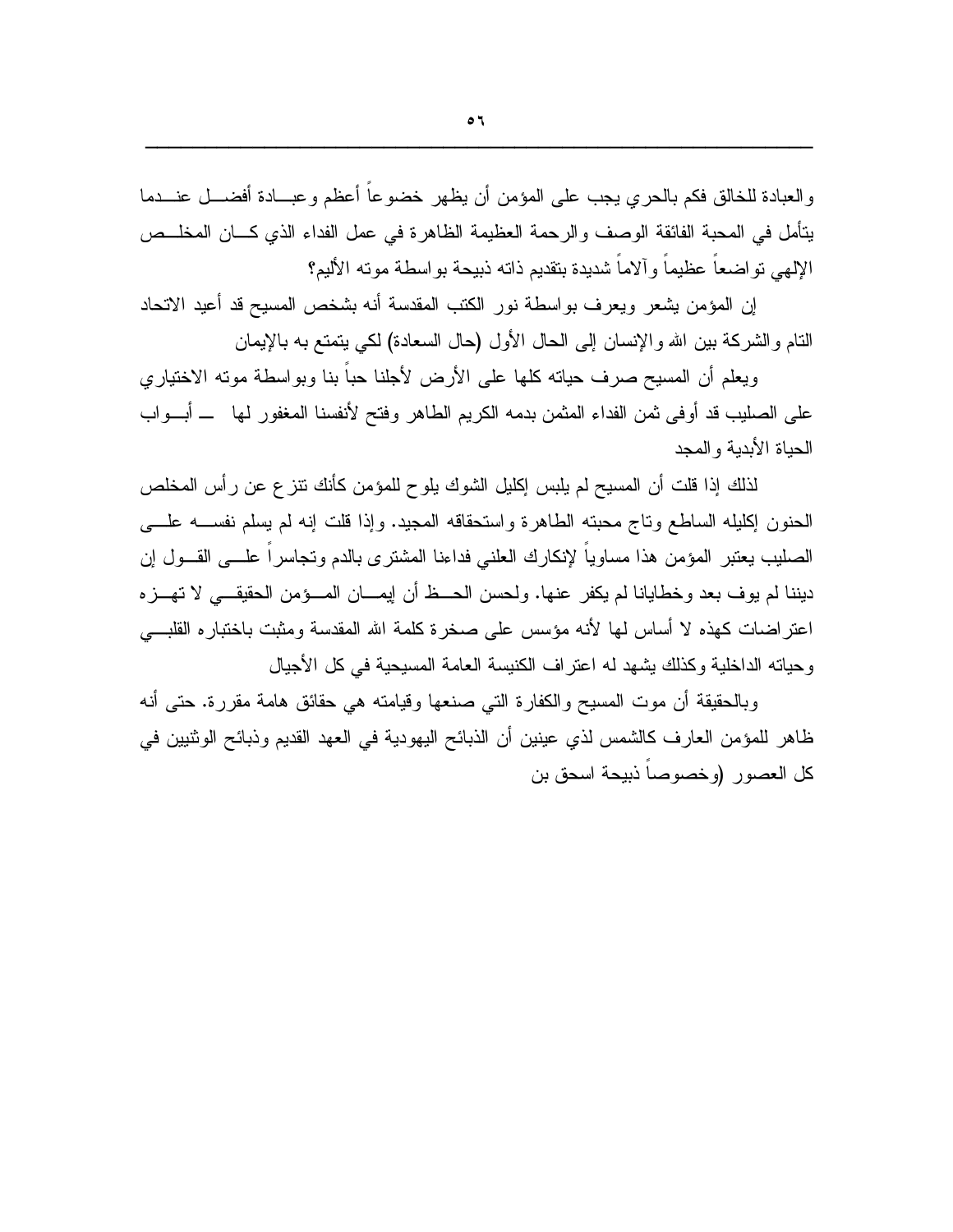إبر هيم أب المؤمنين مع إنمامها العجيب والذبائح التي بها يحتفل المسلمون سنوياً في عيد الأضحى نذكارًا لنلك الحادثة) هي بالحقيقة شواهد رمزية وشهادات مزكاة لنلك الحقائق العظيمة التي نمــت بالفداء الذي قام به المسيح

لأنه إذا كان الأمر كما يقول المسلمون إن المسيح كاهننا العظيم لم يقدم نفسه على الصليب ذبيحة لأجل خطايا جنسنا فكيف يخلصون؟

إن نظام الذبائح الذي كان يستخدم دينيا في الشريعة الموسوية هـــو نظـــام ألغـــاز معقـــد وصراخ المتضايقين لأجل المغفرة الذي يصعد من مذابح الوثنيين التي لا تعــد والتـــي نتفــث دم الذبائح لا يسمع ولا فائدة منه وهذا الصراخ بدون معرفة يسعى وراء استحقاقات ذبيحة الجلجثة (الكفارة العامة) ويطلب المغفرة بواسطتها. ألا يصير الأمر الإلهي لإبرهيم أن يذبح ابنــــه ومنعــــه من الإتمام الفعلي بعد ذلك عارياً من الحكمة والرحمة وسراً عميقاً ضرب عليه حجاب كثيــف إذا لم ننظر في هذا الأمر بد الوحي ممدودة نحو نسل ابر هيم الموعود به منذ زمن طويل الذي «أسلم من أجل خطايانا وأقيم لأجل نبريرنا» (رو ٤: ٢٥) ونحو الله الآب الذي « هكذا أحب العالم حتى بذل ابنه الوحيد لكي لا يهلك كل من يؤمن به بل تكون له الحياة الأبدية »؟ (يو ٣: ١٦)

ألبس من الحقائق المهمة والمشهورة أن المسلمين مع إنكارهم موت وذبيحة المسيح ونبذهم مطلقاً كل الذبائح المقدمة لأجل التكفير والحصول على العفو لم يز الو ا يحافظون على نظام الذبائح الحيوانية كفرض ديني بتذكار هم سنوياً ذبيحة إبر هيم الرمزية ويقولون إن كل من يتمم هذا الفرض له المجاز اة الحسنة أي أنه يعبر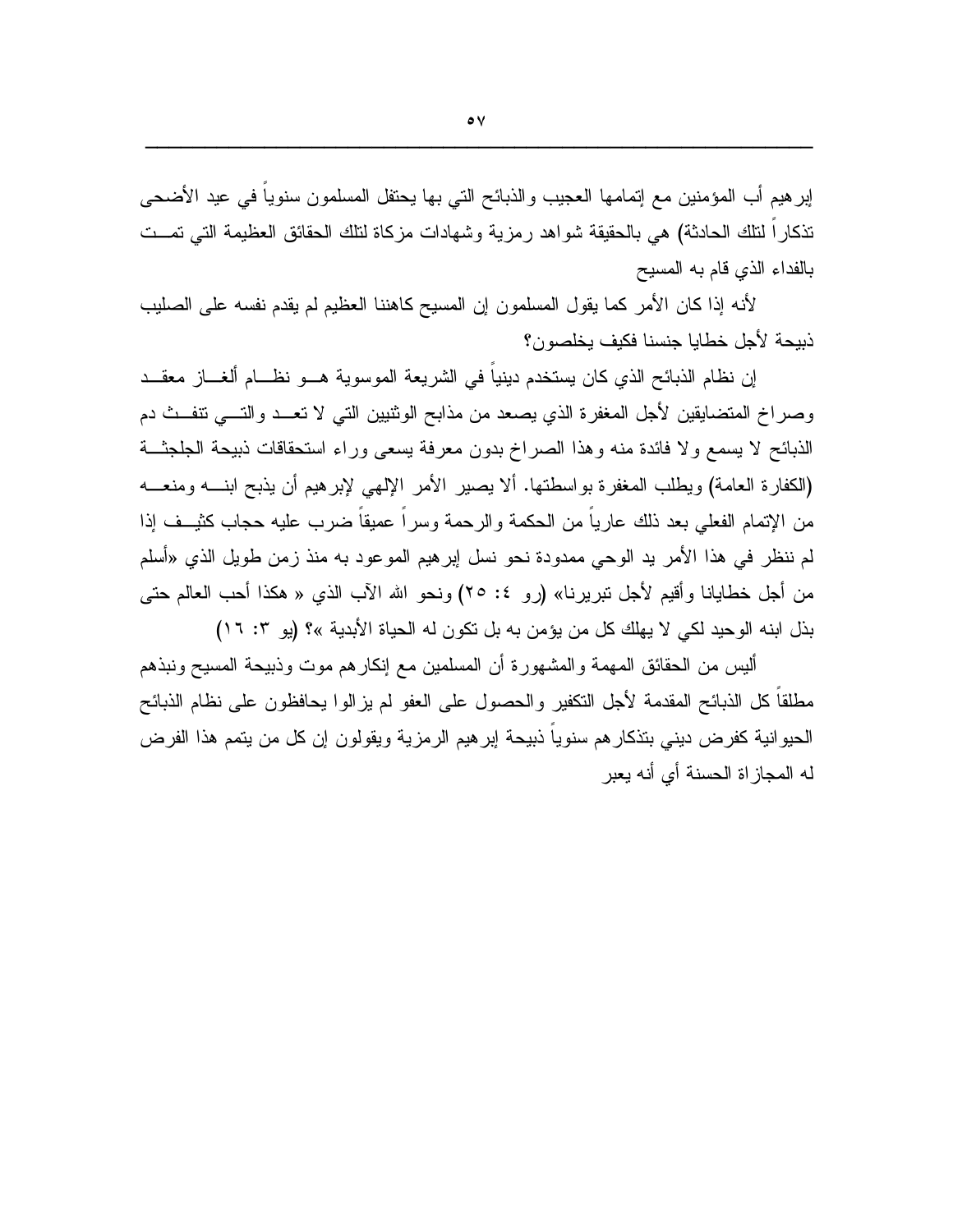الصراط المستقيم سالما ويصل إلى الجنة أعنى راجيا الحصول على مغفرة الخطايا والقبول عنــد الله؟

أليس هذا يثبت أن التعليم الإلهي « بدون سفك دم لا تحصـــل مغفـــرة » (عــب ٩: ٢٢) منقوش على قلوب الناس ومو افق كل المو افقة لأميالهم الدينية الداخلية حتى أن المسلمين بإتمـــامهم هذا الفرض الواجب يعترفون به وهم لا يقصدون وعلى قدر ما لا يمكن أن يكون دم الحيوانـــات هو السبب الحقيقي لمغفرة خطايا الإنسان فهم يقدمون الاعتبار فعلا وإنْ يكـــن عـــن غيـــر إرادة وانتباه « لدم العهد الأبدي » (عب ١٣: ٢٠) ولتلك الذبيحة الكافية التي قــدمها مخلــص وفـــادي العالم دون سواه؟

و لا ينكر أن محمداً كان يعرف تماماً الذبائح التي كانت تذبح سنوياً في مني بقـــرب مكـــة وكانت تحسب قسما من الفرائض الوثنية المفروضة على الذين يحجون الكعبة وأنه في يثـــرب أو في المدينة كان يحادث اليهود كثيراً و لا بد أنه تعلم جيداً ما للذبائح من الأهمية العظمى في ديانتهم

وربما أنه مع نظام الذبيحة قد أدخلت الآراء الرئيسية المتعلقة بها إلى حــد محــدود إلــــى الديانة الإسلامية من الأديان الموجودة قبلها. وليس من حاجة للبــــراهين التـــــى تبــــين أن الــــذبائح الدموية معتبرة في الديانة الإسلامية كما هي في اليهودية والأديان الأخرى واسطة للحصول علـــي مغفر ة الخطايا و القبول عند الله فكم بالأحر ي نكون الذبيحة الدهرية (يسوع المسيح)؟

إن المتشر عين من المسلمين يعلّمون صريحاً أن ذبح حيوان بقصـــد أن يؤكـــل لا يعتبـــر ذبيحة إلا إذا ذبح بقصد الحصول على كر م الله وإنعامه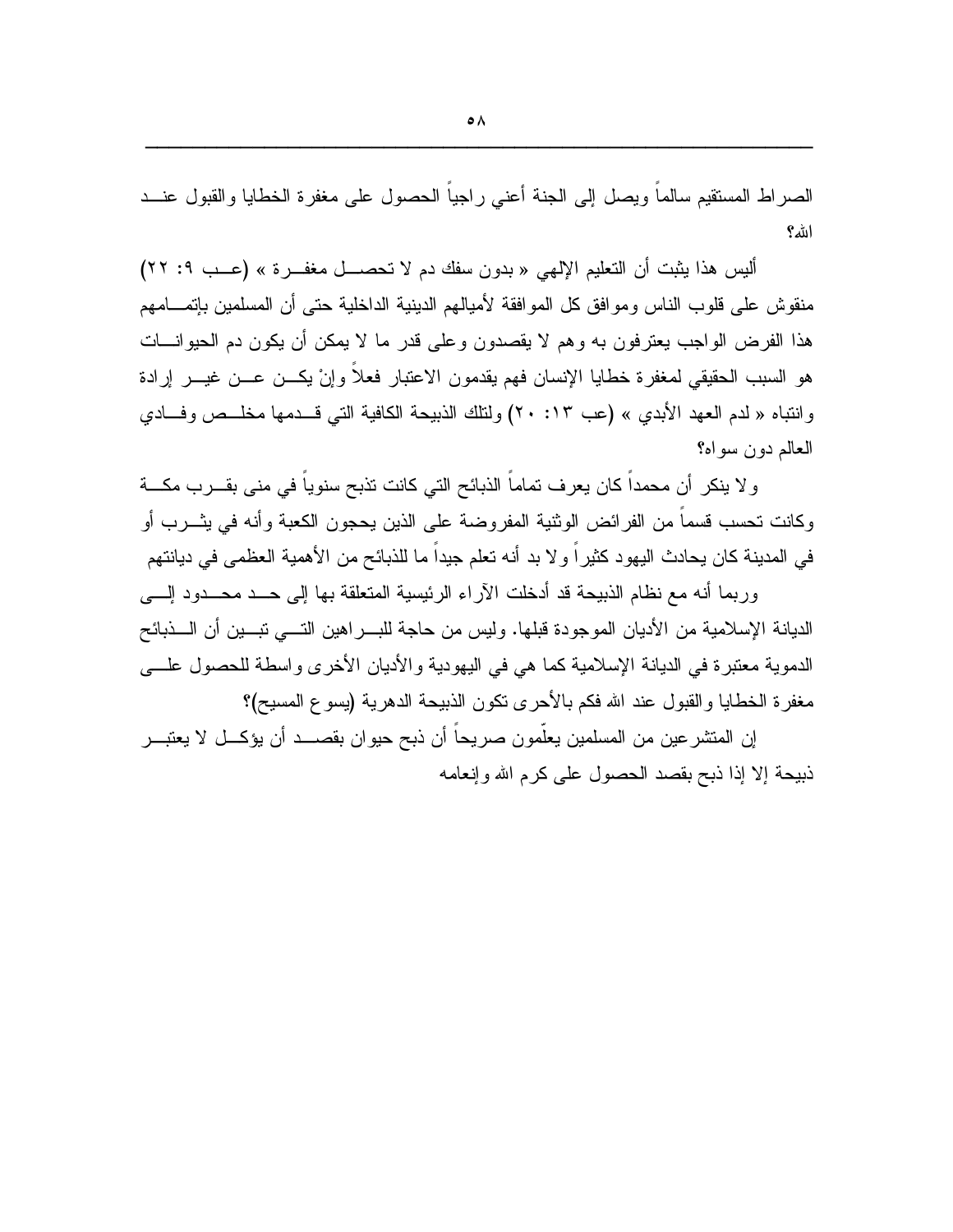وكما أن الكبش الذي ذبحه إبر هيم كان عوضا عن ابنه هكذا كل حيوان مـــذبوح شـــرعا يعتبر عوضاً عن مقدمه أعني أنه يكون كفارة عن خطاياه وواسطة للحصول على العفــو (ولمهــذا عينه قدّم المسيح نفسه عن الجميع) فلذلك يجب على الشخص الذي يقرب ذبيحة بواسطة غيره أن يكون حاضراً عند ذبح الذبيحة ويقف عند رأس الحيوان أو أنه يمسك السكين مع الذبائح الخ

وعندنا بر هان أصرح وأبين من هذا على أن محمداً كان يعتبر دم الذبائح واسطة للتكفيــر والعفو كما نرى من حديث معتبر عند العموم وهو أنه أرادت ابنته فاطمة مـــرة أن نقـــدم ذبيحـــة بواسطة شخص ما فنصح لها أبوها أن نكون حاضرة بنفسها وقت السذبح قسائلاً هسذه الكلمسات المشهورة « كونبي حاضرة يا فاطمة عند رأس الذبيحة عند الذبح لأنه عند أول قطرة تســـقط مـــن دمها على الأرض تغفر جميع خطاياك » لذلك يعتقد جميع المسلمين أنه في العالم الآتي سيجازون على الذبائح التي قدموها في العالم الحاضر وأحد الأحاديث المسند إلى عائشة إحدى نساء محمــد يصرِّح بأن لا أحد يخسر المجازاة عن الذبائح وأن هذه الحيوانات سترجع أمامه حيــــة فــــى يــــوم القيامة

وبحسب حديث آخر مشهور يسند إلى النبي نفسه أن المسلمين في العالم الآتي ســـيركبون الذبائح التبي قدموها في هذا العالم ويعبرون بواسطتها الجسر الشعرى (الصراط المســنقيم) القـــائم فو ق جهنم و الطريق الوحيد الموصل إلى الجنة « أنا هو الطريق و الحق و الحياة. ليس أحــد يـــأتي  $(7:12)$  إِلَي الآب إِلاَّ بِي » (يو حنا ١٤: ٦)

إن اعتقاد المسلمين في الذبائح للحصول على العفو والقبول عند الله هو غريـب بالحقيقــة وعجيب ويظهر لنا إحدى المناقضات المكتشفة في النظام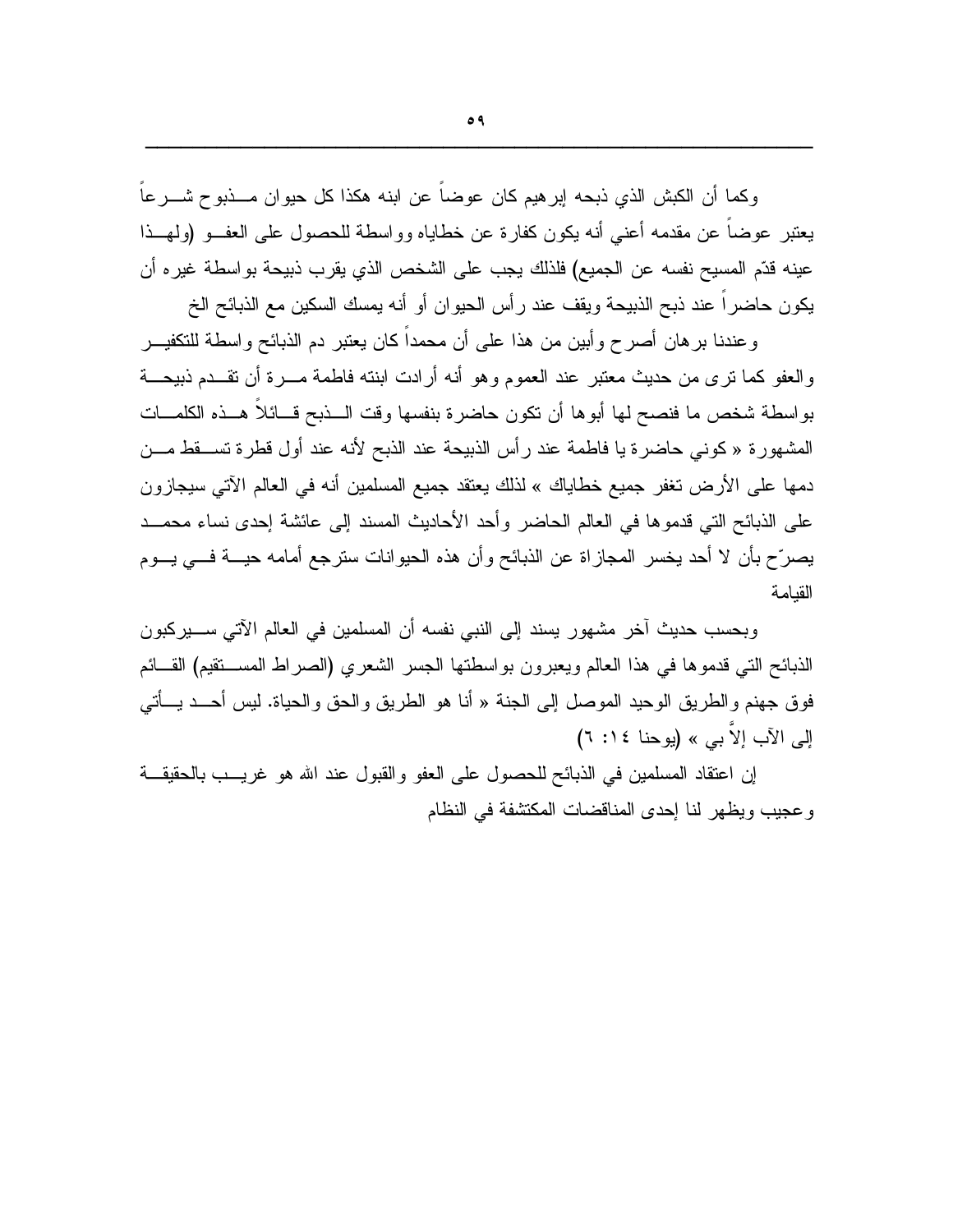الإسلامي حالما يعرض على البحث المنطقي والفحص المدقق ـــ

ألا يدور في خلد كل واحد أن يسأل: هل من سبب معقول يحملنا على أن ننتظـــر فوائـــد كهذه من ذبيحة الحيوانات المجردة إذا لم يكن لهذه الذبائح علاقة بالذبيحة الاختيارية الموافقة للعقل المساوية في القيمة للشخص الذي قدمت عوضاً عنه؟ وإلاّ فإننا نلتزم أن نقرر (إذا أمعنا الفكرة في هذا الموضوع) أن الذبائح التي يعتقد المسلمون بمفعولها إما إنها نشير خفية إلى ذبيحـــة المســــيح المكفرة وإما إنها لا يكون لمها مفعول في عيني الله فتكون بالحري إذ ذاك مضلة لا منتجة للكف/رة إذ نرى أن الحيوان الأعجمي غير العاقل ليس في إمكانه أن يكون مساوياً أو مكفراً عـــن خـــاطئ عاقل حر نظير الإنسان. وزد على ذلك أن الله نعالى قد أظهر علانية في كتابه المرشد الأمين قبل مجيء محمد بنحو ستمائة سنة قائلاً « لأنه لا يمكن أن دم ثيران وتيوس ترفع خطايـــاه » (عــب ١٠: ١٤) وأنه بذبائح الحيوانات هذه الرمزية توجد فقط « كل سنة ذكر خطايا » (عـب ١٠: ٣) لكن يسوع المسيح هو حقيقة « حمل الله الذي يرفع خطية العالم » (يو ١: ٢٩) وهكذا « دم يسوع المسيح (فقط) ابنه يطهرنا من كل خطية » (ابو ١: ٧)

ولكن الديانة الإسلامية عوضا عن إنباعها هذه الطريقة الإلهية التي أظهرها الله ليس أنهـــا رفضت فقط وأنكرت الذبيحة الحقيقية بل فرضت على تابعيها ذبيحة الحيوانات التسي لا تســـاوي بأجمعها نفس واحدة ناطقة ولا نكفر عن خطية واحدة من خطايا الإنســـان الحــــر الإرادة. فمـــن الواضح إذاً وضوح الشمس في رائعة النهار أن استخدام نظام الذبائح في الديانة الإسلامية هو في غير محله ويشبه حفظ الوضوء مع رفض الصلة القانونية مع أنه أمر ثانوي بالنسبة للصلاة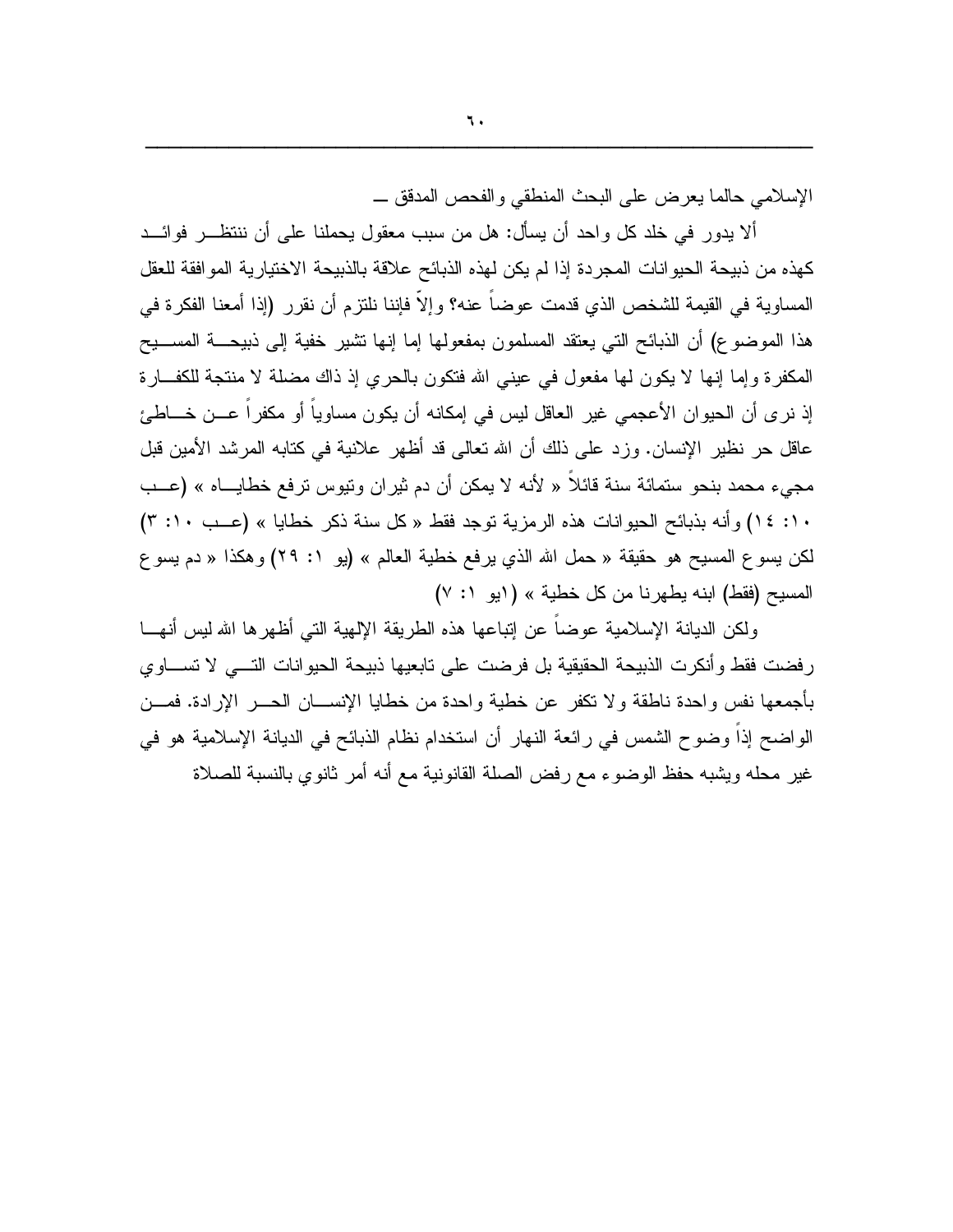وأن المسلمين مع أنهم رفضوا وأنكروا الذبيحة الفعالة الحقيقية الوحيدة لأجل الخطايا فهم لم يزالوا يستخدمون ذبيحة الحيوانات التي هي إذ ذاك ظل بدون شبح ورمز بدون مرموز إليه وسؤال بدون جواب ونبوة بلا إنمام وليست وسائط فعالة للحصول على العفو بل هي بمثابة اعتراف فعلي غيـــر اختياري من الذين لم يزالوا يقدمونها على أنهم لم يفتأوا يحتاجون كفارة عن أنفسهم ودماً مطهـــراً لخطاياهم وشفيعاً وفادياً حقيقياً تاماً ليخلصهم من الدينونة الآنية ويحضرهم إلى حضــــرة الله الآب المصالح المبارك

### $2005$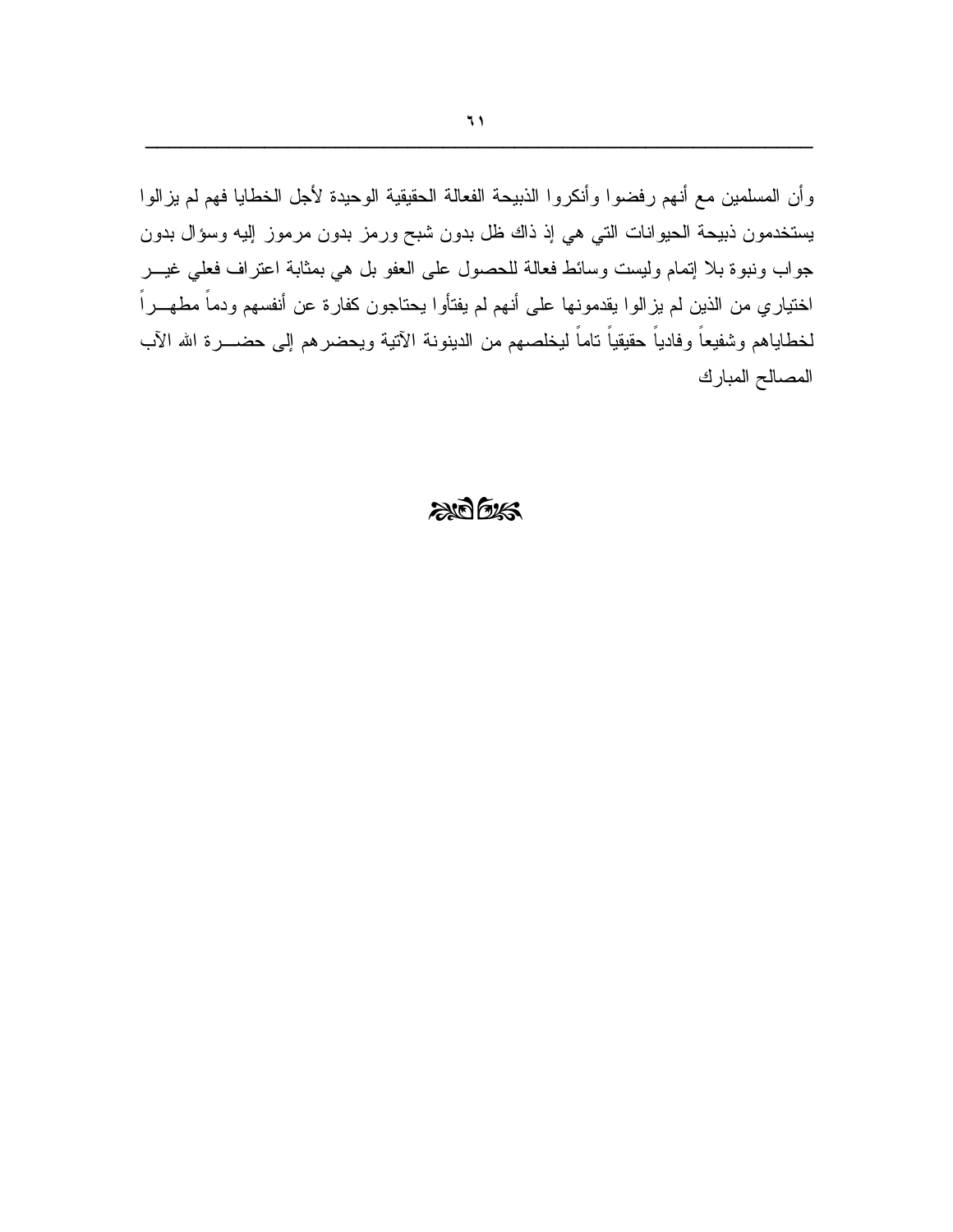### الخاتمة

والآن اعلم أبها القارئ الكريم ويا أخي المسلم الحبيب إن عيني ندمع وقلبي يخفق حباً لك وأنبي لم أكن غير عالم بالألم الذي لا بد أن نكون قد سببته لك هذه الرسالة أو لاً. وإن الأمر الـــذي كنت تعتبر ه سابقاً زللاً مسيحياً قد تبر هن لك حقيقة لا مشاحة فيها وإنكارك إياه الذي كنت تحســـبه قضية مقررة دينياً قد ظهر لك بطلانه وبعده عن الحق. وكنت أود أن أكون مكانك لأحتمـــل مـــا سببه لك هذا الموضوع من جرح الإحساسات الكريمة

ولكن اسمح لمي أيها الأخ الحبيب أن أتوسل إليك إكراماً لله ولنفسك أن لا نتبـــذ موضــــوعاً هاماً كهذا ظهرياً لفرط الغضب بل أمعن النظر فيه بهدوء واعتبار ليظهر لك الحق ظهور الشمس في ر ائعة النهار

كنت أحسب نفسي مجرماً بتكدير صفو اعتقادك الديني لو لم أكن عالمـــاً أن هـــذا يتعلـــق بمصلحتك وبخلاص نفسك أو لو لم أكن معتقداً من صميم الفؤاد أن ما عرضته لديك من الإنجيـــل ليس هو من أراء البشر بل هو طريق الحياة التي أعلنها الله العلي الشأن

نَأمل باجتهاد وبروح النقوى في البراهين الكثيرة الموردة إثباتاً لـحقيقة موت المسيح علــــي الصليب لأجل خطايا الناس وحينئذ اسأل نفسك إنْ كانت هذه الشهادات العظيمة يمكـــن أن تـــنقض بواسطة إنكار بسيط مدون في كتاب ظهر في بلاد العرب بعد حادثة مـــوت المســـيح المقصــــودة بستمائة سنة ونبف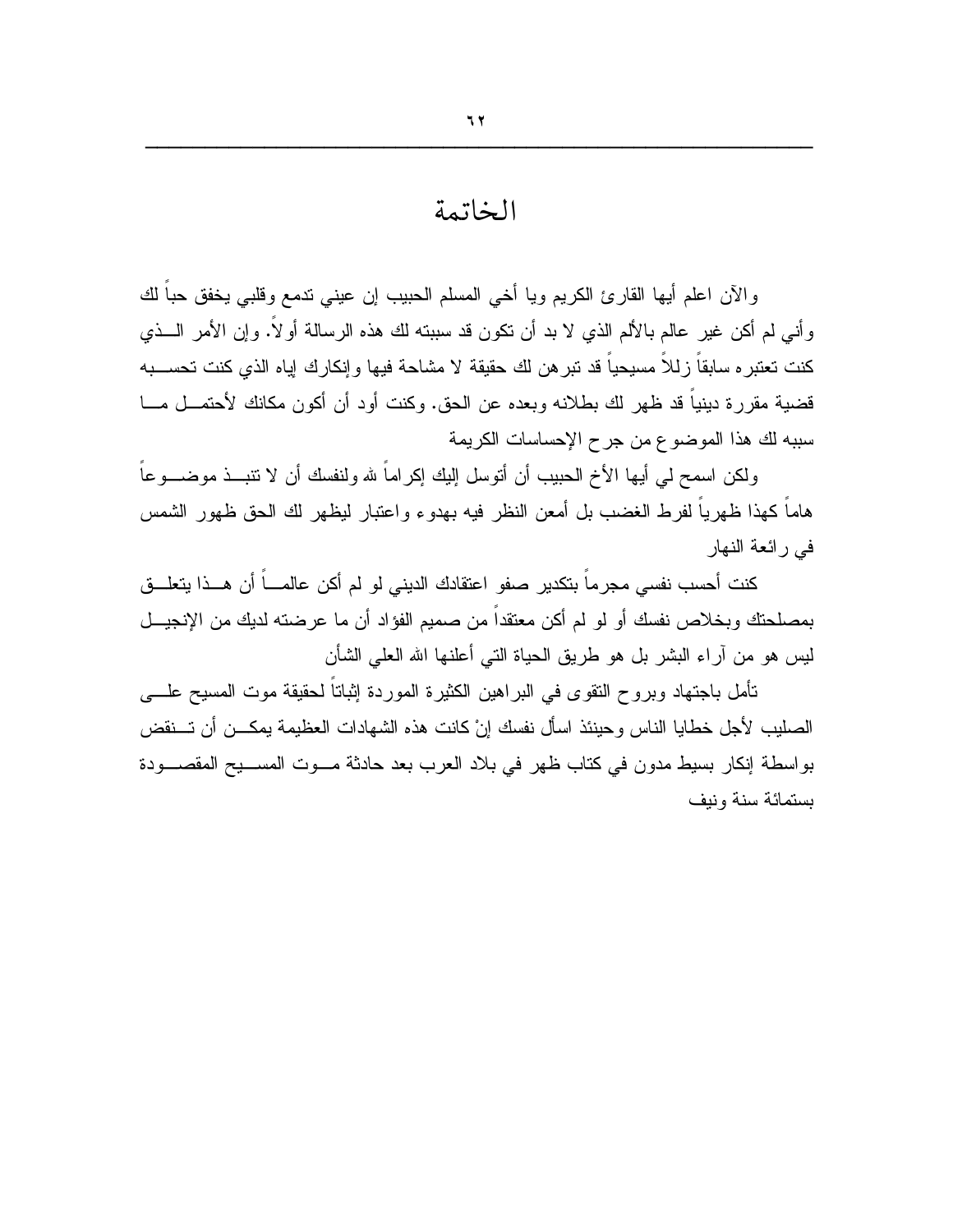إن الإنجيل يذكر بالندقيق ويعلم باعتبار أن المسيح مات على الصليب والقرآن ظهر فجسأة قائلا « وما قتلوه وما صلبوه » فكل منهما يناقض الآخر و لا سبيل للتوفيق بينهما. إذا كان أحدهما صحيحاً فالآخر بالطبع يكون كانباً. وإذ قد نبر هن أن الشيء الذي قـــرره القـــرآن ضـــد الـحقيقـــة والناريخ فمن الذي يخاطر بنفسه ويثق بباقى ما ورد فيه؟

إن القرآن هو المدعى (أو المهاجم) « والبينة على من ادعى » فليبر هن هو علـــى عـــدم صحة ما أنكر ه إنْ كان يستطيع إلى ذلك سبيلا. لكنه لم يفعل شيئا من ذلك و ها قد ر أينا أن كل مـــا أورده المفسرون لإثبات هذا الادعاء خال من البرهان

أيقدر أحد أن يبر هن على أن إنكار القرآن لموت المسيح قـــد جلـــب بركــــة مــــا للجـــنس البشري؟ أي قسم من التعليم الإسلامي قد تبر هن أنه مفيد للمتمسكين فيه؟ هل إنكار ه إحدى الحقائق أو بالحرى اعتر افه بالحقائق التي استعار ها من الديانة اليهودية والديانة المسيحية؟

هل إنجيل المخلص المصلوب ـــ كلمة الصليب غير مفيد؟ أي شيء مثلــــه يلــــين القلـــب ويجذبه؟ وهذا ما قاله الرسول بولس في هذا الصدد « لأنبي لست أستحي بإنجيل المسيح لأنه قـــوة الله للخلاص لكل من يؤمن »

يا لمها من سعادة بحصل عليها أولئك الذين يعرفون ذاتهم أنهم تحت عناية ذاك «الراعـــي الصيالح (الذي) بينل نفسه عن الخر اف » (يو ١٠: ١١ ــ ١٥)

يا أخوتي المسلمين إن هذا الراعي الصالح يمد ذراعيه نحوكم مشـــناقاً أن يجمعكـــم إلــــي حظير ته (بو ١٠: ١٦)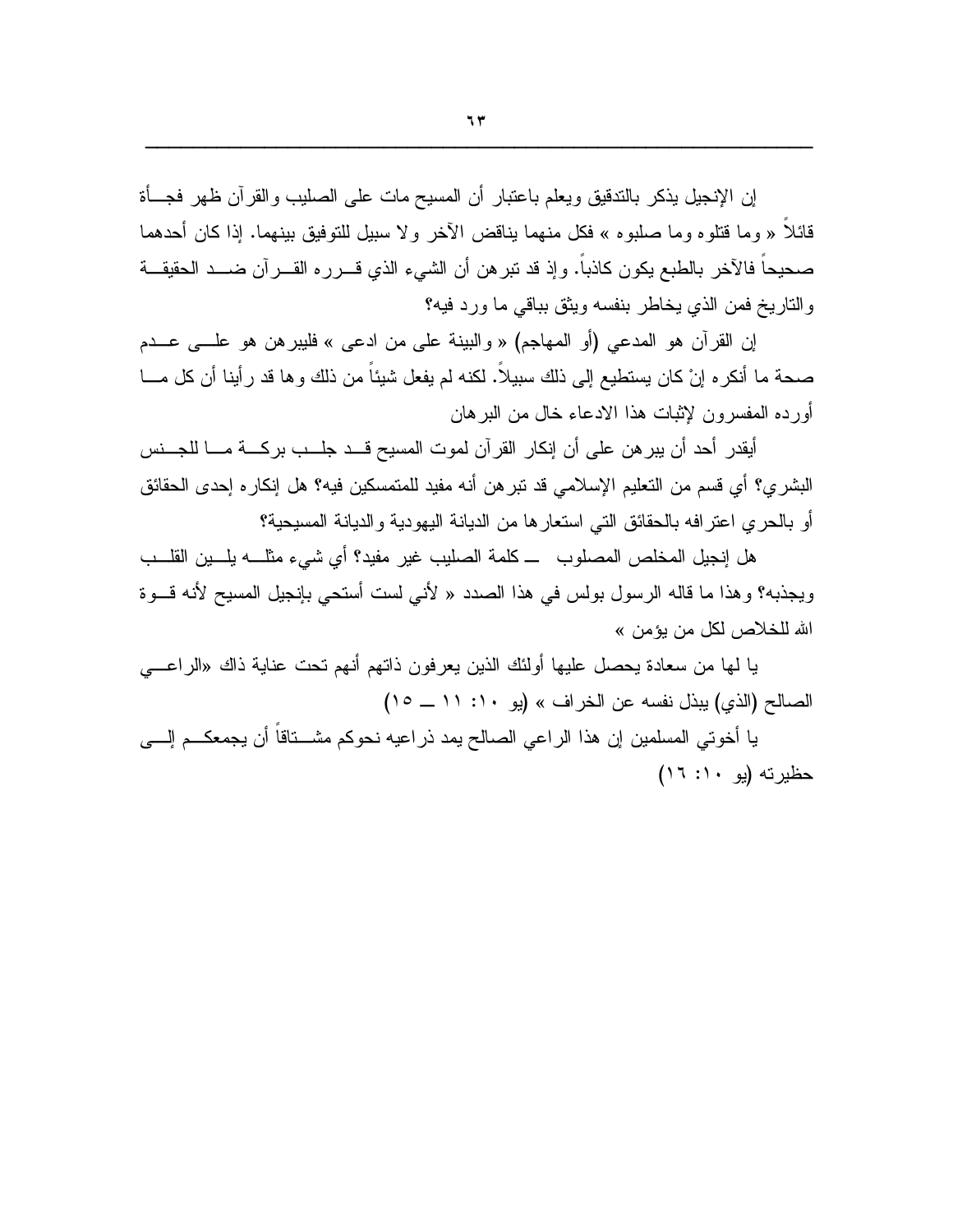إن ما كتبته آنفاً لم أقصد به تهييجكم أو أذاكم بل قصدي الوحيد أن أدلكم علـــى الراعــــى الصالح وأن أرفع البرقع الذي به القرآن أخفى ذلك الراعي عن عيونكم

« وهل في الحق يا أمي ارحميني؟ »

تعالوا واقتسموا السعادة مع الذين يقدرون أن يقولوا « الرب راعيّ فلا يعوزني شـــيء » تعالوا وذوقوا التعزية مع الذين بشعرون أن المسيح أحبهم حتى الموت وغسلهم بدمه الثمين مـــن كل خطاياهم (رؤ ١: ٥) تعالوا واعبدوا الشخص العجيب الذي أظهرت محبـــة الله فيــــه « بهـــذا أظهرت محبة الله فينا إن الله قد أرسل ابنه الوحيد إلى العالم لكي نحيا به. في هذا هي المحبة ليس اِننا نحن أحببنا الله بل أنه هو أحبنا وأرسل ابنه كفارة لخطايانا » ( (بو ٤: ٩ و ١٠)

يا أخوتي إذا شعرتم مرة بنار محبة الله تتأجج في قلوبكم فحينئذ تسامحوني لأجل إز عاجي لياكم وتشكرونني لأني أيقظتكم من حلمكم وتجتهدون أيضاً أن تخرجوا النفوس الضالة من الظلمة إلى النور العجيب

وبما أنني معتقد أن الذي أقدمه لكم هو أحسن مما معكم أتجرأ أن أريكم أن القرآن لا يتفق مع الإنجيل وأن الذي ينكر حقيقة موت المسيح الناريخية على الصليب لا يقدر أن يكـــون شــــفيعاً حقيقياً يقودكم إلى الله نعالمي ولا إلى السماء

يسوع المسيح هو « الطريق والحق والحياة وليس أحد يأتي إلى الآب إلاَّ به » (بـــو ١٤:  $(7)$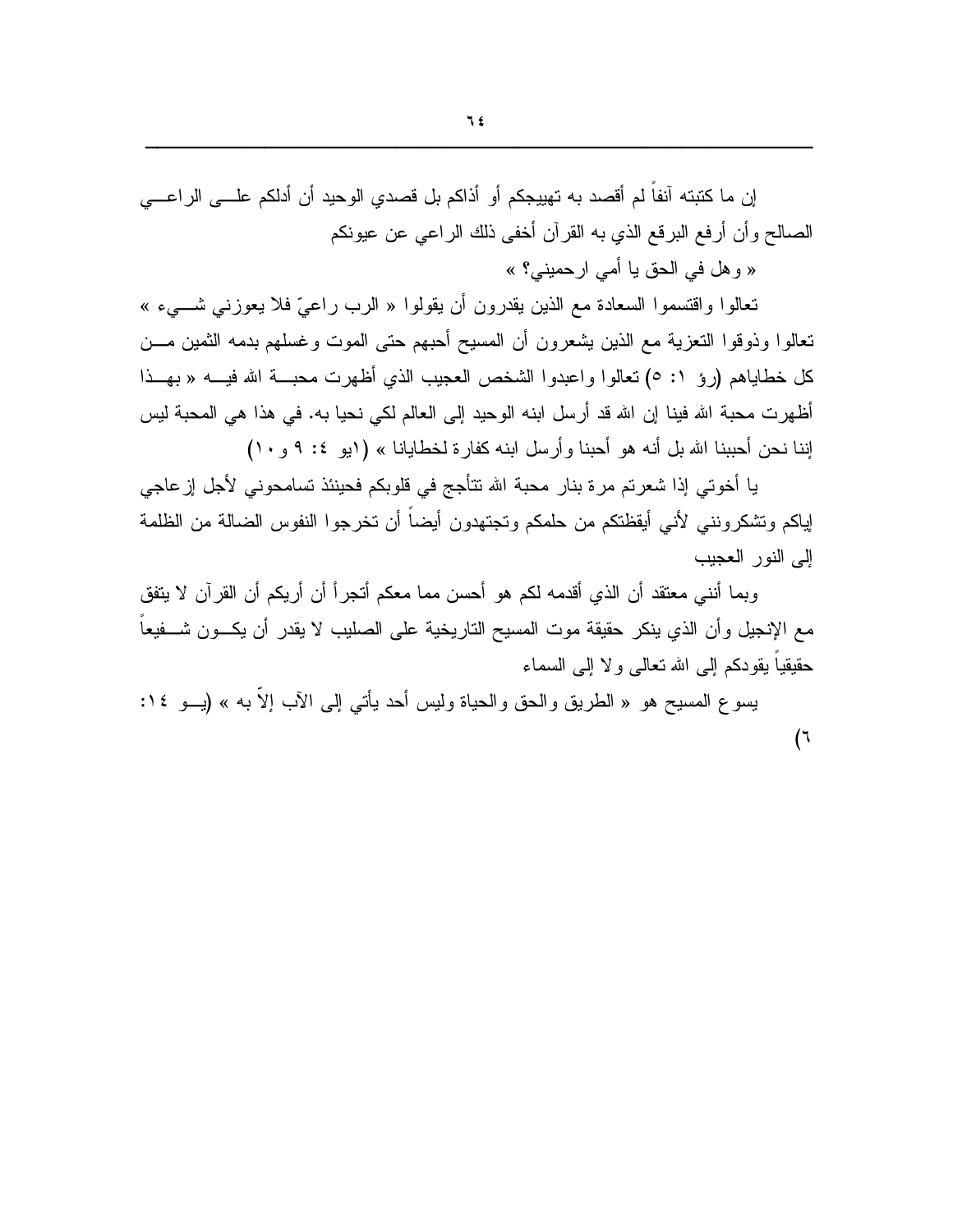يا إخوتي المسلمين: هل نظنون أنكم نخسرون إذا استبدلتم القرآن بالإنجيل ومحمداً بيسوع المسيح المخلص؟: كلا

وإننبي أدعوكم أن نقبلوا ديانة يسوع لنرنقوا ونصيروا في حالة مرضية لإرادة الله المقدسة أكثر من حالنكم أفراداً وإجمالاً

إن ما يحملني على أن أدعوكم لاقتسام البركات التي تسكبها الديانة المسيحية إلـــي النــــاس و العائلات و الأمم التبي ندين بها و نمارسها هو الإر ادة الصالحة و المحبة وليس العداوة أو النفور

أي شيء يعزيكم أكثر في ساعة الموت ويضمن لكم قبولاً حسناً عند صانعكم فـــي العـــالم الآتي هل نقتكم بمحمد الذي أنم ثماني وثلاثين حملة حربية من هجرنه إلى موتـــه بســـفك الــــدماء واغتصاب أملاك الناس حسبما رواه المؤرخون المسلمون أو اعتنـــاقكم بإيمـــان حــــي « يســـو ع الناصر ي الذي كان إنساناً نبياً مقتدراً في الفعل والقول أمام الله وجميع الشـــعب » (لـــو ٢٤: ١٩) الذي نقدر أن نصفه هكذا « جال يصنع خيراً » (أع ١٠: ٣٨) وبواســطته « العمـــي يبصــــرون والعرج بمشون والبرص بطهرون والصم بسمعون والموتبي بقومون والمساكين ببشرون » (مــت ١١: ٥) وجاء « ليبذل نفسه فدية عن كثيرين » (مت ٢٠: ٢٨ و ١تبي ١: ٦) وهو الذي بينما كان معلقاً علـي الصليب صلى لأجل أعدائه قائلاً « يا أبتاه اغفر لمهم لأنهم لا يعلمون مـــاذا يفعلـــون »  $(L, 77:37)$ 

إخوتي استيقظوا من سباتكم وانبذوا ظهرياً الأو هام والتعصب وتأملوا فسي هسذه الأشسباء كحكماء و لا نتفكو ا عن الصلو ة لله تعالى أن ير شد أقدامكم إلى سبيل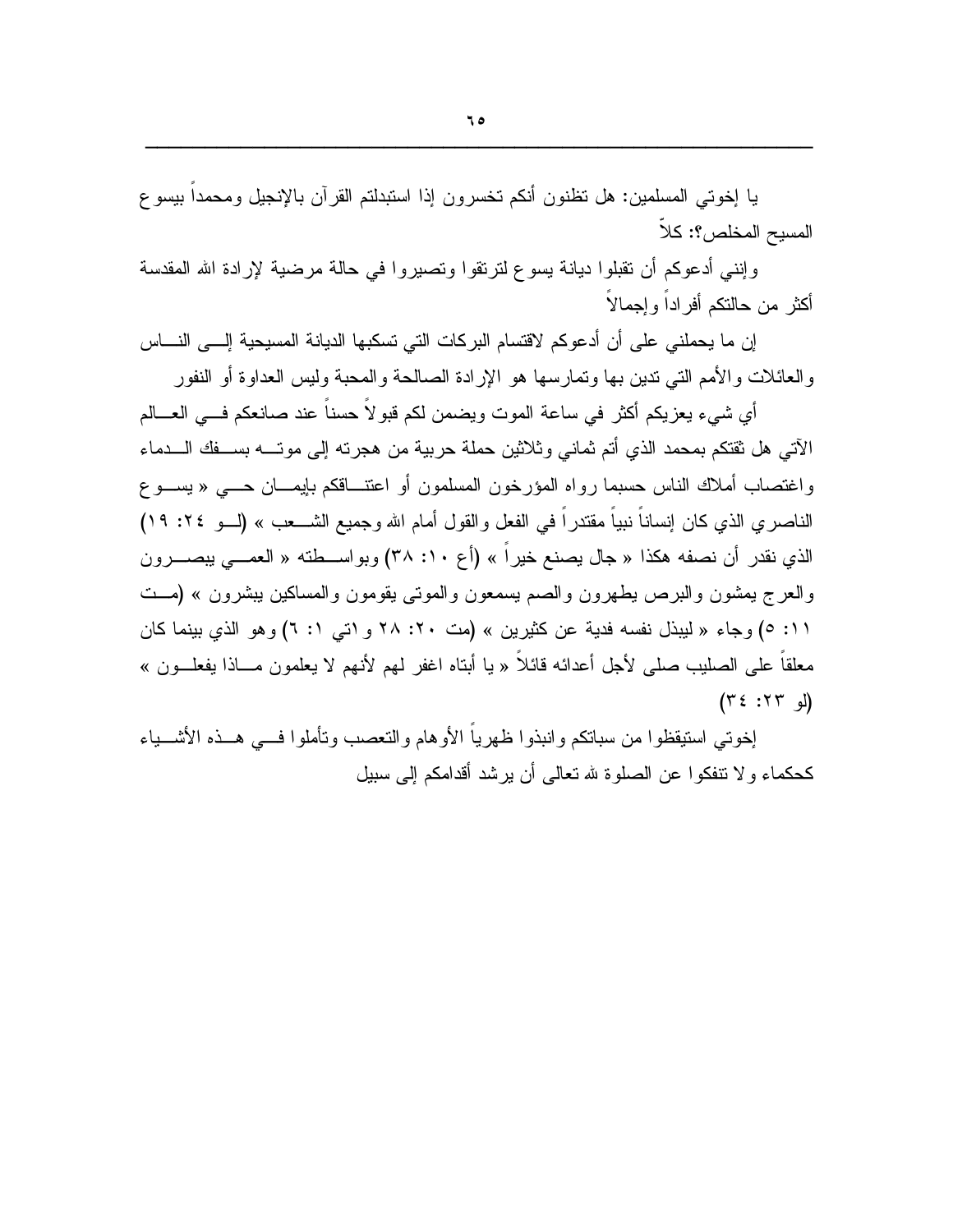الحق و الحياة و السلام. حتى نعمل معاً كشعب الله المقدس لإنمام العمل العظيم الشريف الموضـــوع أمامنا ألا وهو جذب الملايين من عبادي الأصنام الذين هم أكثر من نصف الجنس البشــــري عــــداً وإخراجهم من ليل الوثنية البهيم إلى نور الإيمان الحقيقي العظيم. ليس بواسطة الجنسود الفاتحــة ونار البنادق المحرقة وحد السيوف المرهفة (الوسائط التي انتشرت بهـــا الإســــلامية فــــي الأيــــام الماضية) بل بروح بسوع روح المحبة وبعمل الخير والقدوة الصالحة وبتعليم ونبشـــير كلمــــة الله بصبر حتى نصل الغرض وننال المراد. ونسمع نغمة نشيد الانتصار نرن من السماء فوق كل الأقطار قائلةُ « قد صارت ممالك العالم لربنا ومسيحه فسيملك إلى أبد الآبدين » آمين؟

### $20025$